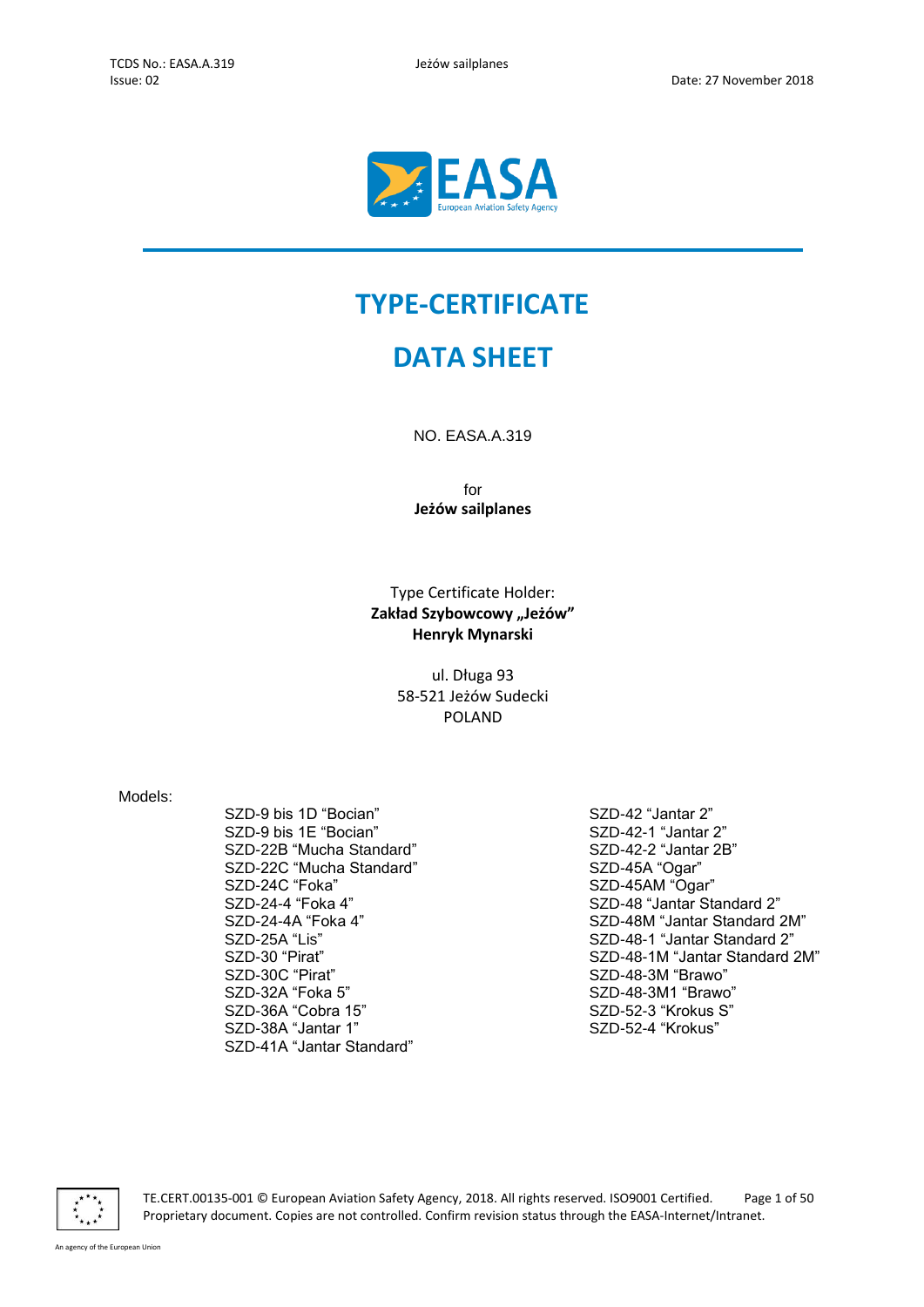### **Table of Content**



TE.CERT.00135-001 © European Aviation Safety Agency, 2018. All rights reserved. ISO9001 Certified. Page 2 of 50 Proprietary document. Copies are not controlled. Confirm revision status through the EASA-Internet/Intranet.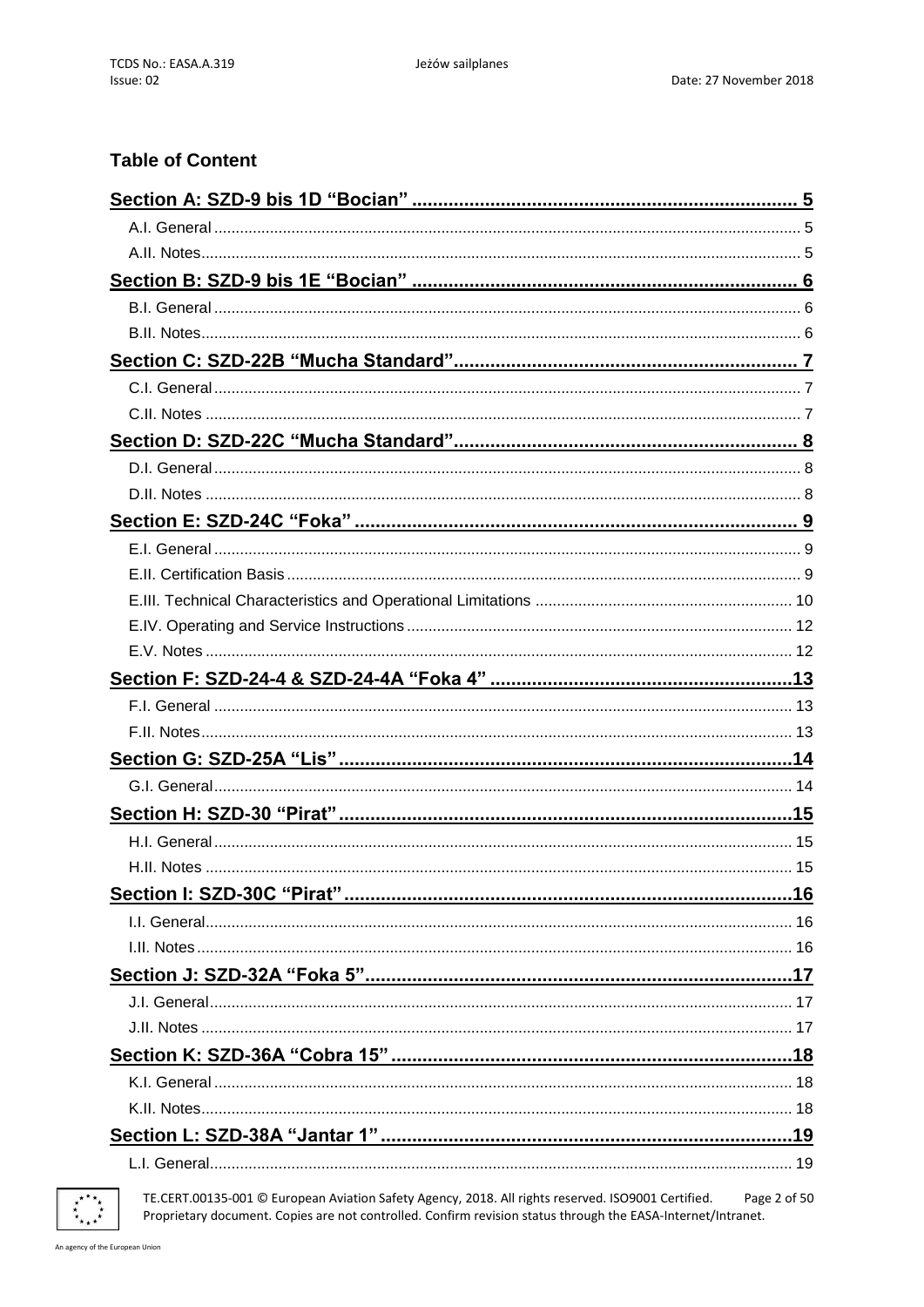

TE.CERT.00135-001 © European Aviation Safety Agency, 2018. All rights reserved. ISO9001 Certified. Page 3 of 50 Proprietary document. Copies are not controlled. Confirm revision status through the EASA-Internet/Intranet.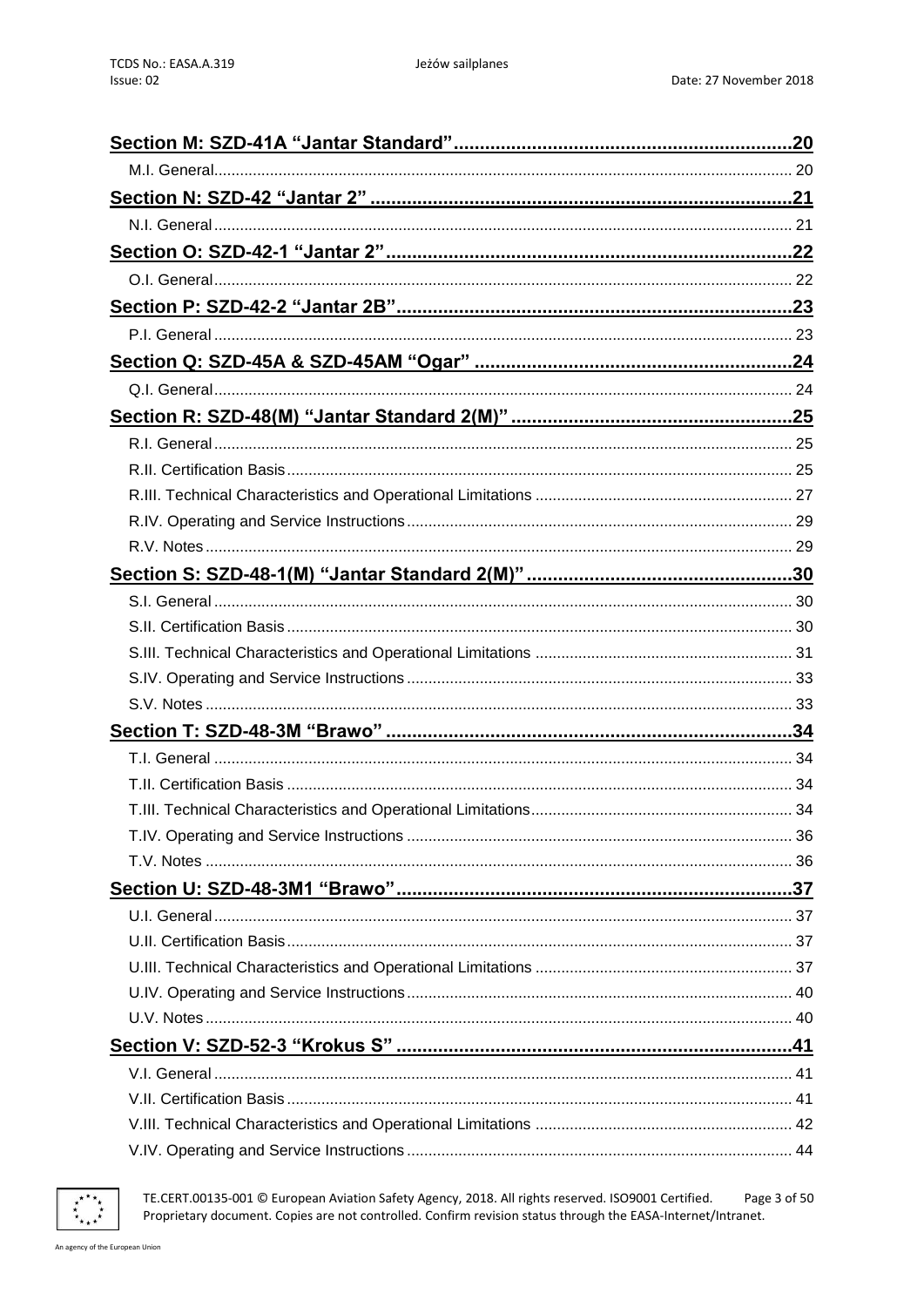

TE.CERT.00135-001 © European Aviation Safety Agency, 2018. All rights reserved. ISO9001 Certified. Page 4 of 50 Proprietary document. Copies are not controlled. Confirm revision status through the EASA-Internet/Intranet.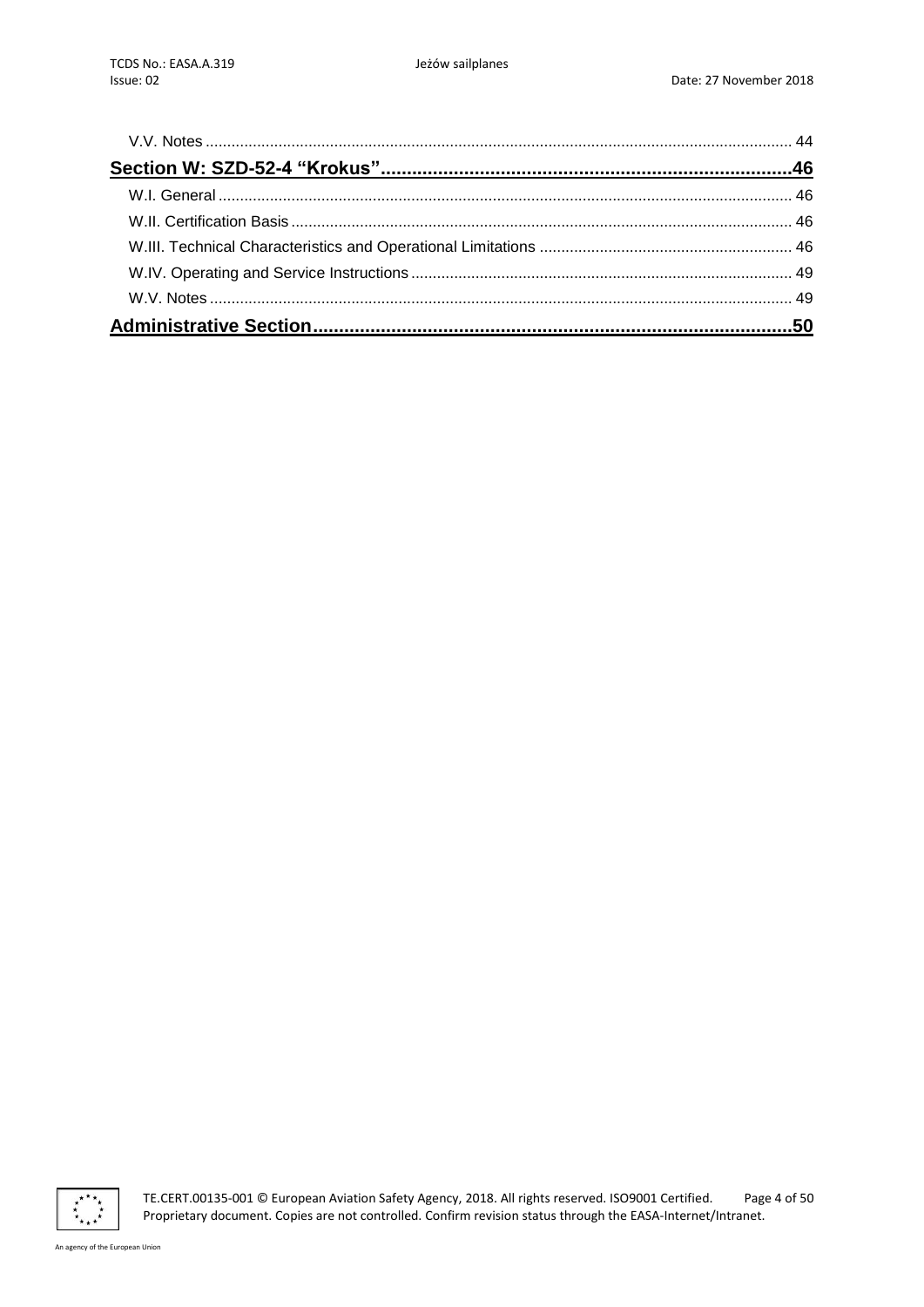### <span id="page-4-0"></span>**Section A: SZD-9 bis 1D "Bocian"**

#### <span id="page-4-1"></span>**A.I. General**

| 1. | a) Type:<br>Model:<br>b)        | Jeżów sailplanes<br>SZD-9 bis 1D "Bocian"                                                                                                                           |
|----|---------------------------------|---------------------------------------------------------------------------------------------------------------------------------------------------------------------|
|    | 2. Airworthiness Category:      | Sailplane, Utility "U"                                                                                                                                              |
|    | 3. Type Certificate Holder:     | Zakład Szybowcowy "Jeżów" Henryk Mynarski<br>ul. Długa 93<br>58-521 Jeżów Sudecki<br><b>POLAND</b>                                                                  |
| 4. | Manufacturer:                   | Zakłady Sprzętu Lotnictwa Sportowego nr 2 w Jeżowie<br>ul. Długa 93<br>58-521 Jeżów Sudecki<br><b>POLAND</b>                                                        |
|    |                                 | Zakłady Sprzętu Lotnictwa Sportowego nr 5 w Krośnie<br>(later: Wytwórnia Sprzętu Komunikacyjnego Krosno)<br>ul. Żwirki i Wigury 6<br>38-400 Krosno<br><b>POLAND</b> |
| 5. | <b>Type Certification Date:</b> | 12 October 1960                                                                                                                                                     |

6. **For technical details and limitations refer to the Polish CAA TCDS No. 11/TL/60, Issue 12.10.1960.**

#### <span id="page-4-2"></span>**A.II. Notes**

1. Operation of the sailplane according to the Service Bulletin No. BE-032/2003 issued on 10.09.2003.

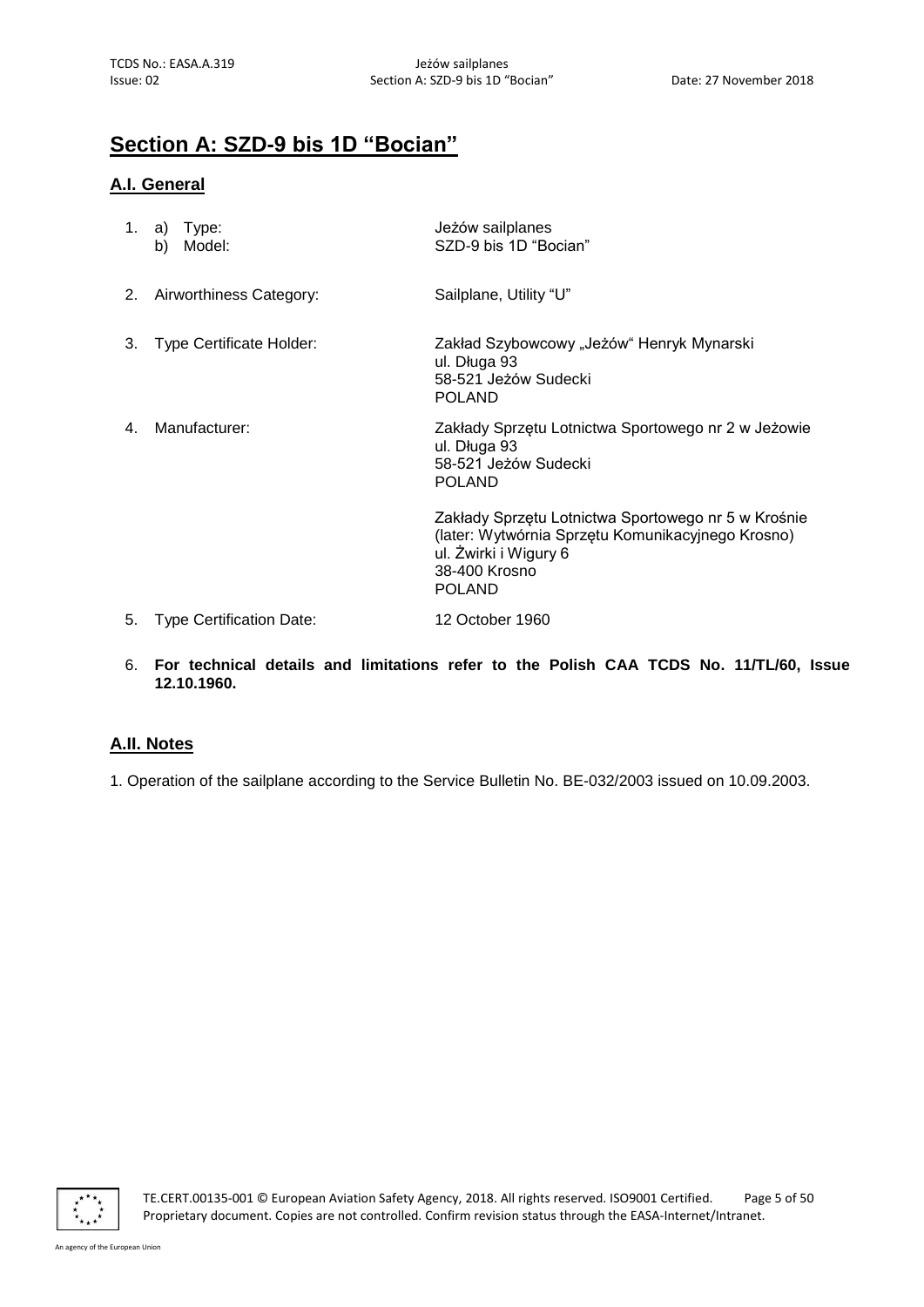### <span id="page-5-0"></span>**Section B: SZD-9 bis 1E "Bocian"**

#### <span id="page-5-1"></span>**B.I. General**

| 1.      | a) Type:<br>Model:<br>b)        | Jeżów sailplanes<br>SZD-9 bis 1E "Bocian"                                                          |
|---------|---------------------------------|----------------------------------------------------------------------------------------------------|
|         | 2. Airworthiness Category:      | Sailplane, Utility "U"                                                                             |
| 3.      | Type Certificate Holder:        | Zakład Szybowcowy "Jeżów" Henryk Mynarski<br>ul. Długa 93<br>58-521 Jeżów Sudecki<br><b>POLAND</b> |
| $4_{-}$ | Manufacturer:                   | Zakład Szybowcowy w Jeżowie Sudeckim<br>ul. Długa 93<br>58-521 Jeżów Sudecki<br><b>POLAND</b>      |
| 5.      | <b>Type Certification Date:</b> | 11 November 1967                                                                                   |

6. **For technical details and limitations refer to the Polish CAA TCDS No. BG-036/2, Issue 1 dated on 22 March 2004.**

#### <span id="page-5-2"></span>**B.II. Notes**

1. Operation of the sailplane according to the Service Bulletin No. BE-032/2003 issued on 10.09.2003.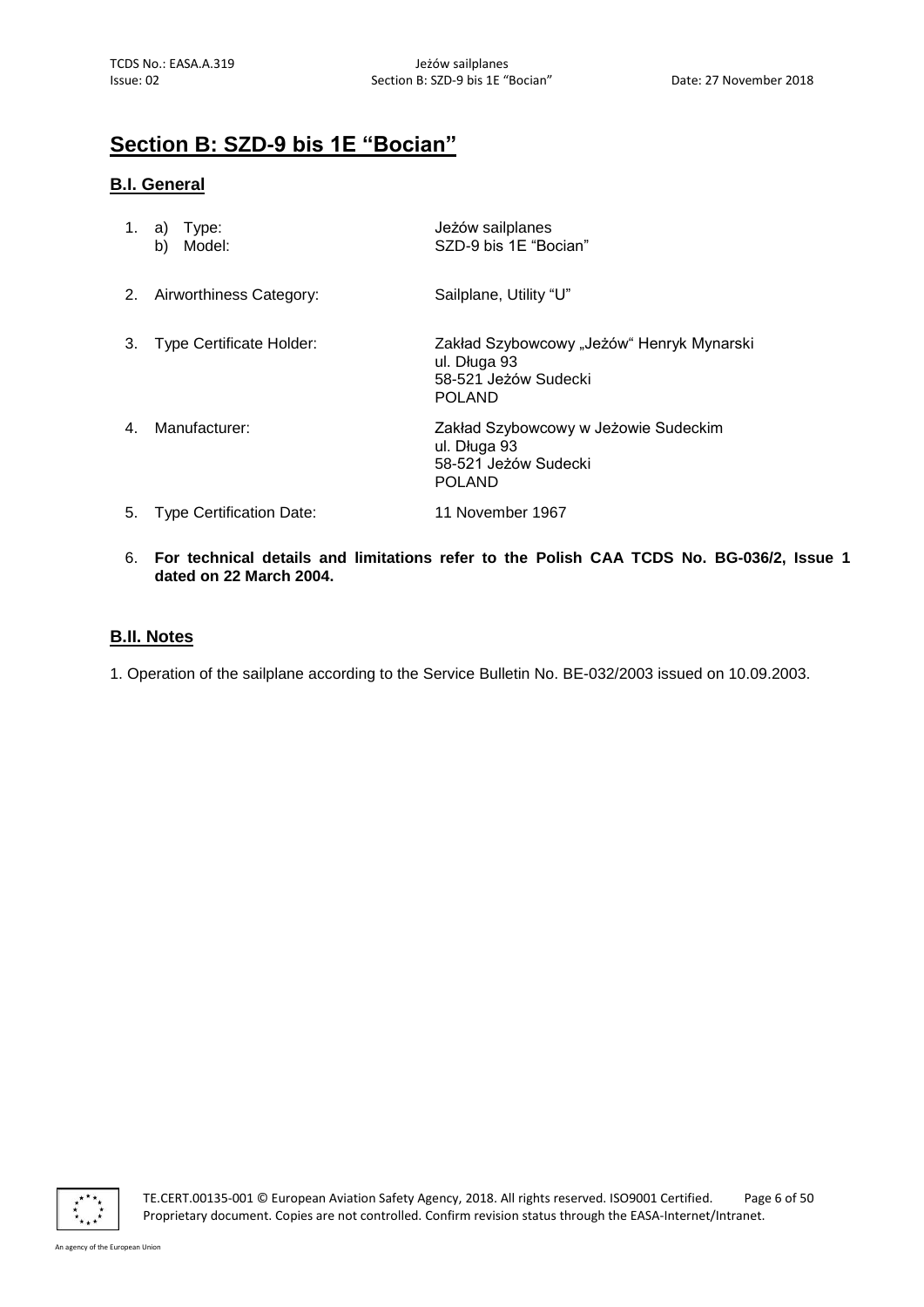## <span id="page-6-0"></span>**Section C: SZD-22B "Mucha Standard"**

#### <span id="page-6-1"></span>**C.I. General**

| 1. | a)<br>Type:<br>Model:<br>b)     | Jeżów sailplanes<br>SZD-22B "Mucha Standard"                                                                   |
|----|---------------------------------|----------------------------------------------------------------------------------------------------------------|
|    | 2. Airworthiness Category:      | Sailplane, Utility "U"                                                                                         |
| 3. | <b>Type Certificate Holder:</b> | Zakład Szybowcowy "Jeżów" Henryk Mynarski<br>ul. Długa 93<br>58-521 Jeżów Sudecki<br><b>POLAND</b>             |
| 4. | Manufacturer:                   | Zakłady Sprzętu Lotnictwa Sportowego nr 5 w Krośnie<br>ul. Żwirki i Wigury 6<br>38-400 Krosno<br><b>POLAND</b> |
| 5. | <b>Type Certification Date:</b> | 25 May 1960                                                                                                    |

#### 6. **For technical details and limitations refer to the Polish CAA TCDS No. 6/TL/60, Issue 25.05.1960.**

#### <span id="page-6-2"></span>**C.II. Notes**

1. Operation of the sailplane according to the Bulletin No. BE-009/86 "Mucha" issued in 1986.



TE.CERT.00135-001 © European Aviation Safety Agency, 2018. All rights reserved. ISO9001 Certified. Page 7 of 50 Proprietary document. Copies are not controlled. Confirm revision status through the EASA-Internet/Intranet.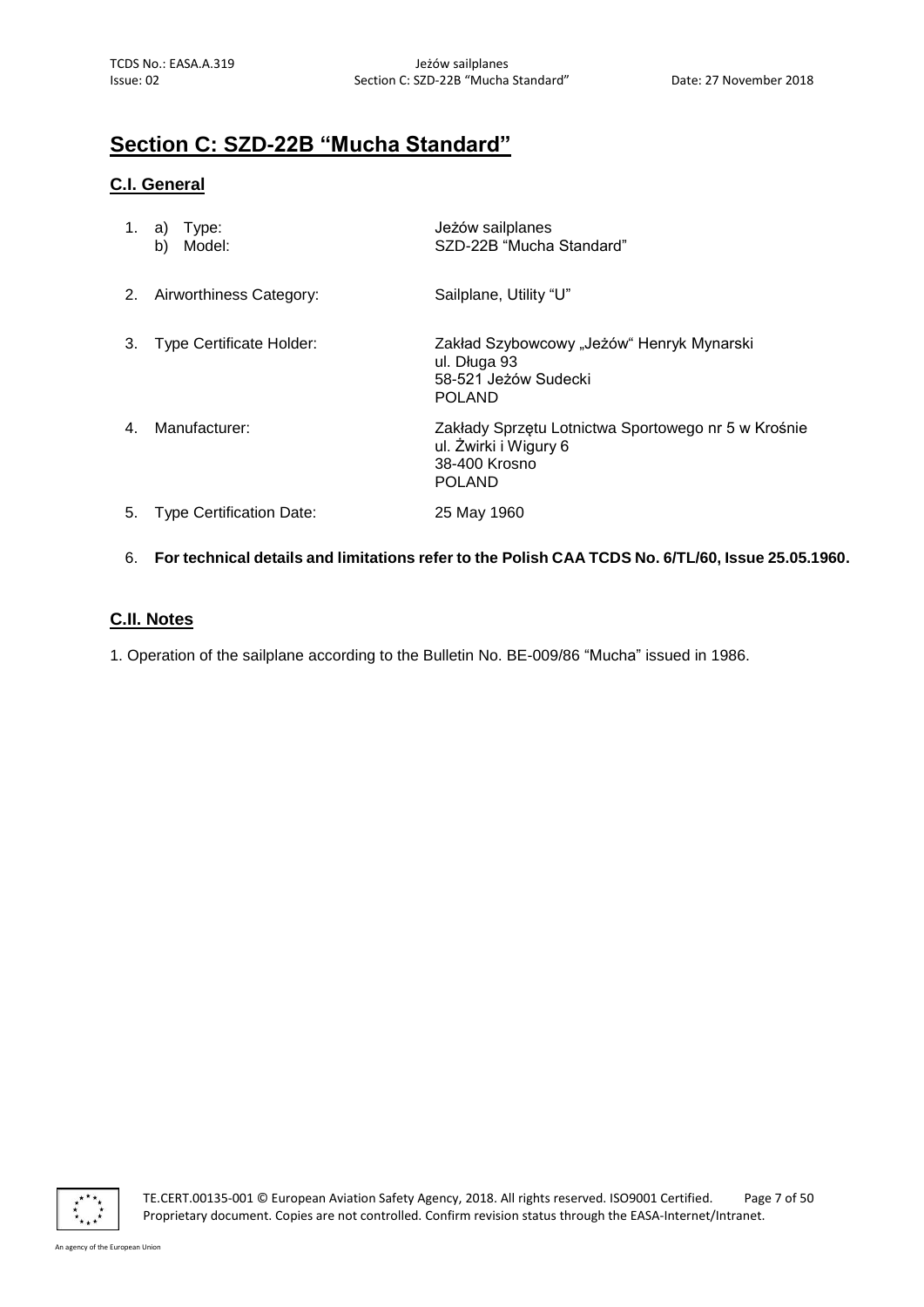## <span id="page-7-0"></span>**Section D: SZD-22C "Mucha Standard"**

#### <span id="page-7-1"></span>**D.I. General**

| 1. | a)<br>Type:<br>Model:<br>b) | Jeżów sailplanes<br>SZD-22C "Mucha Standard"                                                                   |
|----|-----------------------------|----------------------------------------------------------------------------------------------------------------|
|    | 2. Airworthiness Category:  | Sailplane, Utility "U"                                                                                         |
|    | 3. Type Certificate Holder: | Zakład Szybowcowy "Jeżów" Henryk Mynarski<br>ul. Długa 93<br>58-521 Jeżów Sudecki<br><b>POLAND</b>             |
| 4. | Manufacturer:               | Zakłady Sprzętu Lotnictwa Sportowego nr 5 w Krośnie<br>ul. Żwirki i Wigury 6<br>38-400 Krosno<br><b>POLAND</b> |
| 5. | Type Certification Date:    | 12 October 1960                                                                                                |
|    |                             |                                                                                                                |

6. **For technical details and limitations refer to the Polish CAA TCDS No. 13/TL/60, Issue 12.10.1960.**

#### <span id="page-7-2"></span>**D.II. Notes**

1. Operation of the sailplane according to the Bulletin No. BE-009/86 "Mucha" issued in 1986.



TE.CERT.00135-001 © European Aviation Safety Agency, 2018. All rights reserved. ISO9001 Certified. Page 8 of 50 Proprietary document. Copies are not controlled. Confirm revision status through the EASA-Internet/Intranet.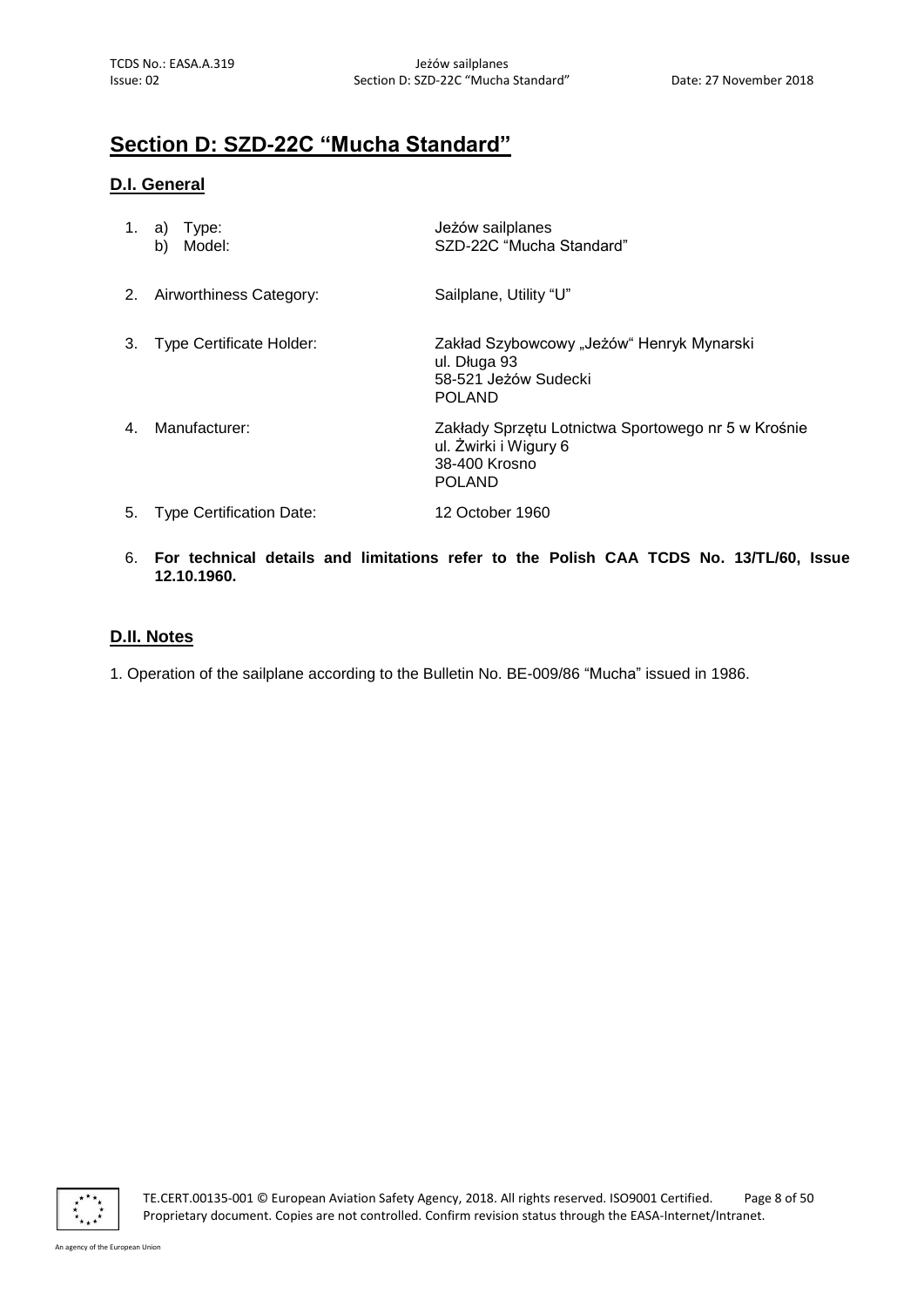### <span id="page-8-0"></span>**Section E: SZD-24C "Foka"**

#### <span id="page-8-1"></span>**E.I. General**

|  | 1. a) Type: | Jeżów sailplanes |
|--|-------------|------------------|
|  | b) Model:   | SZD-24C "Foka"   |

- 2. Airworthiness Category: Sailplane, Utility "U"
- 3. Type Certificate Holder: Zakład Szybowcowy "Jeżów" Henryk Mynarski ul. Długa 93 58-521 Jeżów Sudecki POLAND
- 4. Manufacturer: Zakłady Sprzętu Lotnictwa Sportowego nr 4 we Wrocławiu ul. Lotnicza 14 54-155 Wrocław POLAND
- 5. Type Certification Date 29 December 1961
- 6. This TCDS, Section E, replaces the TCDS EASA.A.319 issue 01, dated on 18.02.2010, which replaced Polish CAA TCDSs No.:
	- 8/TL/61 dated on 29 December 1961
	- 8/TL/64 dated on 17 July 1964

#### <span id="page-8-2"></span>**E.II. Certification Basis**

- 1. Certification Basis: Defined in 1960
- 2. Airworthiness Requirements: Polish Civil Airworthiness Requirements, Section G Gliders, issued on 1959



TE.CERT.00135-001 © European Aviation Safety Agency, 2018. All rights reserved. ISO9001 Certified. Page 9 of 50 Proprietary document. Copies are not controlled. Confirm revision status through the EASA-Internet/Intranet.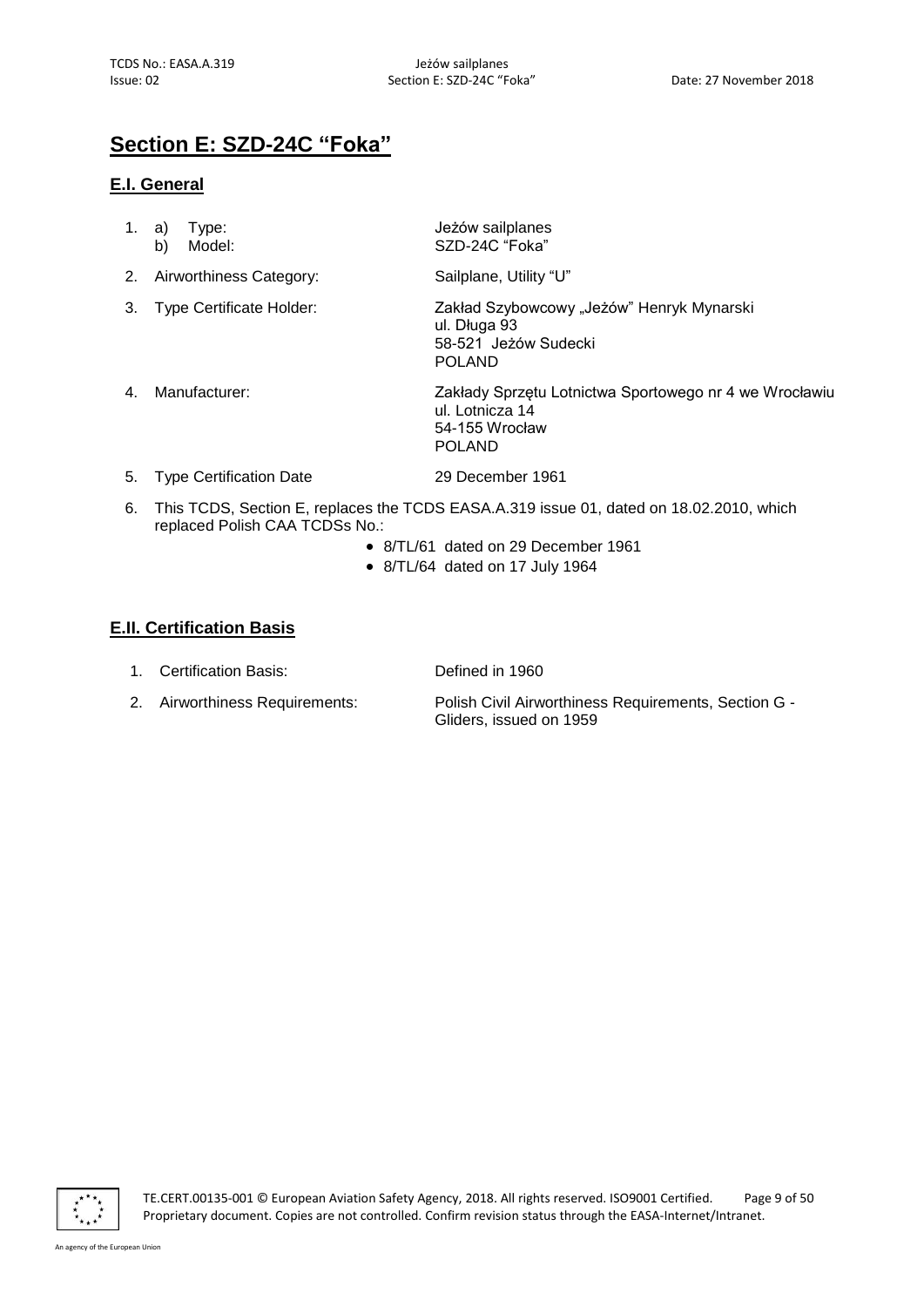#### <span id="page-9-0"></span>**E.III. Technical Characteristics and Operational Limitations**

| 1. | <b>Type Design Definition:</b> | Drawings No.                                                                                                                                                                                                                                                                                                                                                                                                                                    | <b>SZD 24 C</b><br><b>SZD 24 C</b><br><b>SZD 24 C</b>                       | 40-00-00<br>10-00-00<br>74-00-00                              |                                                                                                                                            |  |
|----|--------------------------------|-------------------------------------------------------------------------------------------------------------------------------------------------------------------------------------------------------------------------------------------------------------------------------------------------------------------------------------------------------------------------------------------------------------------------------------------------|-----------------------------------------------------------------------------|---------------------------------------------------------------|--------------------------------------------------------------------------------------------------------------------------------------------|--|
| 2. | Description:                   | Single seat, standard class sailplane. Cantilever high-wing<br>monoplane with classic tail unit (fixed stabilizer with elevator, swept-<br>tapered wings with main and auxiliary spars and sandwich structure<br>shells. Fixed undercarriage consists of main wheel equipped with<br>drum brake, long wooden nose skid with shock absorption and steel<br>tailskid. Double-plate airbrakes protruding from upper and lower<br>surface of wings. |                                                                             |                                                               | back fin and rudder). Mainly wooden structure, with undevelopable<br>parts of fuselage shells made of glass-polyester composite. Bipartite |  |
| 3. | Equipment:                     | Standard equipment:<br>- airspeed indicator,<br>- altimeter,<br>- compass,<br>- bank-and-turn indicator,<br>- two rate-of-climb indicators,<br>- towing hook,<br>- pilot safety belts.                                                                                                                                                                                                                                                          |                                                                             |                                                               |                                                                                                                                            |  |
| 4. | Dimensions:                    | Span<br>Wing area<br><b>Aspect Ratio</b><br>Length<br>Height                                                                                                                                                                                                                                                                                                                                                                                    | 14,98 m<br>$12,16 \text{ m}^2$<br>18,5<br>$7,00 \; \text{m}$<br>$1,40 \; m$ |                                                               |                                                                                                                                            |  |
| 5. | Launching Hook:                | standard:<br>also permissible:                                                                                                                                                                                                                                                                                                                                                                                                                  |                                                                             | SZD-III A 56                                                  | TOST Europa G 72, G 73, G 88,<br>TOST E 72, E 75, E 85                                                                                     |  |
| 6. | Weak links:                    | <b>Ultimate Strength:</b>                                                                                                                                                                                                                                                                                                                                                                                                                       |                                                                             |                                                               | $628 \div 686$ daN $(640 \div 700$ kG)                                                                                                     |  |
| 7. | Air Speeds:                    | <b>Manoeuvring Speed</b>                                                                                                                                                                                                                                                                                                                                                                                                                        |                                                                             | $V_A$                                                         | 130 km/h                                                                                                                                   |  |
|    |                                | Never Exceed Speed<br>Maximum permitted speeds<br>- in rough air<br>- in aero-tow<br>- in winch-launch                                                                                                                                                                                                                                                                                                                                          |                                                                             | <b>V<sub>NE</sub></b><br><b>V<sub>RA</sub></b><br>$V_T$<br>Vw | 165 km/h<br>130 km/h<br>140 km/h<br>110 km/h                                                                                               |  |
| 8. | <b>Operational Capability</b>  | VFR Day,                                                                                                                                                                                                                                                                                                                                                                                                                                        |                                                                             |                                                               |                                                                                                                                            |  |



TE.CERT.00135-001 © European Aviation Safety Agency, 2018. All rights reserved. ISO9001 Certified. Page 10 of 50 Proprietary document. Copies are not controlled. Confirm revision status through the EASA-Internet/Intranet.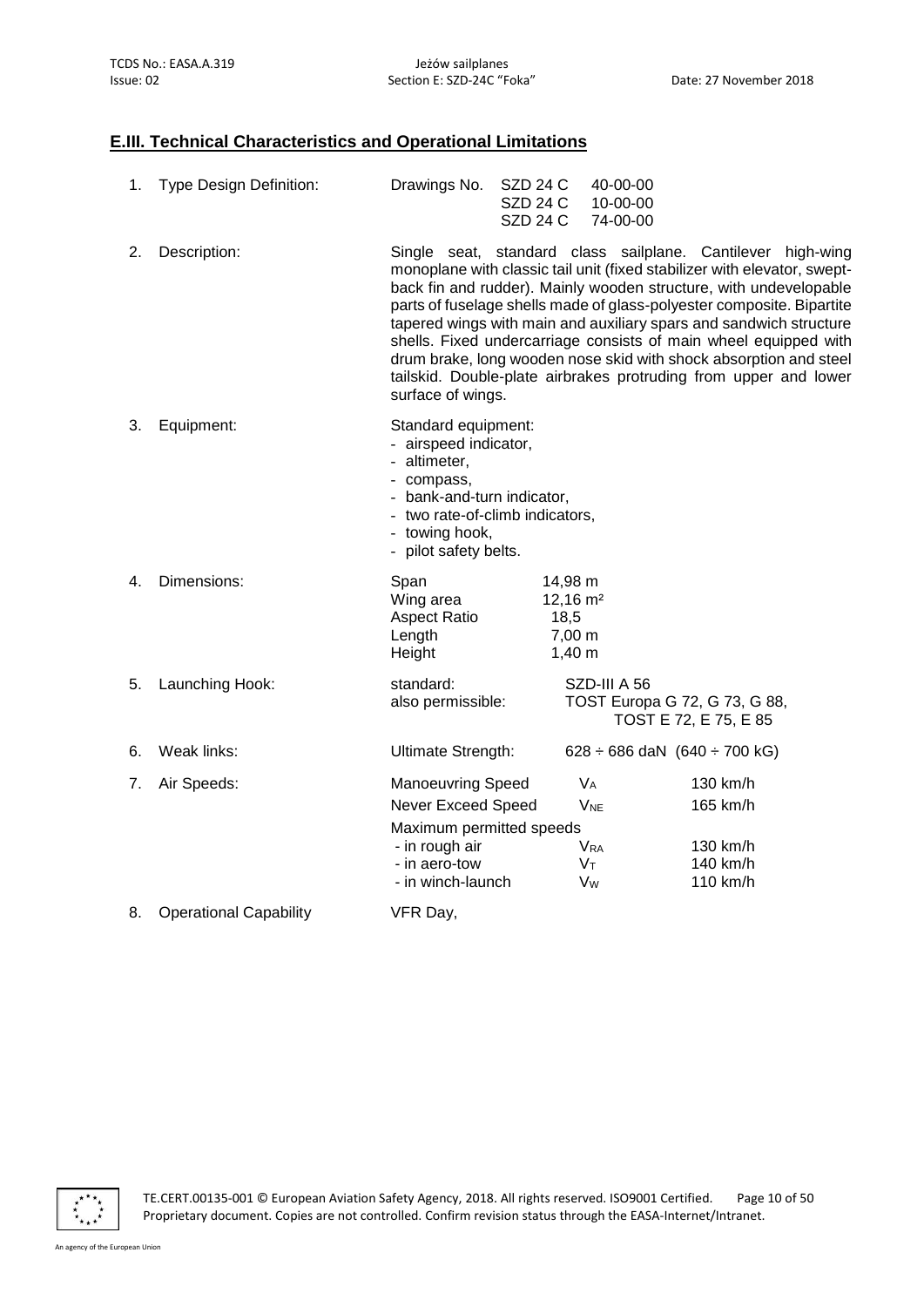| 9.  | Masses:                            | Max. Take Off Mass                                                                                                    |                                                                                           | 375 kg                                                             |  |  |
|-----|------------------------------------|-----------------------------------------------------------------------------------------------------------------------|-------------------------------------------------------------------------------------------|--------------------------------------------------------------------|--|--|
|     |                                    | Max. Empty Mass                                                                                                       |                                                                                           | 265 kg                                                             |  |  |
| 10. | Centre of Gravity Range:           | Empty sailplane with standard equipment:<br>Forward Limit:<br><b>Rearward Limit:</b>                                  |                                                                                           | 551 mm aft of datum point (ADP)<br>599 mm aft of datum point (ADP) |  |  |
|     |                                    |                                                                                                                       | Centre of Gravity operational limits:                                                     |                                                                    |  |  |
|     |                                    | Forward Limit:<br><b>Rearward Limit:</b>                                                                              |                                                                                           | 205 mm (ADP) (23,0% MAC)<br>350 mm (ADP) (39,3% MAC)               |  |  |
|     |                                    |                                                                                                                       | MAC is 890 mm; 0% MAC is on the same coordinates along<br>longitudinal axis as the datum. |                                                                    |  |  |
|     |                                    | Datum:                                                                                                                | intersection.                                                                             | Leading edge and wing-fuselage division plane                      |  |  |
|     |                                    | Levelling means:                                                                                                      |                                                                                           | Levelling marks on fuselage sides.                                 |  |  |
| 11. | Seating Capacity:                  | 1                                                                                                                     |                                                                                           |                                                                    |  |  |
| 12. | Lifetime limitations:              | Refer to Service Bulletin No. BE-009/24/2016                                                                          |                                                                                           |                                                                    |  |  |
| 13. | Other limitations:                 | Bungee launching is not permitted.<br>Cloud, wave or night flying are not permitted.<br>Aerobatics are not permitted. |                                                                                           |                                                                    |  |  |
|     |                                    | Manoeuvring load factor limits:                                                                                       |                                                                                           | $+4,0/ -1,5$                                                       |  |  |
| 14. | Deflection of control<br>surfaces: | Aileron:<br>- up                                                                                                      | $34^\circ$<br>$16^{\circ}$<br>- down                                                      | $± 2^{\circ}$<br>± 1°                                              |  |  |
|     |                                    | Elevator:<br>- up                                                                                                     | $23^\circ$<br>$18^{\circ}$<br>- down                                                      | $± 1,5^{\circ}$<br>± 1°                                            |  |  |
|     |                                    | Elevator<br>- up<br>trim tab:                                                                                         | $15^{\circ}$<br>- down<br>$40^{\circ}$                                                    | $± 3^{\circ}$<br>$± 3^{\circ}$                                     |  |  |
|     |                                    | Rudder:                                                                                                               | $35^\circ$<br>- left<br>$35^\circ$<br>- right                                             | $-3^\circ$<br>$-3^\circ$                                           |  |  |
| 15. | Wing free vibrations<br>frequency: | $175 \pm 13$ [1/min]                                                                                                  |                                                                                           |                                                                    |  |  |



TE.CERT.00135-001 © European Aviation Safety Agency, 2018. All rights reserved. ISO9001 Certified. Page 11 of 50 Proprietary document. Copies are not controlled. Confirm revision status through the EASA-Internet/Intranet.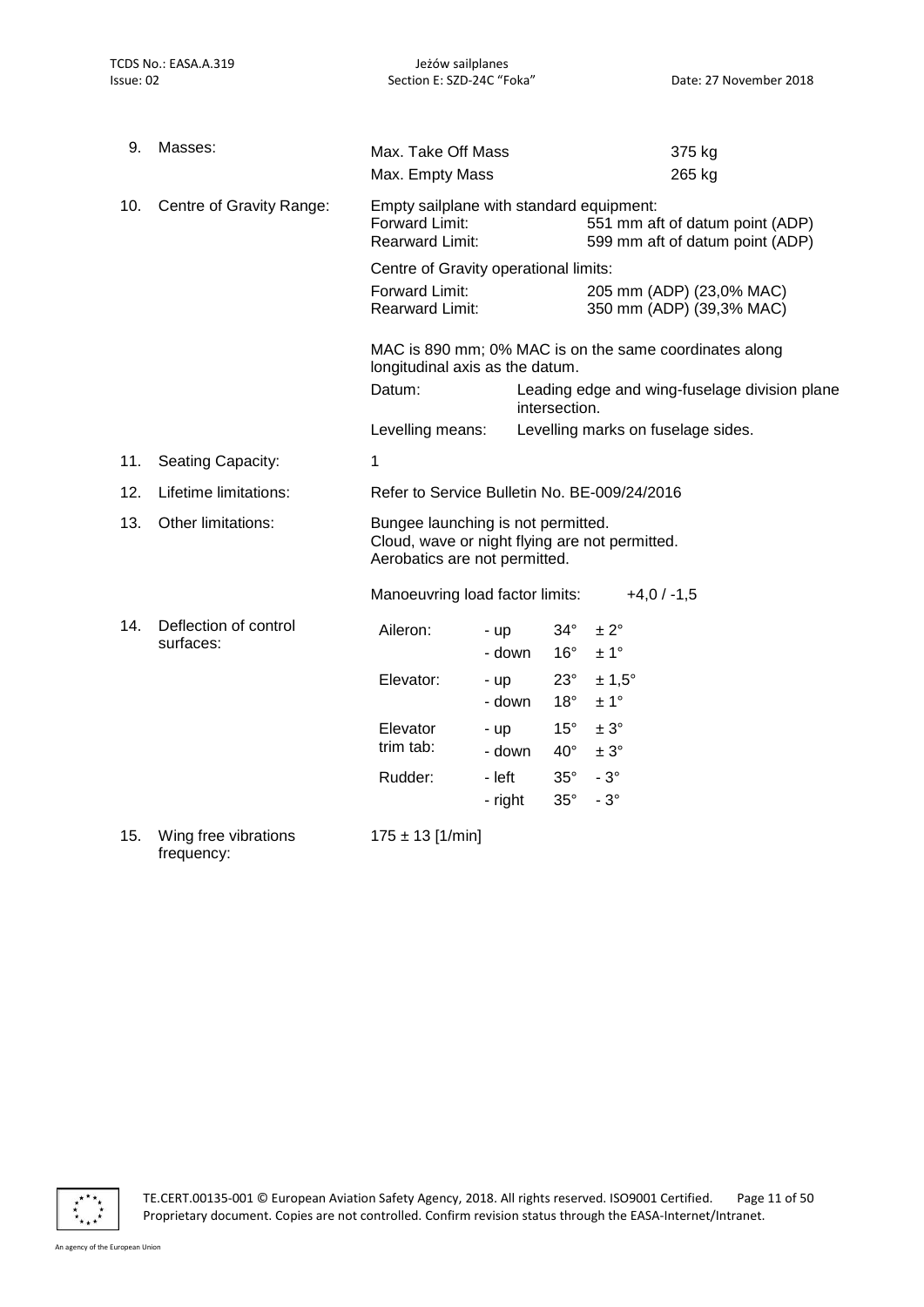#### <span id="page-11-0"></span>**E.IV. Operating and Service Instructions**

1. Flight Manual:

|    |                              | Polish:  | Szybowiec wyczynowy SZD-24C "Foka",<br>Instrukcja Użytkowania,<br>wydanie I - 1961 r.                                                      |
|----|------------------------------|----------|--------------------------------------------------------------------------------------------------------------------------------------------|
|    |                              | Polish:  | Szybowiec SZD-24C "Foka",<br>Instrukcja Użytkowania w Locie,<br>wydanie II - 1965 r.                                                       |
|    |                              | German:  | Flughandbuch für das Segelflugzeug SZD-24C "Foka",<br>Ausgabe März 1964.                                                                   |
| 2. | Maintenance Manual:          |          |                                                                                                                                            |
|    |                              | Polish:  | Opis Techniczny, Instrukcja Obsługi Technicznej,<br>Terminarz prac okresowych,<br>Szybowiec SZD-24C "Foka",<br>wydanie I - maj 1965 r.     |
|    |                              | German:  | Betriebsanleitung für das Hochleistungs -<br>Segelflugzeug SZD-24C "Foka",                                                                 |
| 3. | Flight & Maintenance Manual: |          |                                                                                                                                            |
|    |                              | English: | SZD-24C "Foka",<br>High Performance Sailplane,<br>Flight & Maintenance Manual<br>approved by Polish Aviation Authority on 3 September 1965 |
| 4. | Repairs Manual:              |          |                                                                                                                                            |
|    |                              | Polish:  | Instrukcja remontu szybowca SZD-24C "Foka",<br>część szczegółowa,<br>wydanie I, 1968 rok.                                                  |
|    |                              | German:  | Segelflugzeug - Reparaturanweisung (Holzbau)<br>Ausgabe II, 1967.                                                                          |

#### <span id="page-11-1"></span>**E.V. Notes**

1. Serial Numbers:

W-136 ÷ W-223

2. Operation of the sailplane according to the Service Bulletin No. BE-009/24/2016 issued on 15.04.2016.

TE.CERT.00135-001 © European Aviation Safety Agency, 2018. All rights reserved. ISO9001 Certified. Page 12 of 50 Proprietary document. Copies are not controlled. Confirm revision status through the EASA-Internet/Intranet.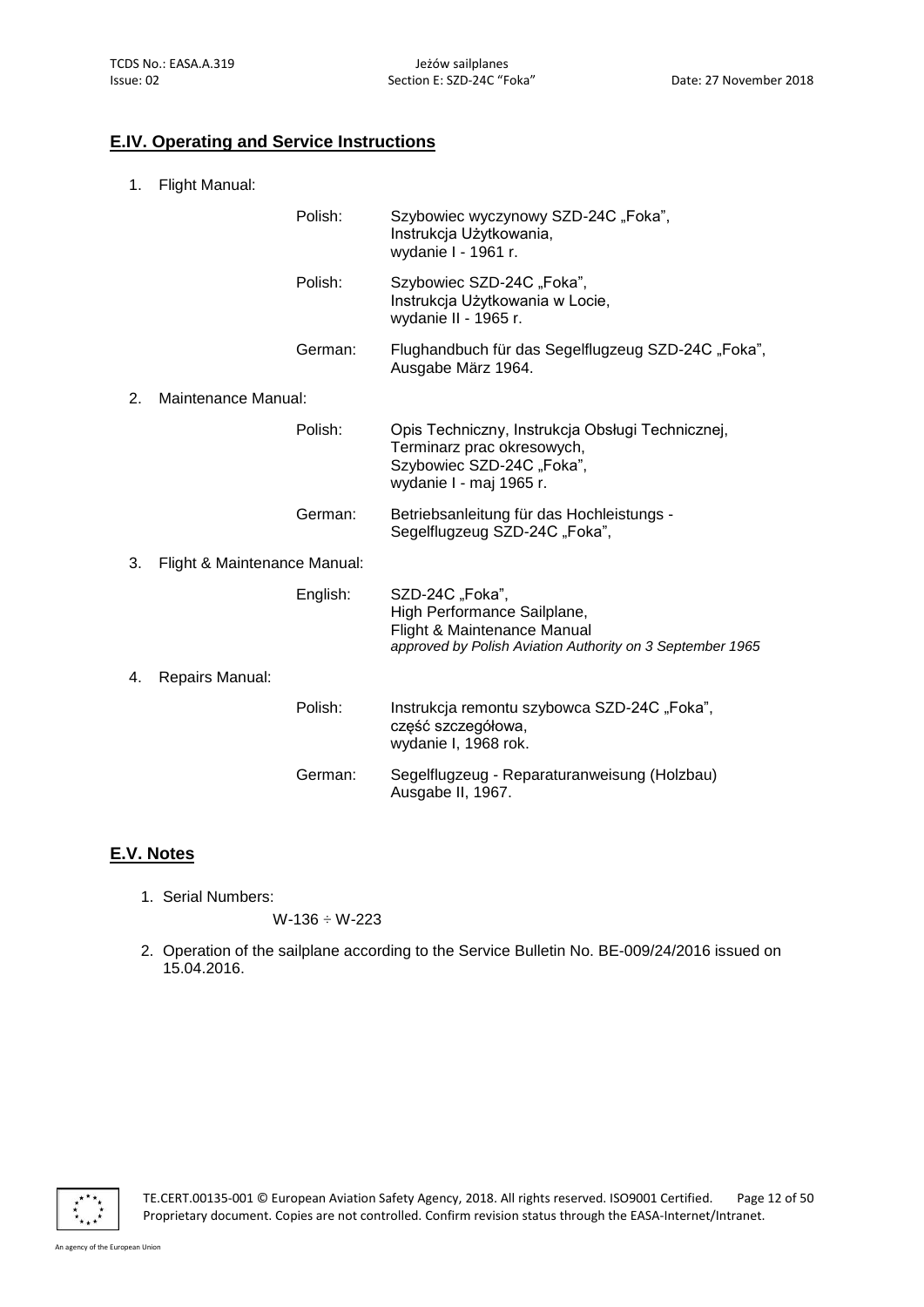## <span id="page-12-0"></span>**Section F: SZD-24-4 & SZD-24-4A "Foka 4"**

#### <span id="page-12-1"></span>**F.I. General**

| 1. | a) Type:<br>Model:<br>b) | Jeżów sailplanes<br>SZD-24-4 "Foka 4"<br>SZD-24-4A "Foka 4"                                                                            |
|----|--------------------------|----------------------------------------------------------------------------------------------------------------------------------------|
| 2. | Airworthiness Category:  | Sailplane, Utility "U"                                                                                                                 |
| 3. | Type Certificate Holder: | Zakład Szybowcowy "Jeżów" Henryk Mynarski<br>ul. Długa 93<br>58-521 Jeżów Sudecki<br>POL: AND                                          |
| 4. | Manufacturer:            | Zakłady Sprzętu Lotnictwa Sportowego<br>Szybowcowy Zakład Doświadczalny<br>ul. Cieszyńska 325<br>43-300 Bielsko-Biała<br><b>POLAND</b> |
|    |                          | Zakład Szybowcowy we Wrocławiu<br>ul. Lotnicza 14<br>54-155 Wrocław<br><b>POLAND</b>                                                   |
| 5. | Type Certification Date: | 4 June 1966                                                                                                                            |

6. **For technical details and limitations refer to the Polish CAA TCDS No. BG-013/1, Issue 1 dated on 30 August 2005.**

#### <span id="page-12-2"></span>**F.II. Notes**

1. Operation of the sailplane according to the Service Bulletin No. BE-009/24/2016 issued on 15.04.2016.



TE.CERT.00135-001 © European Aviation Safety Agency, 2018. All rights reserved. ISO9001 Certified. Page 13 of 50 Proprietary document. Copies are not controlled. Confirm revision status through the EASA-Internet/Intranet.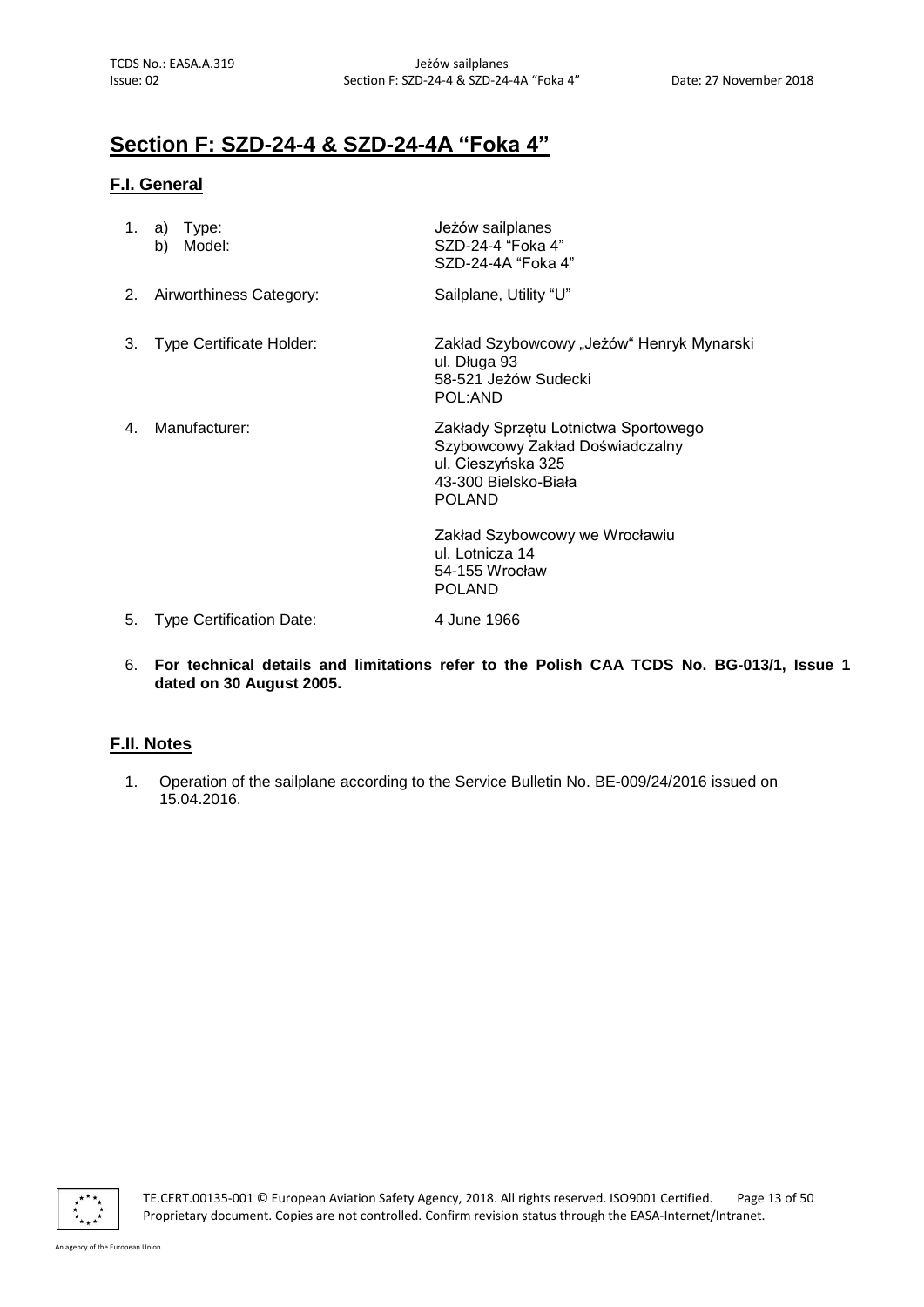## <span id="page-13-0"></span>**Section G: SZD-25A "Lis"**

#### <span id="page-13-1"></span>**G.I. General**

| 1. | Type:<br>a)<br>Model:<br>b)     | Jeżów sailplanes<br>SZD-25A "Lis"                                                                              |
|----|---------------------------------|----------------------------------------------------------------------------------------------------------------|
|    | 2. Airworthiness Category:      | Sailplane, Utility "U"                                                                                         |
|    | 3. Type Certificate Holder:     | Zakład Szybowcowy "Jeżów" Henryk Mynarski<br>ul. Długa 93<br>58-521 Jeżów Sudecki<br><b>POLAND</b>             |
| 4. | Manufacturer:                   | Zakłady Sprzętu Lotnictwa Sportowego nr 5 w Krośnie<br>ul. Żwirki i Wigury 6<br>38-400 Krosno<br><b>POLAND</b> |
| 5. | <b>Type Certification Date:</b> | 13 November 1961                                                                                               |
|    |                                 |                                                                                                                |

6. **For technical details and limitations refer to the Polish CAA TCDS No. 7/TL/61, Issue 13.11.1961.**



TE.CERT.00135-001 © European Aviation Safety Agency, 2018. All rights reserved. ISO9001 Certified. Page 14 of 50 Proprietary document. Copies are not controlled. Confirm revision status through the EASA-Internet/Intranet.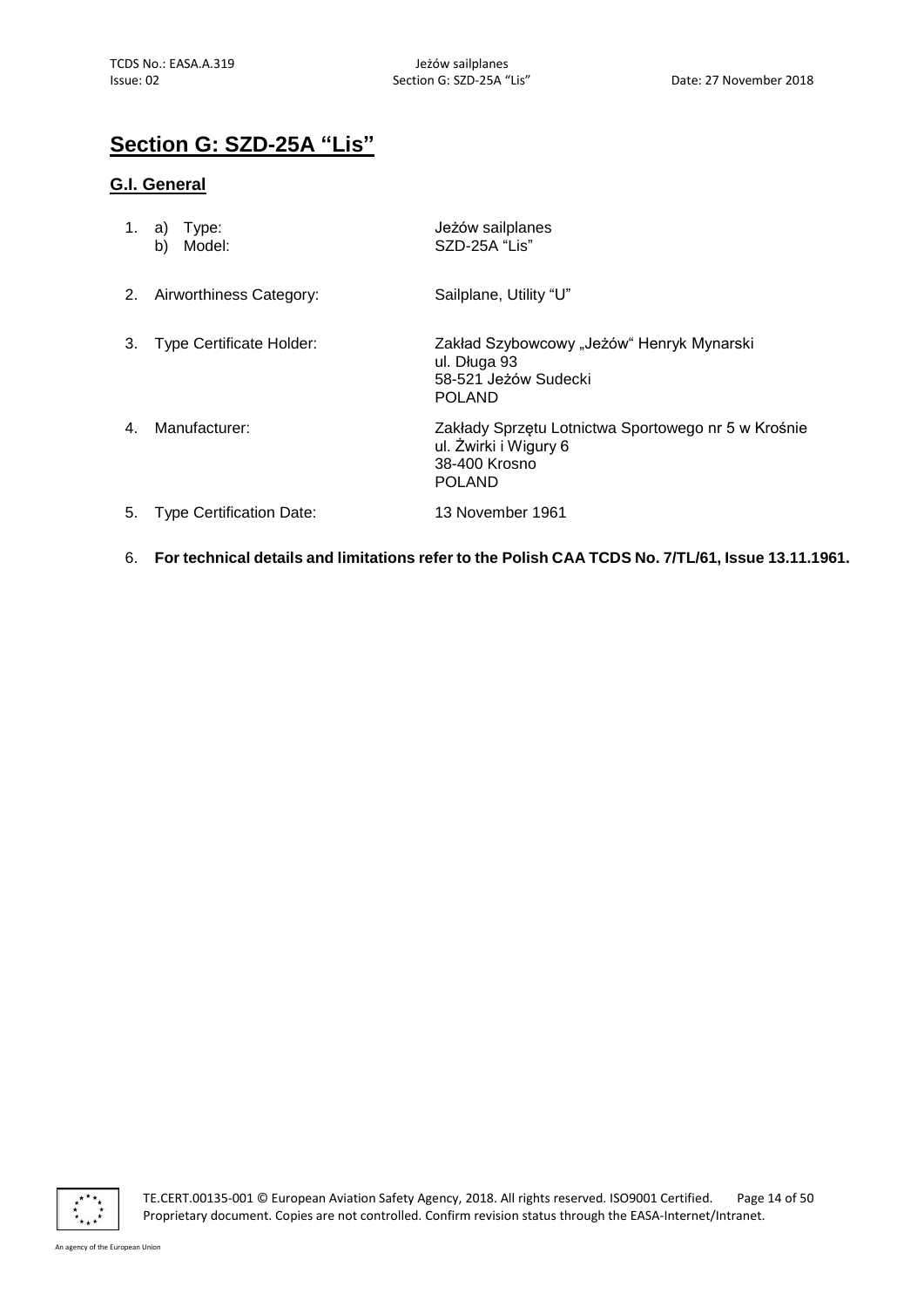#### <span id="page-14-1"></span><span id="page-14-0"></span>**Section H: SZD-30 "Pirat" H.I. General**

| 1. | a) Type:<br>b) Model:           | Jeżów sailplanes<br>SZD-30 "Pirat"                                                                                                     |
|----|---------------------------------|----------------------------------------------------------------------------------------------------------------------------------------|
|    | 2. Airworthiness Category:      | Sailplane, Utility "U"                                                                                                                 |
| 3. | <b>Type Certificate Holder:</b> | Zakład Szybowcowy "Jeżów" Henryk Mynarski<br>ul. Długa 93<br>58-521 Jeżów Sudecki<br><b>POLAND</b>                                     |
| 4. | Manufacturer:                   | Zakłady Sprzętu Lotnictwa Sportowego<br>Szybowcowy Zakład Doświadczalny<br>ul. Cieszyńska 325<br>43-300 Bielsko-Biała<br><b>POLAND</b> |
|    |                                 | Zakład Szybowcowy we Wrocławiu<br>ul. Lotnicza 14<br>54-155 Wrocław<br><b>POLAND</b>                                                   |
|    |                                 | WSK "PZL-Świdnik"<br>ul. Lotników Polskich 1<br>21-045 Świdnik<br><b>POLAND</b>                                                        |
| 5. | Type Certification Date:        | 20 May 1967                                                                                                                            |
|    |                                 |                                                                                                                                        |

6. **For technical details and limitations refer to the Polish CAA TCDS No. BG-32/2, Issue 1 dated on 24 February 2004.**

#### <span id="page-14-2"></span>**H.II. Notes**

1. Operation of the sailplane according to the Bulletin No. BE-035/30/2010 issued on 11.01.2011.



TE.CERT.00135-001 © European Aviation Safety Agency, 2018. All rights reserved. ISO9001 Certified. Page 15 of 50 Proprietary document. Copies are not controlled. Confirm revision status through the EASA-Internet/Intranet.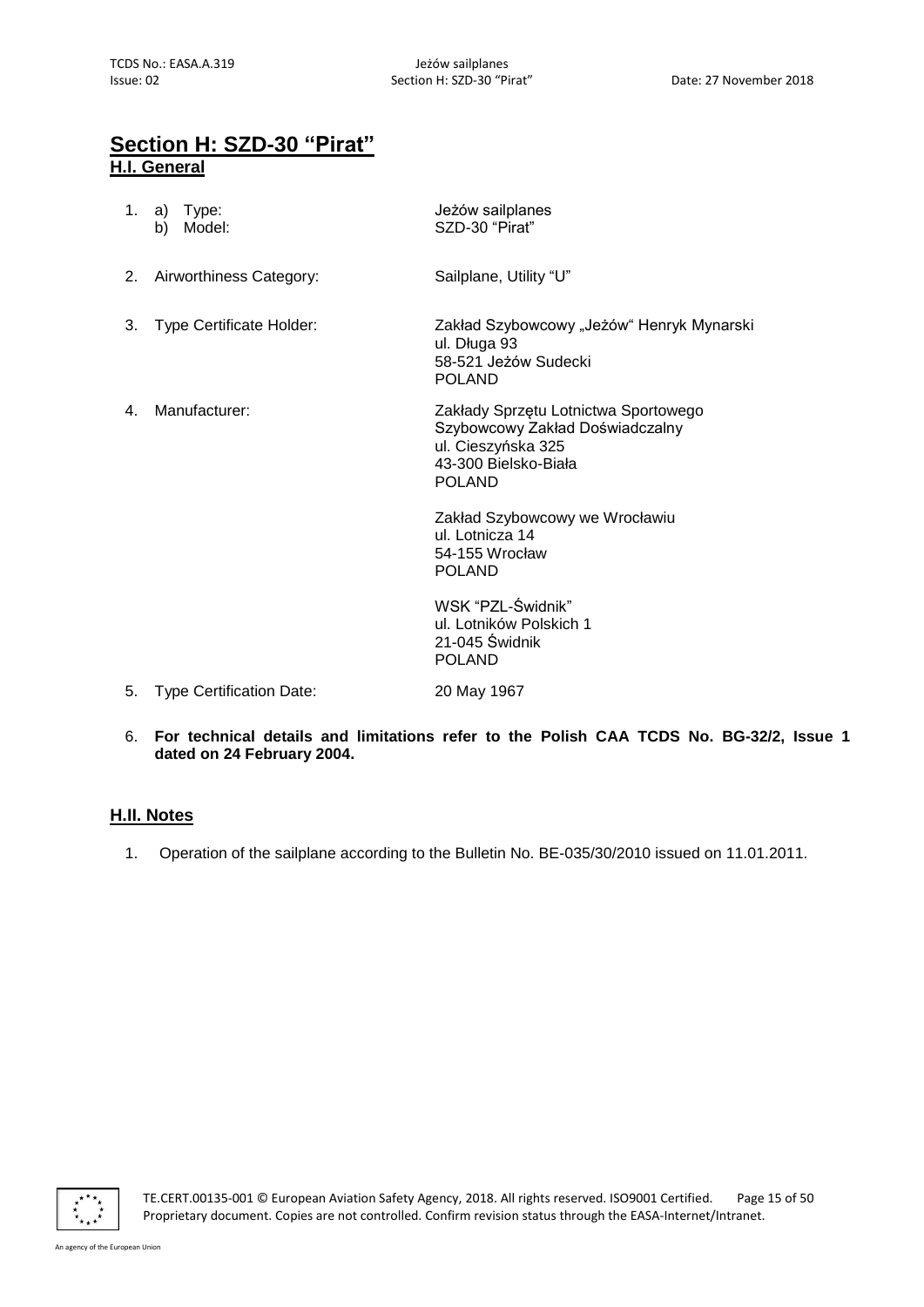### <span id="page-15-0"></span>**Section I: SZD-30C "Pirat"**

#### <span id="page-15-1"></span>**I.I. General**

| 1. | a)<br>Type:<br>Model:<br>b)     | Jeżów sailplanes<br>SZD-30C "Pirat"                                                                                  |
|----|---------------------------------|----------------------------------------------------------------------------------------------------------------------|
|    | 2. Airworthiness Category:      | Sailplane, Utility "U"                                                                                               |
| 3. | <b>Type Certificate Holder:</b> | Zakład Szybowcowy "Jeżów" Henryk Mynarski<br>ul. Długa 93<br>58-521 Jeżów Sudecki<br><b>POLAND</b>                   |
| 4. | Manufacturer:                   | PDPSz "PZL-Bielsko"<br>Zakład Szybowcowy w Jeżowie Sudeckim<br>ul. Długa 93<br>58-521 Jeżów Sudecki<br><b>POLAND</b> |
| 5. | Type Certification Date:        | 16 March 1978                                                                                                        |

6. **For technical details and limitations refer to the Polish CAA TCDS No. BG-117/1, Issue 2 dated on 25 February 2004.**

#### <span id="page-15-2"></span>**I.II. Notes**

1. Operation of the sailplane according to the Bulletin No. BE-035/30/2010 issued on 11.01.2011.



TE.CERT.00135-001 © European Aviation Safety Agency, 2018. All rights reserved. ISO9001 Certified. Page 16 of 50 Proprietary document. Copies are not controlled. Confirm revision status through the EASA-Internet/Intranet.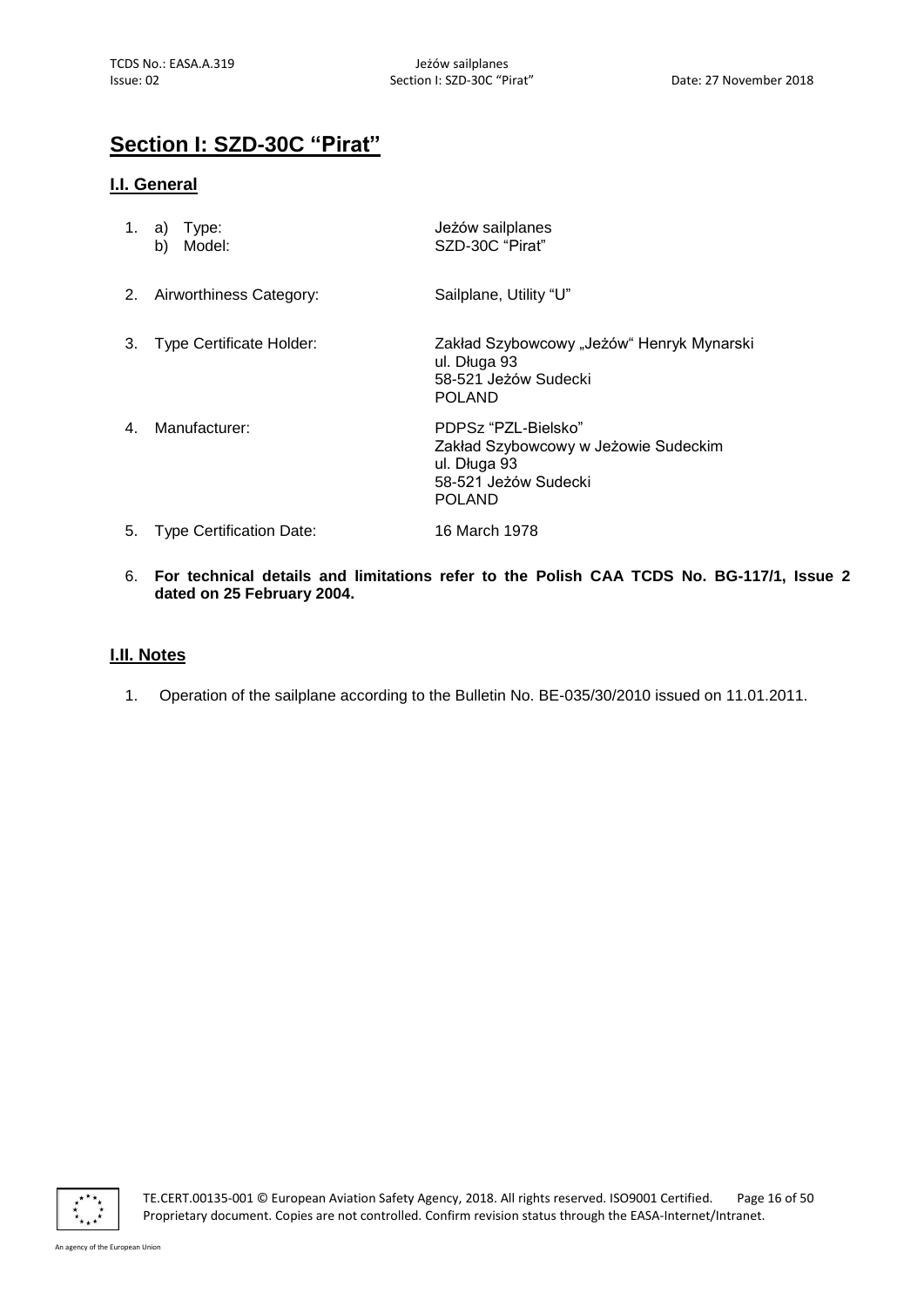### <span id="page-16-0"></span>**Section J: SZD-32A "Foka 5"**

#### <span id="page-16-1"></span>**J.I. General**

| 1.      | a) Type:<br>Model:<br>b)        | Jeżów sailplanes<br>SZD-32A "Foka 5"                                                               |
|---------|---------------------------------|----------------------------------------------------------------------------------------------------|
|         | 2. Airworthiness Category:      | Sailplane, Utility "U"                                                                             |
| 3.      | <b>Type Certificate Holder:</b> | Zakład Szybowcowy "Jeżów" Henryk Mynarski<br>ul. Długa 93<br>58-521 Jeżów Sudecki<br><b>POLAND</b> |
| $4_{-}$ | Manufacturer:                   | Zakład Szybowcowy we Wrocławiu<br>ul. Lotnicza 14<br>54-155 Wrocław<br><b>POLAND</b>               |
| 5.      | <b>Type Certification Date:</b> | 17 March 1969                                                                                      |

6. **For technical details and limitations refer to the Polish CAA TCDS No. BG-054/2, Issue 1 dated on 26 February 2004.**

#### <span id="page-16-2"></span>**J.II. Notes**

1. Operation of the sailplane according to the Service Bulletin No. BE-007/32/2016 issued on 15.04.2016.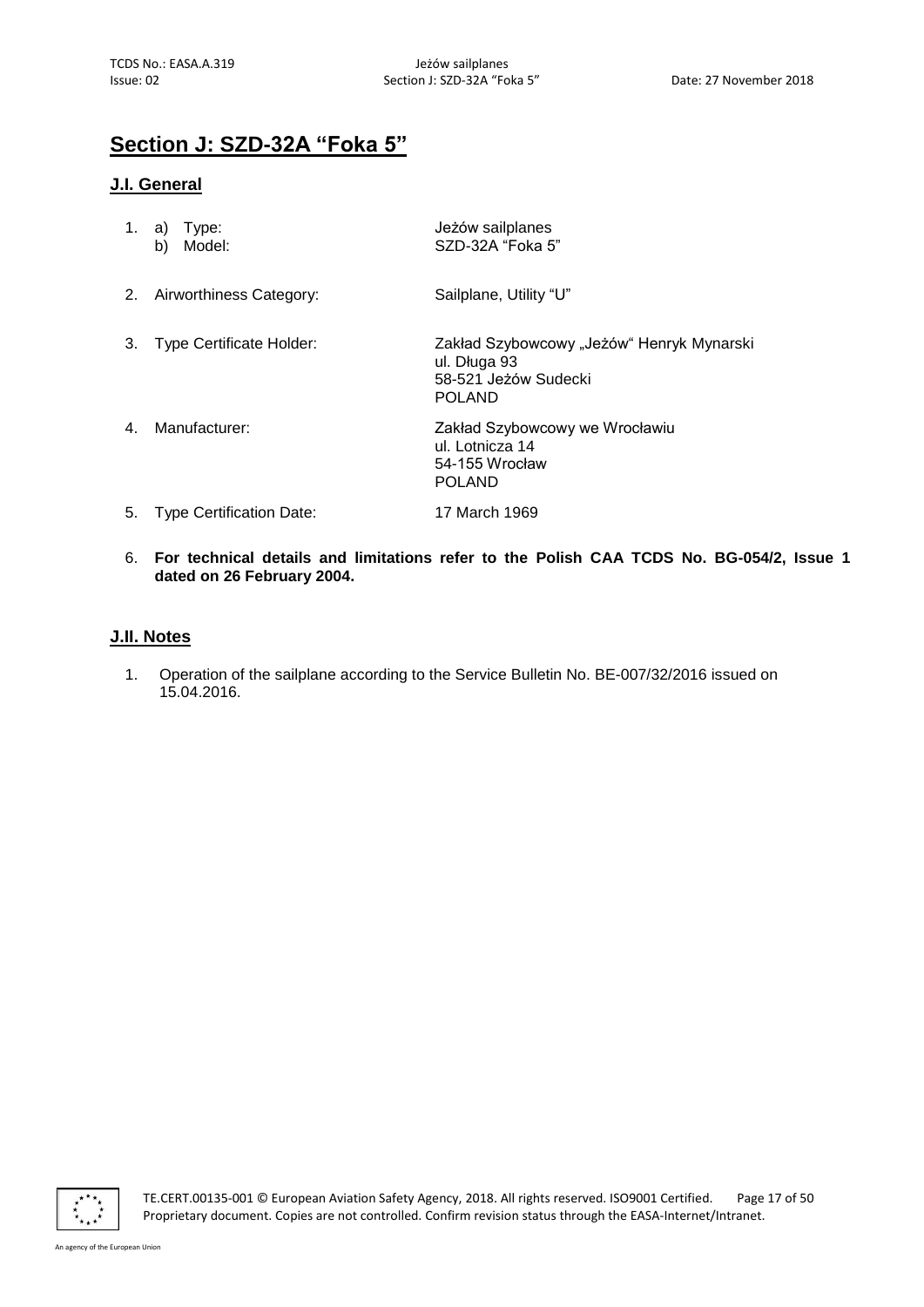### <span id="page-17-0"></span>**Section K: SZD-36A "Cobra 15"**

#### <span id="page-17-1"></span>**K.I. General**

| 1.      | a)<br>Type:<br>Model:<br>b)     | Jeżów sailplanes<br>SZD-36A "Cobra 15"                                                             |
|---------|---------------------------------|----------------------------------------------------------------------------------------------------|
|         | 2. Airworthiness Category:      | Sailplane, Utility "U"                                                                             |
| 3.      | <b>Type Certificate Holder:</b> | Zakład Szybowcowy "Jeżów" Henryk Mynarski<br>ul. Długa 93<br>58-521 Jeżów Sudecki<br><b>POLAND</b> |
| $4_{-}$ | Manufacturer:                   | Zakład Szybowcowy we Wrocławiu<br>ul. Lotnicza 14<br>54-155 Wrocław<br><b>POLAND</b>               |
| 5.      | <b>Type Certification Date:</b> | 28 December 1971                                                                                   |

6. **For technical details and limitations refer to the Polish CAA TCDS No. BG-071/2, Issue 1 dated on 27 February 2004.**

#### <span id="page-17-2"></span>**K.II. Notes**

1. Operation of the sailplane according to the Service Bulletin No. BE-007/36/2010 issued on 17.09.2010.



TE.CERT.00135-001 © European Aviation Safety Agency, 2018. All rights reserved. ISO9001 Certified. Page 18 of 50 Proprietary document. Copies are not controlled. Confirm revision status through the EASA-Internet/Intranet.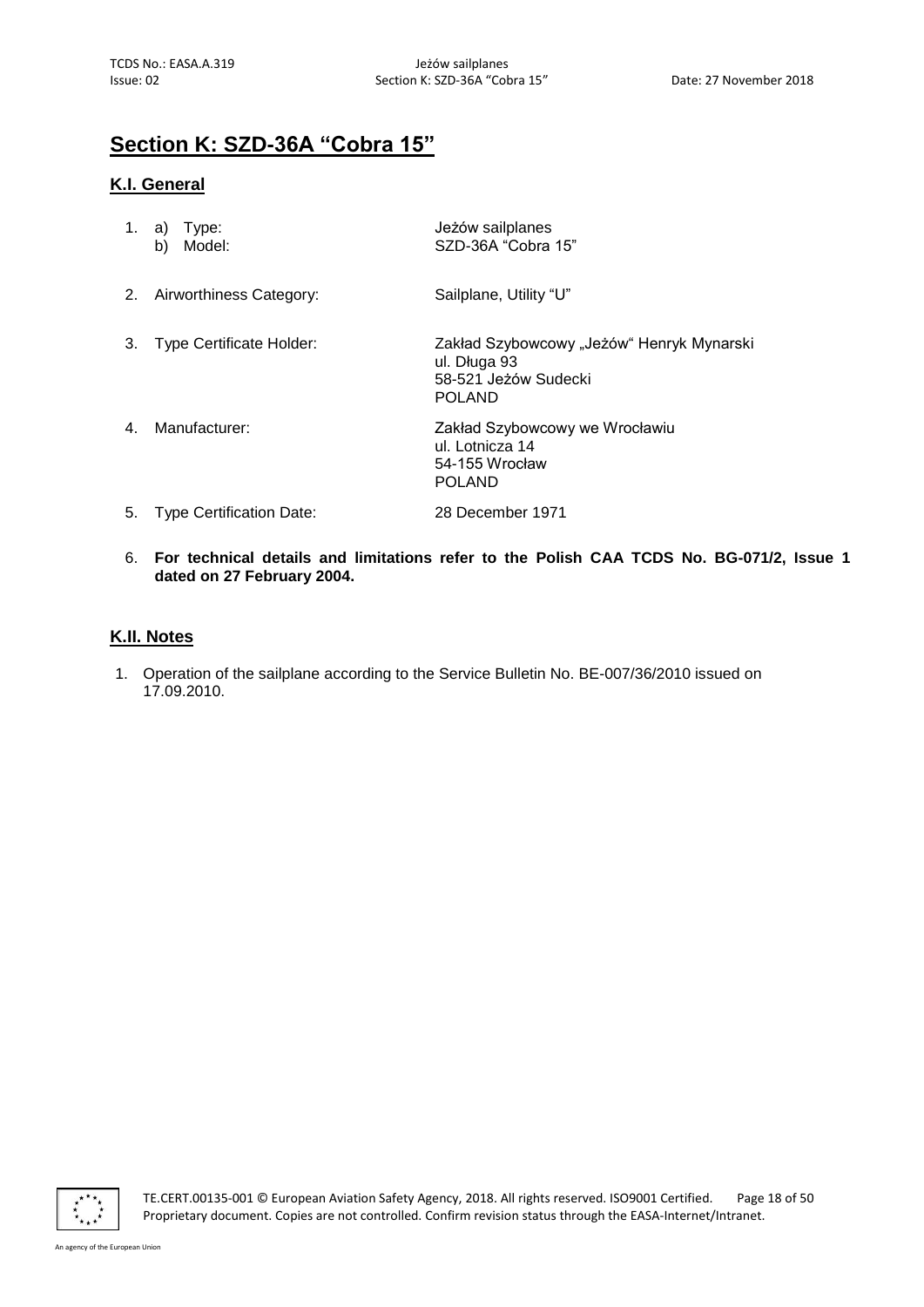## <span id="page-18-0"></span>**Section L: SZD-38A "Jantar 1"**

#### <span id="page-18-1"></span>**L.I. General**

| 1. | Type:<br>a)<br>Model:<br>b) | Jeżów sailplanes<br>SZD-38A "Jantar 1"                                                                                                                      |
|----|-----------------------------|-------------------------------------------------------------------------------------------------------------------------------------------------------------|
|    | 2. Airworthiness Category:  | Sailplane, Utility "U"                                                                                                                                      |
| 3. | Type Certificate Holder:    | Zakład Szybowcowy "Jeżów" Henryk Mynarski<br>ul. Długa 93<br>58-521 Jeżów Sudecki<br><b>POLAND</b>                                                          |
| 4. | Manufacturer:               | Przedsiębiorstwo Doświadczalno-Produkcyjne<br>Szybownictwa PZL Bielsko (PDPSz "PZL-Bielsko")<br>ul. Cieszyńska 325<br>43-300 Bielsko-Biała<br><b>POLAND</b> |
| 5. | Type Certification Date:    | 25 April 1974                                                                                                                                               |

6. **For technical details and limitations refer to the Polish CAA TCDS No. BG-086/1, Issue 1 dated on 05 August 2005.**



TE.CERT.00135-001 © European Aviation Safety Agency, 2018. All rights reserved. ISO9001 Certified. Page 19 of 50 Proprietary document. Copies are not controlled. Confirm revision status through the EASA-Internet/Intranet.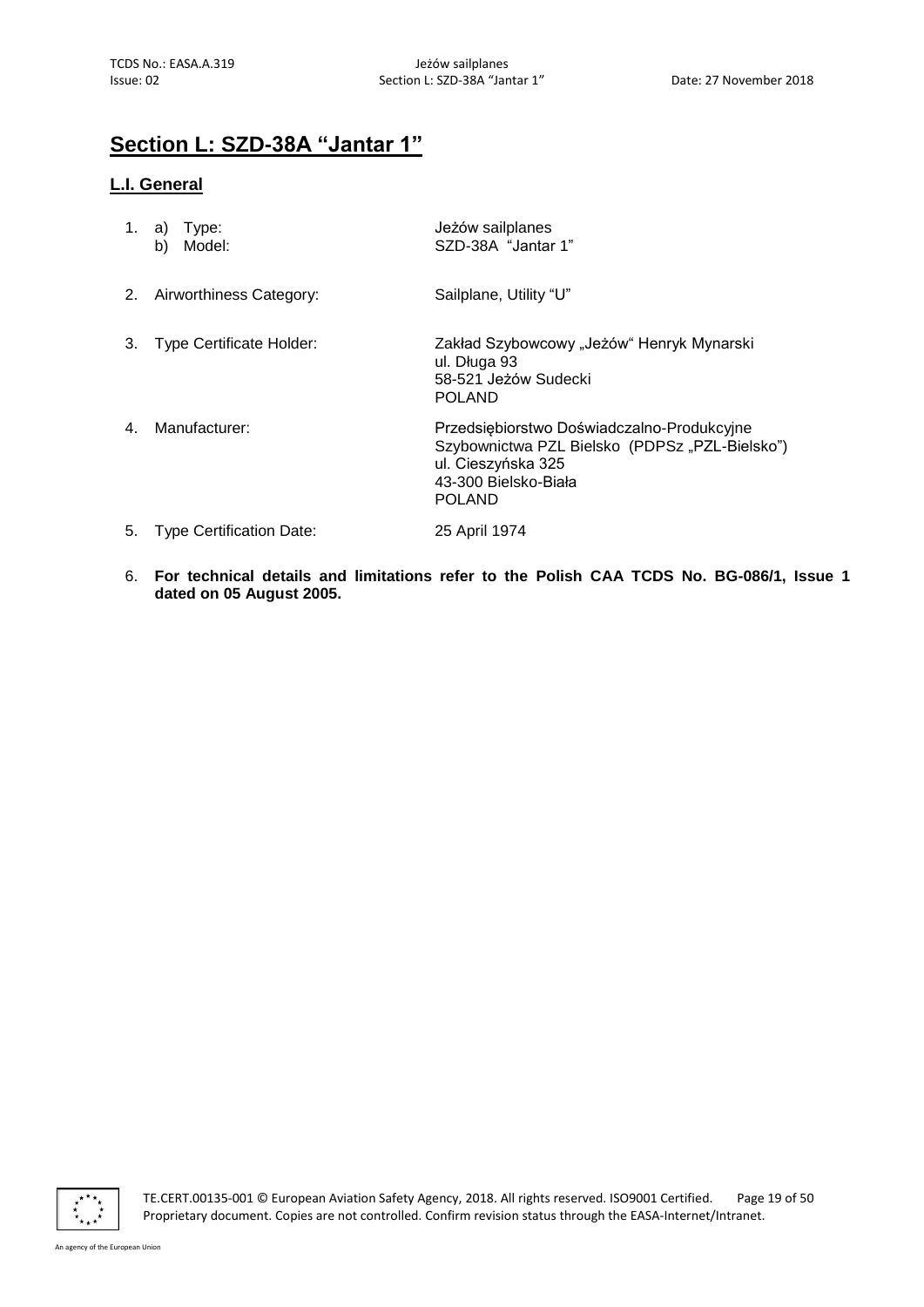## <span id="page-19-0"></span>**Section M: SZD-41A "Jantar Standard"**

#### <span id="page-19-1"></span>**M.I. General**

| 1.      | a)<br>Type:<br>Model:<br>b)     | Jeżów sailplanes<br>SZD-41A "Jantar Standard"                                                                                                               |
|---------|---------------------------------|-------------------------------------------------------------------------------------------------------------------------------------------------------------|
|         | 2. Airworthiness Category:      | Sailplane, Utility "U"                                                                                                                                      |
| 3.      | <b>Type Certificate Holder:</b> | Zakład Szybowcowy "Jeżów" Henryk Mynarski<br>ul. Długa 93<br>58-521 Jeżów Sudecki<br><b>POLAND</b>                                                          |
| $4_{-}$ | Manufacturer:                   | Przedsiębiorstwo Doświadczalno-Produkcyjne<br>Szybownictwa PZL Bielsko (PDPSz "PZL-Bielsko")<br>ul. Cieszyńska 325<br>43-300 Bielsko-Biała<br><b>POLAND</b> |
| 5.      | <b>Type Certification Date:</b> | 30 May 1975                                                                                                                                                 |

6. **For technical details and limitations refer to the Polish CAA TCDS No. BG-098/1, Issue 1 dated on 1 March 2004.**



TE.CERT.00135-001 © European Aviation Safety Agency, 2018. All rights reserved. ISO9001 Certified. Page 20 of 50 Proprietary document. Copies are not controlled. Confirm revision status through the EASA-Internet/Intranet.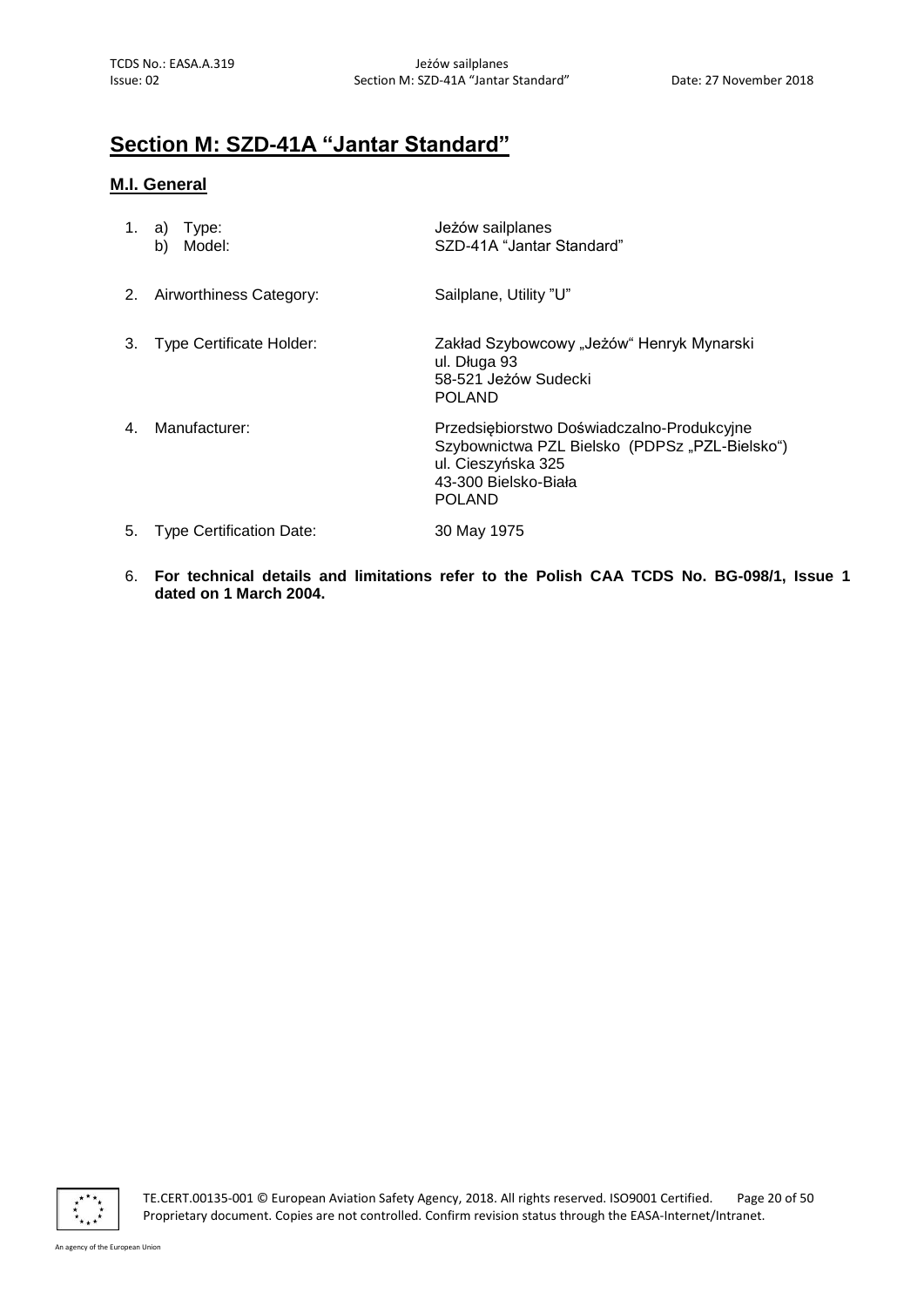## <span id="page-20-0"></span>**Section N: SZD-42 "Jantar 2"**

#### <span id="page-20-1"></span>**N.I. General**

| 1.             | Type:<br>a)<br>Model:<br>b)     | Jeżów sailplanes<br>SZD-42 "Jantar 2"                                                                                                                       |
|----------------|---------------------------------|-------------------------------------------------------------------------------------------------------------------------------------------------------------|
|                | 2. Airworthiness Category:      | Sailplane, Utility "U"                                                                                                                                      |
| 3 <sub>1</sub> | <b>Type Certificate Holder:</b> | Zakład Szybowcowy "Jeżów" Henryk Mynarski<br>ul. Długa 93<br>58-521 Jeżów Sudecki<br><b>POLAND</b>                                                          |
| $4_{-}$        | Manufacturer:                   | Przedsiębiorstwo Doświadczalno-Produkcyjne<br>Szybownictwa PZL Bielsko (PDPSz "PZL-Bielsko")<br>ul. Cieszyńska 325<br>43-300 Bielsko-Biała<br><b>POLAND</b> |
| 5.             | Type Certification Date:        | 26 May 1976                                                                                                                                                 |

6. **For technical details and limitations refer to the Polish CAA TCDS No. BG-110/2, Issue 3 dated on 5 March 2004.**



TE.CERT.00135-001 © European Aviation Safety Agency, 2018. All rights reserved. ISO9001 Certified. Page 21 of 50 Proprietary document. Copies are not controlled. Confirm revision status through the EASA-Internet/Intranet.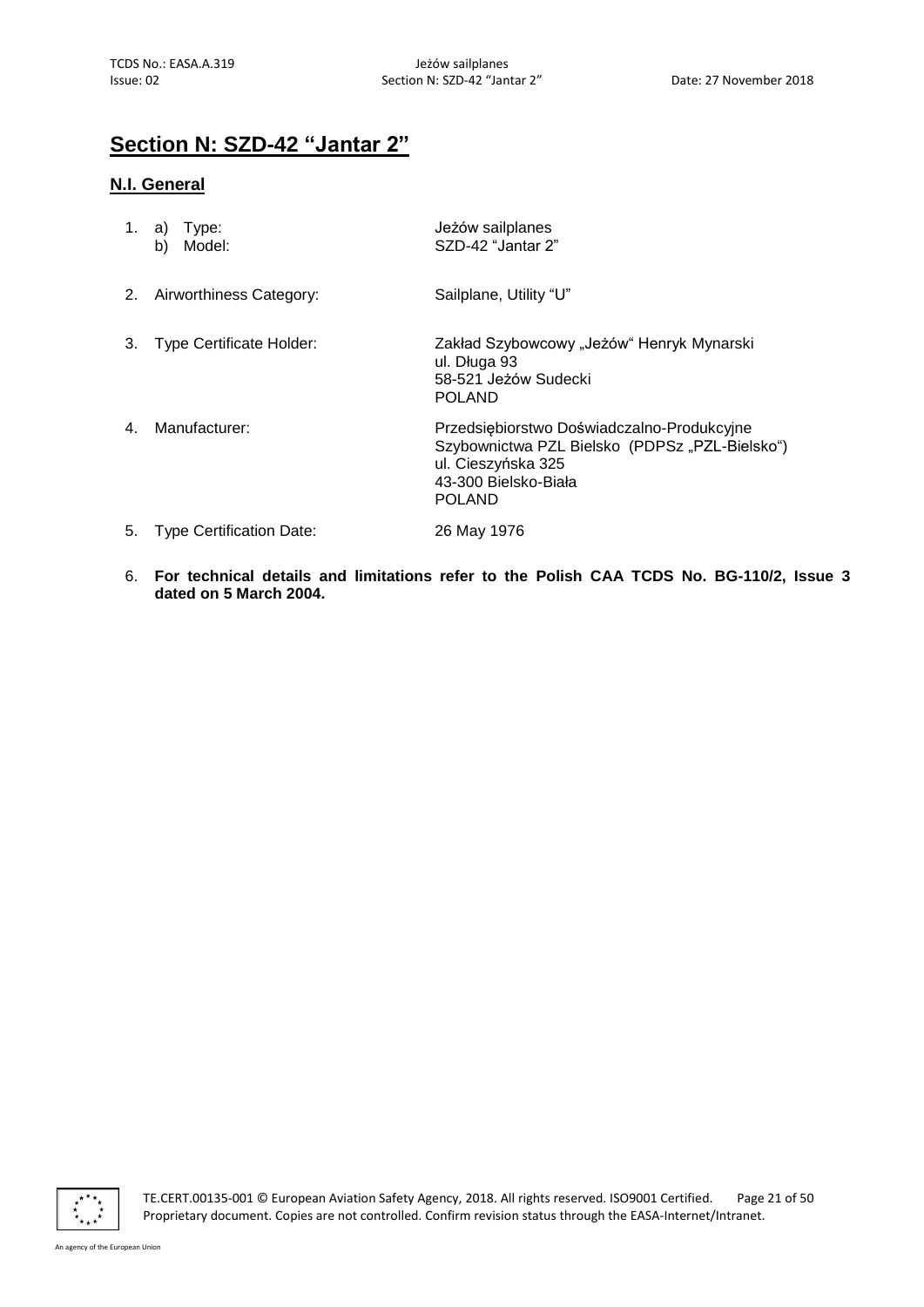## <span id="page-21-0"></span>**Section O: SZD-42-1 "Jantar 2"**

#### <span id="page-21-1"></span>**O.I. General**

| 1. | Type:<br>a)<br>Model:<br>b)     | Jeżów sailplanes<br>SZD-42-1 "Jantar 2"                                                                                                                     |
|----|---------------------------------|-------------------------------------------------------------------------------------------------------------------------------------------------------------|
|    | 2. Airworthiness Category:      | Sailplane, Utility "U"                                                                                                                                      |
| 3. | <b>Type Certificate Holder:</b> | Zakład Szybowcowy "Jeżów" Henryk Mynarski<br>ul. Długa 93<br>58-521 Jeżów Sudecki<br><b>POLAND</b>                                                          |
| 4. | Manufacturer:                   | Przedsiębiorstwo Doświadczalno-Produkcyjne<br>Szybownictwa PZL Bielsko (PDPSz "PZL-Bielsko")<br>ul. Cieszyńska 325<br>43-300 Bielsko-Biała<br><b>POLAND</b> |
| 5. | <b>Type Certification Date:</b> | 26 May 1976                                                                                                                                                 |

6. **For technical details and limitations refer to the Polish CAA TCDS No. BG-110/2, Issue 3 dated on 5 March 2004.**

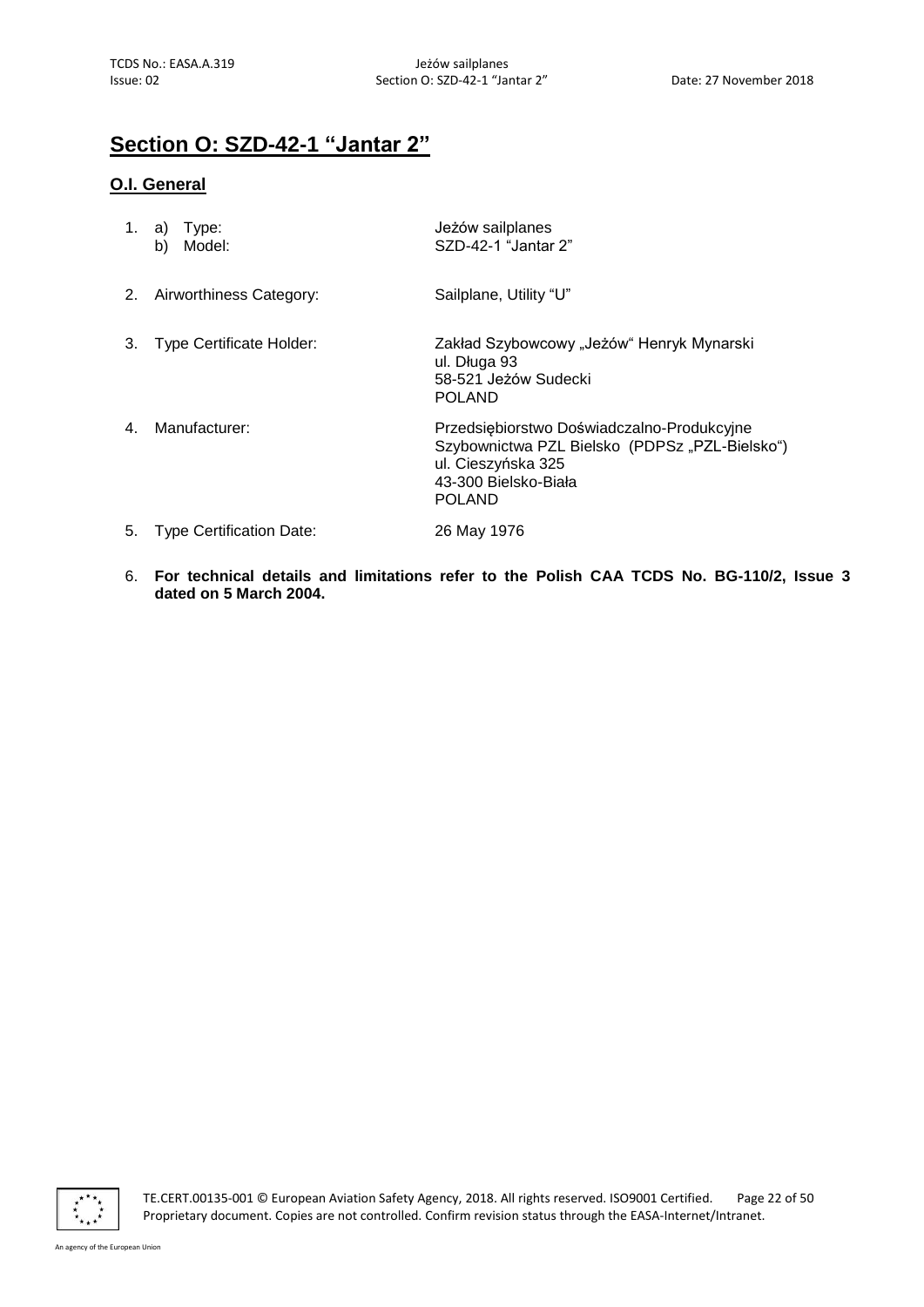## <span id="page-22-0"></span>**Section P: SZD-42-2 "Jantar 2B"**

#### <span id="page-22-1"></span>**P.I. General**

| 1. | Type:<br>a)<br>Model:<br>b)     | Jeżów sailplanes<br>SZD-42-2 "Jantar 2B"                                                                                                                    |
|----|---------------------------------|-------------------------------------------------------------------------------------------------------------------------------------------------------------|
|    | 2. Airworthiness Category:      | Sailplane, Utility "U"                                                                                                                                      |
| 3. | Type Certificate Holder:        | Zakład Szybowcowy "Jeżów" Henryk Mynarski<br>ul. Długa 93<br>58-521 Jeżów Sudecki<br><b>POLAND</b>                                                          |
| 4. | Manufacturer:                   | Przedsiębiorstwo Doświadczalno-Produkcyjne<br>Szybownictwa PZL Bielsko (PDPSz "PZL-Bielsko")<br>ul. Cieszyńska 325<br>43-300 Bielsko-Biała<br><b>POLAND</b> |
| 5. | <b>Type Certification Date:</b> | 9 January 1979                                                                                                                                              |

6. **For technical details and limitations refer to the Polish CAA TCDS No. BG-110/2, Issue 3 dated on 5 March 2004.**



TE.CERT.00135-001 © European Aviation Safety Agency, 2018. All rights reserved. ISO9001 Certified. Page 23 of 50 Proprietary document. Copies are not controlled. Confirm revision status through the EASA-Internet/Intranet.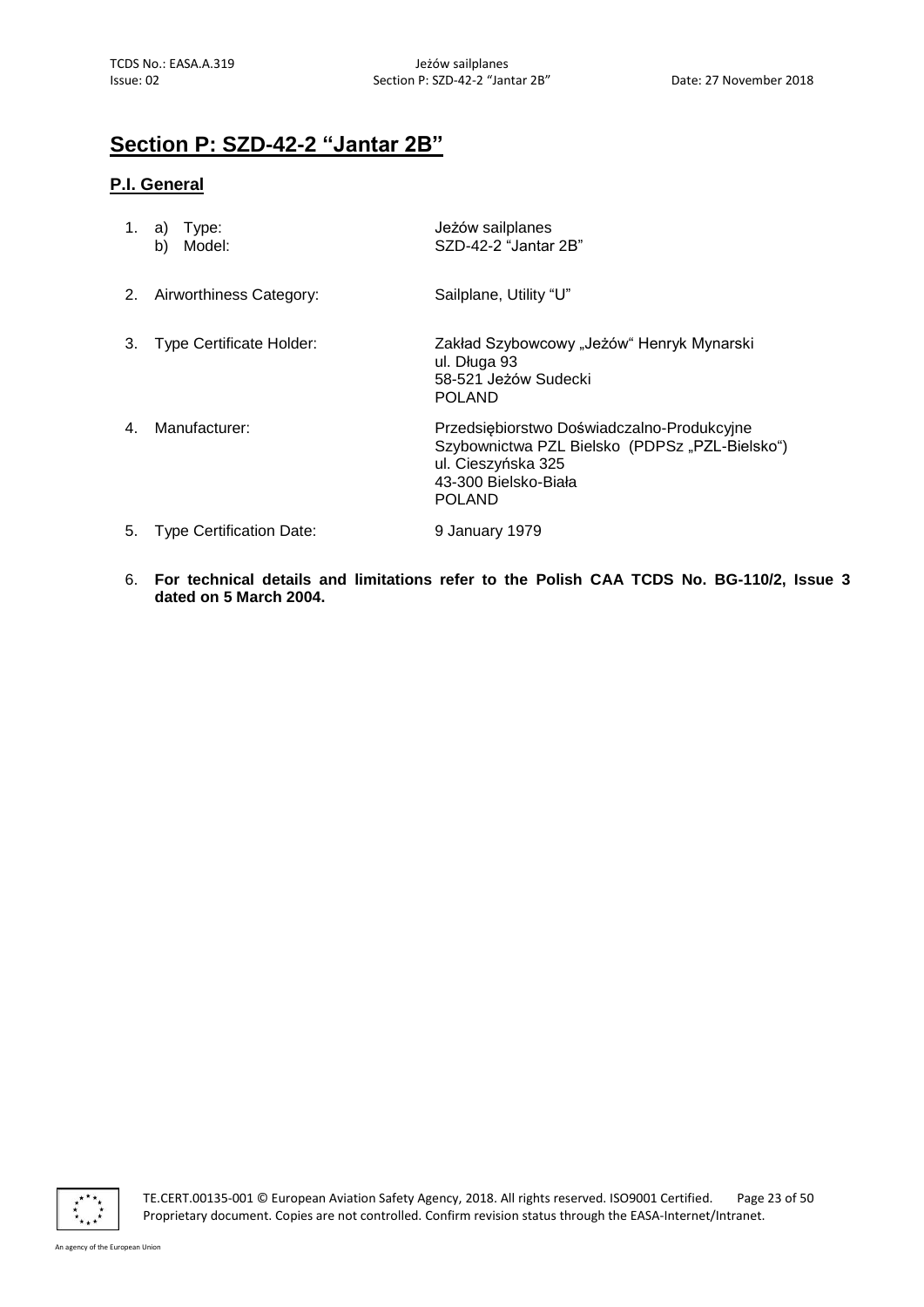## <span id="page-23-0"></span>**Section Q: SZD-45A & SZD-45AM "Ogar"**

#### <span id="page-23-1"></span>**Q.I. General**

| 1. | Type:<br>a)<br>Model:<br>b) | Jeżów sailplanes<br>SZD-45A "Ogar"<br>SZD-45AM "Ogar"                                                                                                       |
|----|-----------------------------|-------------------------------------------------------------------------------------------------------------------------------------------------------------|
|    | 2. Airworthiness Category:  | Powered Sailplane, Utility "U"                                                                                                                              |
| 3. | Type Certificate Holder:    | Zakład Szybowcowy "Jeżów" Henryk Mynarski<br>ul. Długa 93<br>58-521 Jeżów Sudecki<br><b>POLAND</b>                                                          |
| 4. | Manufacturer:               | Przedsiębiorstwo Doświadczalno-Produkcyjne<br>Szybownictwa PZL Bielsko (PDPSz "PZL-Bielsko")<br>ul. Cieszyńska 325<br>43-300 Bielsko-Biała<br><b>POLAND</b> |
| 5. | Type Certification Date:    | 02 July 1975<br>24 March 1998 for SZD-45AM model                                                                                                            |

6. **For technical details and limitations refer to the Polish CAA TCDS No. BX-104/1, Issue 2 dated on 31 August 2005.**



TE.CERT.00135-001 © European Aviation Safety Agency, 2018. All rights reserved. ISO9001 Certified. Page 24 of 50 Proprietary document. Copies are not controlled. Confirm revision status through the EASA-Internet/Intranet.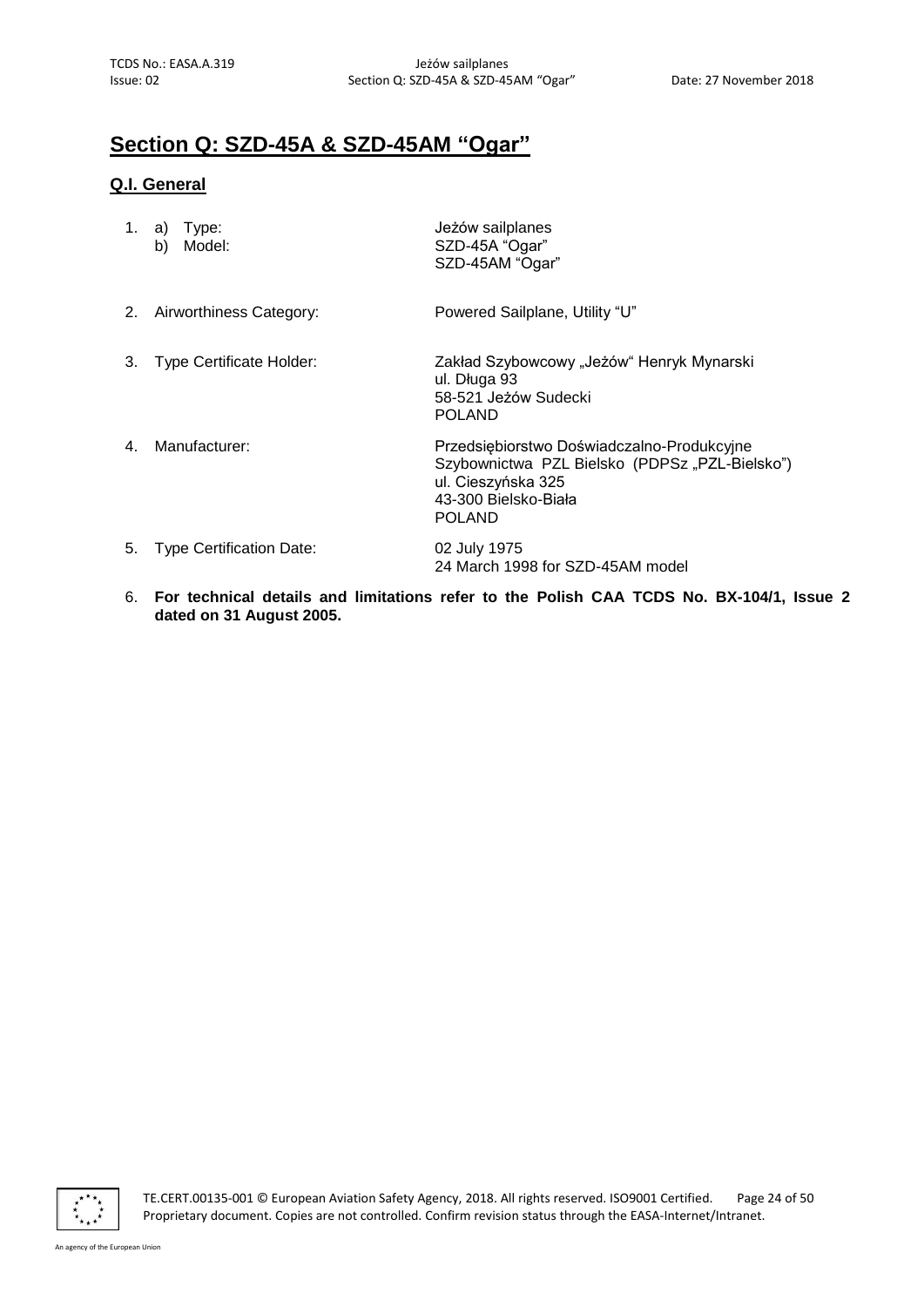## <span id="page-24-0"></span>**Section R: SZD-48(M) "Jantar Standard 2(M)"**

#### <span id="page-24-1"></span>**R.I. General**

| 1. a) | Type:<br>Model:<br>b)           | Jeżów sailplanes<br>SZD-48 "Jantar Standard 2"<br>SZD-48M "Jantar Standard 2M"                     |
|-------|---------------------------------|----------------------------------------------------------------------------------------------------|
|       | 2. Airworthiness Category:      | Sailplane, Utility "U"                                                                             |
| 3.    | <b>Type Certificate Holder:</b> | Zakład Szybowcowy "Jeżów" Henryk Mynarski<br>ul. Długa 93<br>58-521 Jeżów Sudecki<br><b>POLAND</b> |
| 4.    | Manufacturer:                   | Zakład Szybowcowy we Wrocławiu<br>ul. Lotnicza 14<br>54-155 Wrocław<br><b>POLAND</b>               |
| 5.    | <b>Type Certification Date:</b> | 26 May 1978<br>14 July 2004 for SZD-48M model                                                      |

6. This TCDS replaces the TCDS No. EASA.A.446 issue 01, dated on 22.03.2007, due to merger of TCs to "Jeżów sailplanes". The latter one replaced Polish Type Certificate No. BG-119/1, which replaced the BG-119 on March 25, 2002, due to TC transfer from PDPSz "PZL-Bielsko".

#### <span id="page-24-2"></span>**R.II. Certification Basis**

|    | 1. Airworthiness Requirements:  |       | OSTIV Airworthiness Requirements for Sailplanes,<br>September 1976.                                                                                                                  |
|----|---------------------------------|-------|--------------------------------------------------------------------------------------------------------------------------------------------------------------------------------------|
| 2. | Requirements elected to comply: |       | <b>None</b>                                                                                                                                                                          |
| 3. | <b>Special Conditions:</b>      |       | None                                                                                                                                                                                 |
| 4. | Exemptions:                     |       |                                                                                                                                                                                      |
|    |                                 | 2.43. | The sailplane without water ballast and with rear C.G.<br>position is able to trim only up to speed 110 km/h instead of<br>required 136 km/h.                                        |
|    |                                 | 2.62. | Because of unreliable airspeed indications near minimum<br>speed, there is no possibility to evaluate a margin between<br>stalling speed and stall warning speed                     |
|    |                                 | 2.72. | Airbrakes closing force at $0.75 \times V_{NE} = 188$ km/h is 22 daN.<br>It is less than 20 daN at $V < 180$ km/h.                                                                   |
|    |                                 | 2.81. | During spinning with rear CG positions flat spin turns into<br>steep one.<br>Recovering from flat spin needs almost 1 <sup>1</sup> /4 turn and slightly<br>over 100 m altitude loss. |
|    |                                 |       | 7.32. $V_{NE} = 250$ km/h is less than required.                                                                                                                                     |

5. Equivalent Safety Findings: None



TE.CERT.00135-001 © European Aviation Safety Agency, 2018. All rights reserved. ISO9001 Certified. Page 25 of 50 Proprietary document. Copies are not controlled. Confirm revision status through the EASA-Internet/Intranet.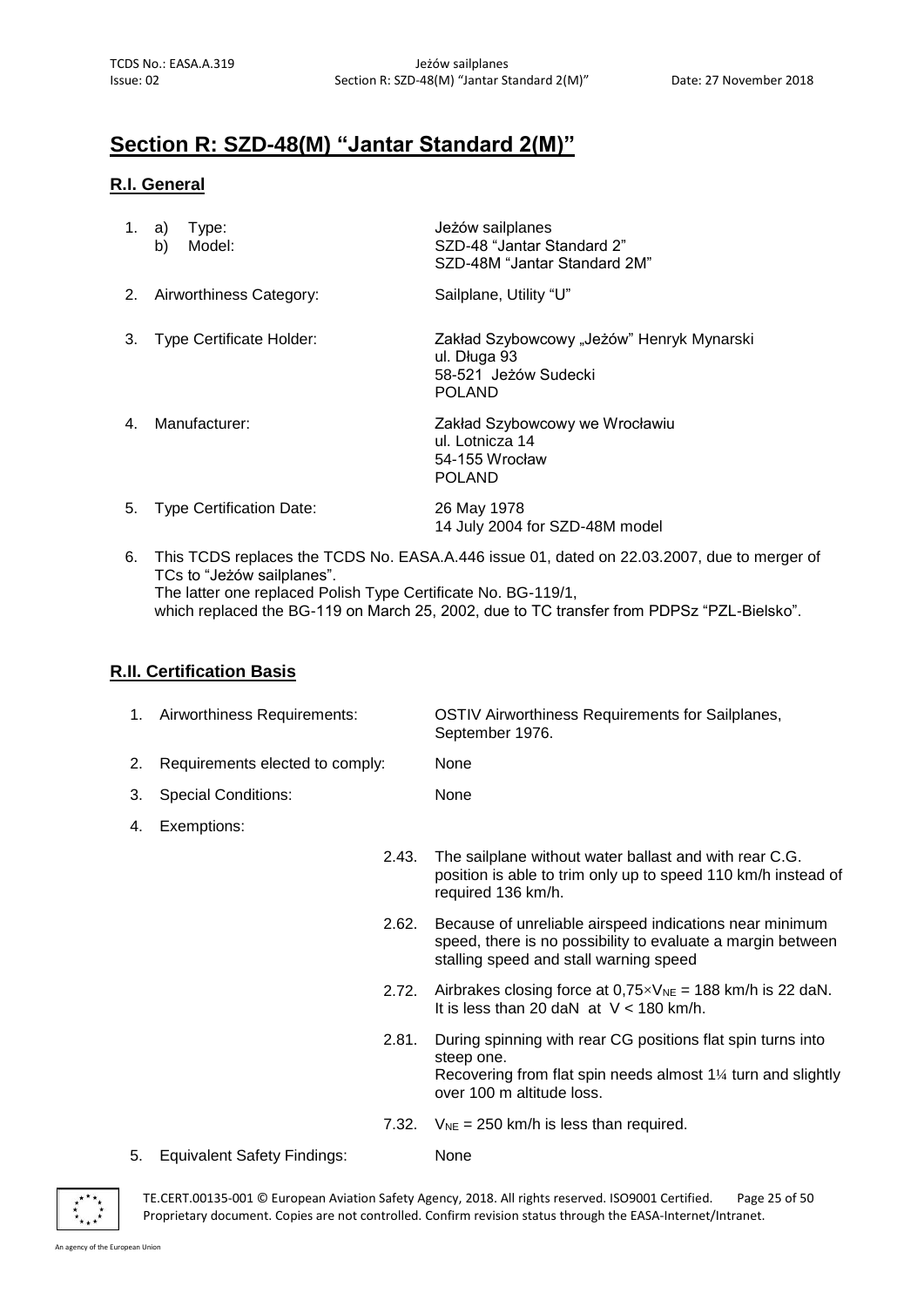

TE.CERT.00135-001 © European Aviation Safety Agency, 2018. All rights reserved. ISO9001 Certified. Page 26 of 50 Proprietary document. Copies are not controlled. Confirm revision status through the EASA-Internet/Intranet.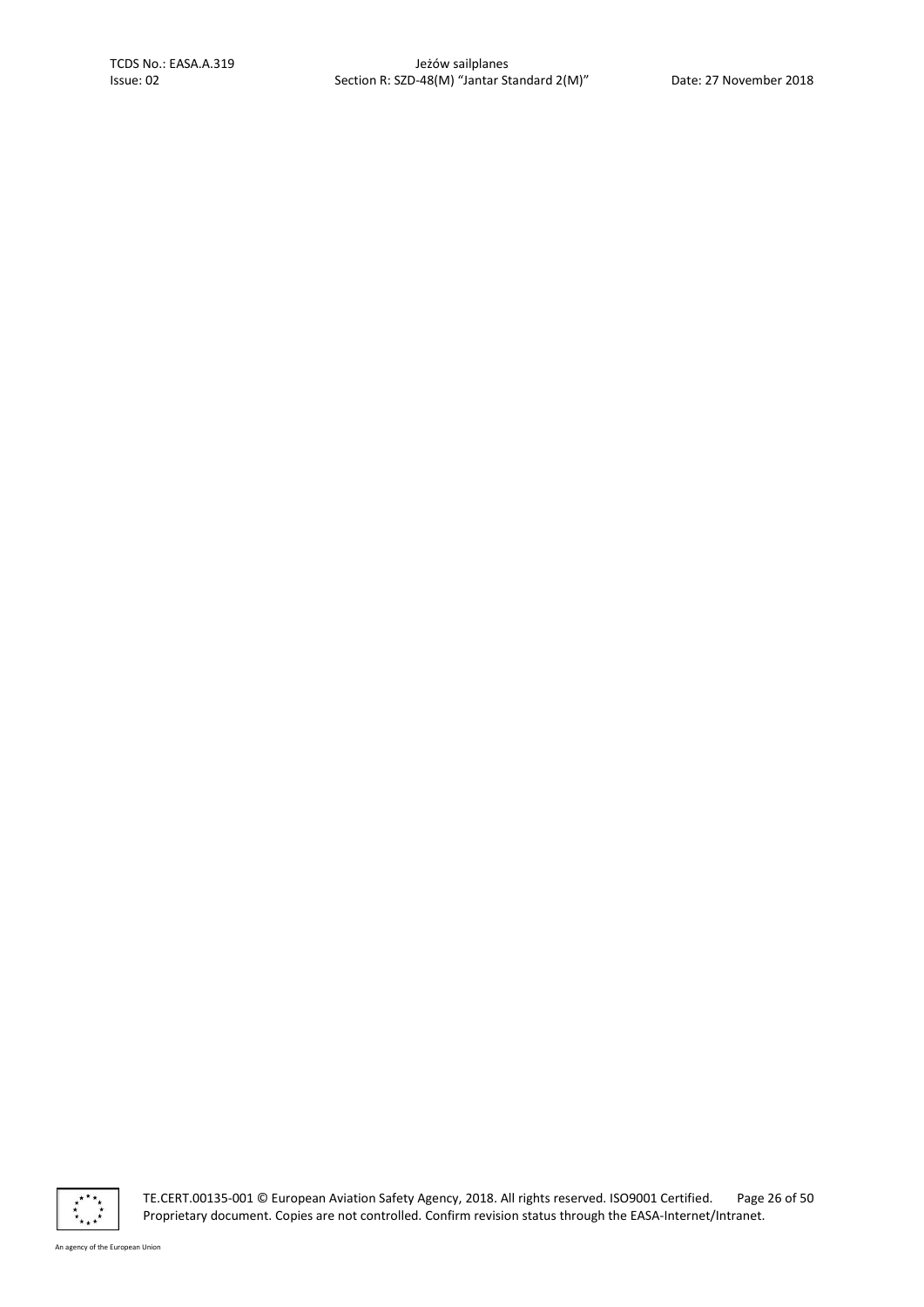#### <span id="page-26-0"></span>**R.III. Technical Characteristics and Operational Limitations**

| 1. | Type Design Definition:       | Drawing No. SZD-480-00-10-00                                                                                                                                                                      | + ZSJ-48.100/A1 $\div$ A4 (for SZD-48M)                                                             |                                                                                                                                                                                                                                                                                                                                                                                                                                                                                                                                                                  |
|----|-------------------------------|---------------------------------------------------------------------------------------------------------------------------------------------------------------------------------------------------|-----------------------------------------------------------------------------------------------------|------------------------------------------------------------------------------------------------------------------------------------------------------------------------------------------------------------------------------------------------------------------------------------------------------------------------------------------------------------------------------------------------------------------------------------------------------------------------------------------------------------------------------------------------------------------|
| 2. | Description:                  | and lower surface of wings. Integral water ballast tanks in wings.<br>Approval No Z-BG-09/04, dated July 14th, 2004.                                                                              |                                                                                                     | Single seat, standard class sailplane. Cantilever high-wing<br>monoplane with T-shaped tail unit (fixed stabilizer with elevator, fin<br>and rudder). All composite glass-epoxy structure. Bipartite tapered<br>wing may be equipped with winglets removable for transport.<br>Retractable main landing gear with disk brake and without shock<br>absorbers; fixed tail wheel. Plate airbrakes protruding from upper<br>SZD-48M is a modification which consists in installation of one piece<br>canopy from SZD-48-3. It has been confirmed with Certificate of |
| 3. | Equipment:                    | Standard equipment:<br>- airspeed indicator,<br>- altimeter,<br>- compass,<br>- bank-and-turn indicator,<br>- two rate-of-climb indicators,<br>- towing hook (or hooks),<br>- pilot safety belts. |                                                                                                     |                                                                                                                                                                                                                                                                                                                                                                                                                                                                                                                                                                  |
| 4. | Dimensions:                   | Span<br>Wing area<br><b>Aspect Ratio</b><br>Length<br>Height                                                                                                                                      | 15,00 m<br>$10,66 \text{ m}^2$<br>21,1<br>6,71 m<br>$1,51 \; m$                                     |                                                                                                                                                                                                                                                                                                                                                                                                                                                                                                                                                                  |
| 5. | Launching Hook:               | Nose towing hook                                                                                                                                                                                  | or SZD-III A-56;                                                                                    | TOST E 72, E 75, E 85                                                                                                                                                                                                                                                                                                                                                                                                                                                                                                                                            |
|    |                               | Bottom towing hook (optional) TOST EUROPA G 72, G 73, G 88                                                                                                                                        | or SZD-III A-56;                                                                                    |                                                                                                                                                                                                                                                                                                                                                                                                                                                                                                                                                                  |
| 6. | Weak links:                   | Ultimate Strength:                                                                                                                                                                                | 6770 N $(\pm 10\%)$                                                                                 |                                                                                                                                                                                                                                                                                                                                                                                                                                                                                                                                                                  |
| 7. | Air Speeds:                   | <b>Manoeuvring Speed</b><br>Never Exceed Speed<br>Maximum permitted speeds<br>- in rough air<br>- in aero-tow<br>- in winch-launch<br>- landing gear operating                                    | <b>V<sub>A</sub></b><br><b>V<sub>NE</sub></b><br><b>VRA</b><br>$V_T$<br><b>V<sub>w</sub></b><br>VLO | 170 km/h<br>255 km/h<br>200 km/h<br>150 km/h<br>125 km/h<br>255 km/h                                                                                                                                                                                                                                                                                                                                                                                                                                                                                             |
| 8. | <b>Operational Capability</b> | VFR Day,<br>Cloud flying permitted.                                                                                                                                                               |                                                                                                     |                                                                                                                                                                                                                                                                                                                                                                                                                                                                                                                                                                  |
| 9. | Masses:                       | Max. Mass with water ballast                                                                                                                                                                      |                                                                                                     | 535 kg                                                                                                                                                                                                                                                                                                                                                                                                                                                                                                                                                           |
|    |                               | Max. Mass without water ballast                                                                                                                                                                   |                                                                                                     | 385 kg                                                                                                                                                                                                                                                                                                                                                                                                                                                                                                                                                           |
|    |                               | Max. Empty Mass                                                                                                                                                                                   |                                                                                                     | 265 kg                                                                                                                                                                                                                                                                                                                                                                                                                                                                                                                                                           |

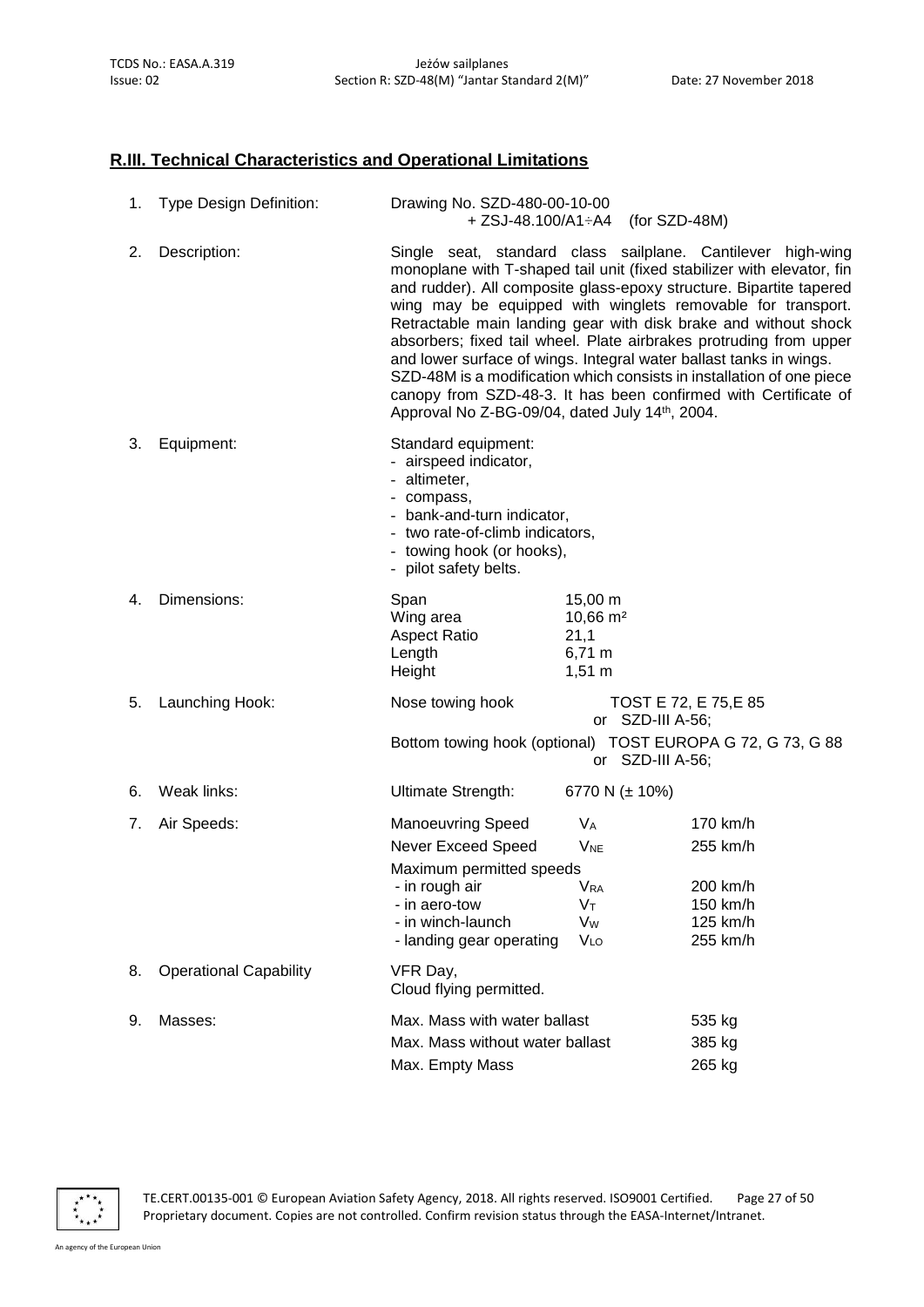| 10. | Centre of Gravity Range:        | Empty sailplane with standard equipment:                                                  |        |                                                                |              |                                                                                          |  |
|-----|---------------------------------|-------------------------------------------------------------------------------------------|--------|----------------------------------------------------------------|--------------|------------------------------------------------------------------------------------------|--|
|     |                                 | Forward Limit:                                                                            |        |                                                                |              | 510 mm aft of datum point (ADP)                                                          |  |
|     |                                 | <b>Rearward Limit:</b>                                                                    |        | 550 mm aft of datum point (ADP)                                |              |                                                                                          |  |
|     |                                 | Centre of Gravity operational limits:                                                     |        |                                                                |              |                                                                                          |  |
|     |                                 | Forward Limit:<br>Rearward Limit:                                                         |        | 158 mm (ADP) (21,3% MAC)                                       |              |                                                                                          |  |
|     |                                 | - without water ballast<br>- with water ballast (150 kg)                                  |        | 336 mm (ADP) (45,3% MAC)<br>282 mm (ADP) (38,0% MAC)           |              |                                                                                          |  |
|     |                                 | MAC is 742 mm; 0% MAC is on the same coordinates along<br>longitudinal axis as the datum. |        |                                                                |              |                                                                                          |  |
|     |                                 | Datum:                                                                                    |        | Leading edge and wing-fuselage division<br>plane intersection. |              |                                                                                          |  |
|     |                                 | Levelling means:                                                                          |        |                                                                |              | A trailing point of root chord - 22 mm under<br>its leading point. Root chord is 950 mm. |  |
| 11. | Seating Capacity:               | 1                                                                                         |        |                                                                |              |                                                                                          |  |
| 12. | Lifetime limitations:           | Refer to Maintenance Manual                                                               |        |                                                                |              |                                                                                          |  |
| 13. | Other limitations:              | Aerobatic is permissible only without water ballast.                                      |        |                                                                |              |                                                                                          |  |
|     |                                 | Manoeuvring load factor limits:                                                           |        |                                                                |              | $+5,3/-2,65$                                                                             |  |
| 14. | Deflection of control surfaces: | Aileron:                                                                                  | - up   |                                                                | $27^\circ$   | ± 2°                                                                                     |  |
|     |                                 |                                                                                           |        | - down                                                         | $16^{\circ}$ | ± 2°                                                                                     |  |
|     |                                 | Elevator:                                                                                 | - up   |                                                                | $32^\circ$   | ± 1°                                                                                     |  |
|     |                                 |                                                                                           |        | - down                                                         | $18^{\circ}$ | $± 1^{\circ}$                                                                            |  |
|     |                                 | Rudder:                                                                                   | - left |                                                                | $29^\circ$   | ±1°                                                                                      |  |
|     |                                 |                                                                                           |        | - right                                                        | $29^\circ$   | ± 1°                                                                                     |  |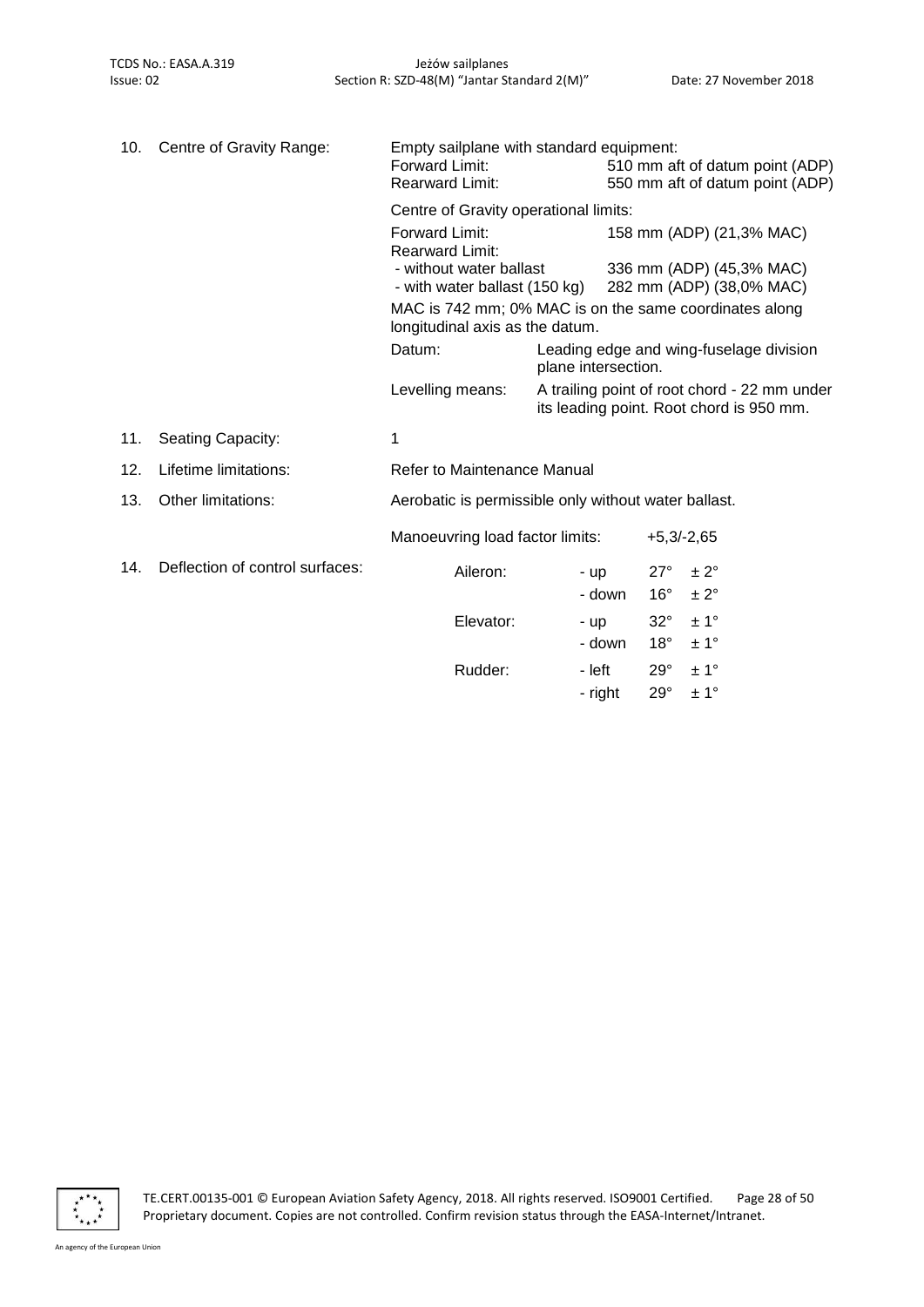#### <span id="page-28-0"></span>**R.IV. Operating and Service Instructions**

1. Flight Manual:

|    |                     | Polish:  | Instrukcja Użytkowania w Locie,<br>Szybowiec SZD-48 "Jantar Standard 2",<br>wydanie I - maj 1978 r.                                                             |
|----|---------------------|----------|-----------------------------------------------------------------------------------------------------------------------------------------------------------------|
|    |                     | English: | SZD-48 "Jantar Standard 2" sailplane,<br>Flight Manual<br>issue I - May 1978                                                                                    |
|    |                     | Polish:  | Instrukcja Użytkowania w Locie<br>Szybowca SZD-48M "Jantar Standard 2M",<br>wydanie I - czerwiec 2004 r.                                                        |
| 2. | Maintenance Manual: |          |                                                                                                                                                                 |
|    |                     | Polish:  | Szybowiec SZD-48 "Jantar Standard 2",<br>Opis Techniczny, Instrukcja Obsługi Technicznej<br>z terminarzem prac okresowych,<br>wydanie I - maj 1978 r.           |
|    |                     | English: | SZD-48 "Jantar Standard 2" sailplane,<br><b>Technical Description, Technical Service Manual</b><br>with the Schedule of Maintenance Works<br>issue I - May 1978 |
|    |                     | Polish:  | Szybowiec SZD-48M "Jantar Standard 2M",<br>Opis Techniczny, Instrukcja Obsługi Technicznej<br>z terminarzem prac okresowych,<br>wydanie I - czerwiec 2004 r.    |
| 3. | Repairs Manual:     |          |                                                                                                                                                                 |
|    |                     | Polish:  | Instrukcja napraw szybowca laminatowego<br>SZD-48 "Jantar Std 2"                                                                                                |

#### <span id="page-28-1"></span>**R.V. Notes**

1. Serial Numbers:

W-846 ÷ W-890

2. All sailplane outside surfaces exposed to sunlight must be white painted apart from registration number and anti-collision marks.

wydanie I, 1978 r.

TE.CERT.00135-001 © European Aviation Safety Agency, 2018. All rights reserved. ISO9001 Certified. Page 29 of 50 Proprietary document. Copies are not controlled. Confirm revision status through the EASA-Internet/Intranet.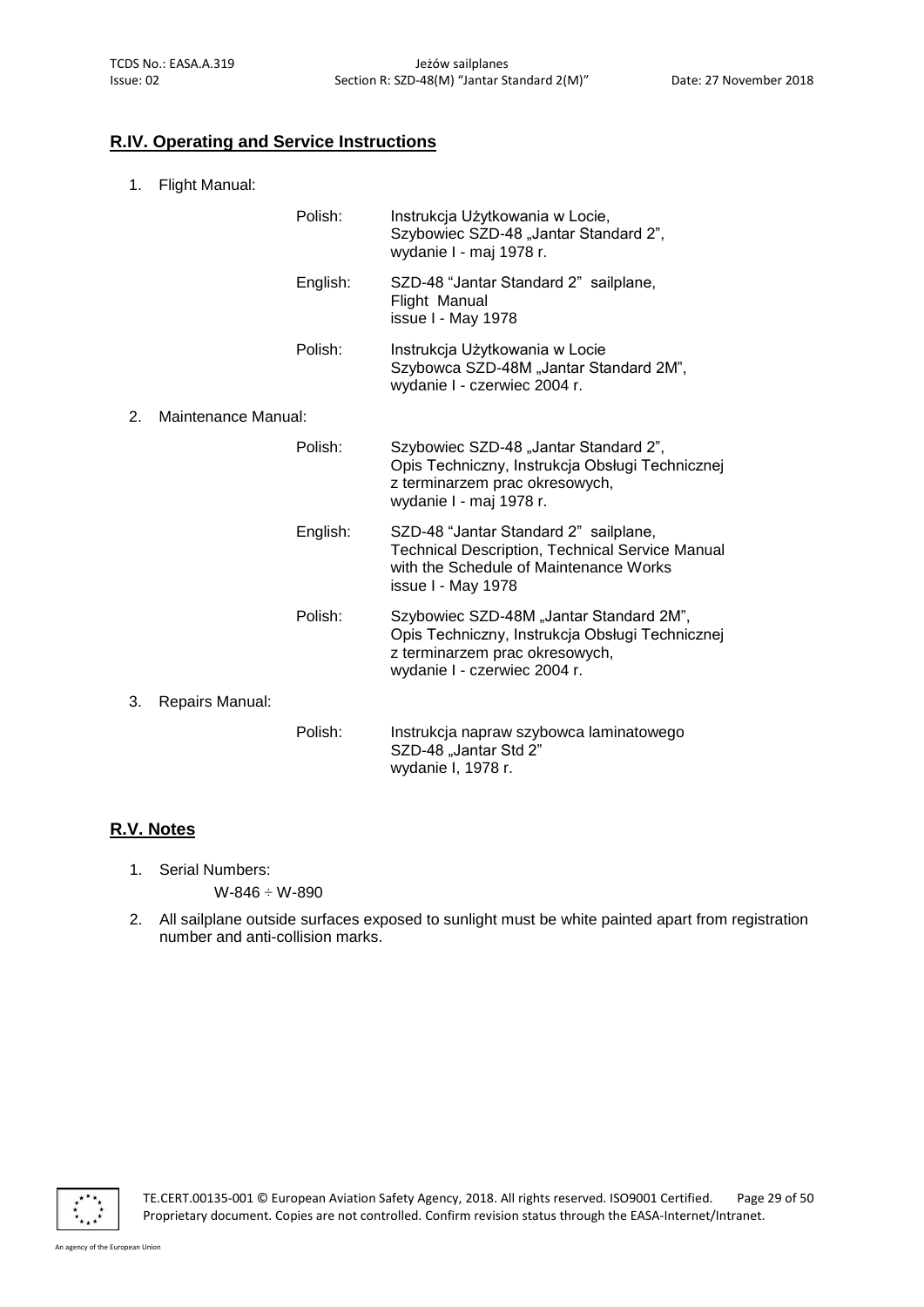## <span id="page-29-0"></span>**Section S: SZD-48-1(M) "Jantar Standard 2(M)"**

#### <span id="page-29-1"></span>**S.I. General**

| 1.      | a)<br>Type:<br>b)<br>Model:     | Jeżów sailplanes<br>SZD-48-1 "Jantar Standard 2"<br>SZD-48-1M "Jantar Standard 2M"                                                                          |
|---------|---------------------------------|-------------------------------------------------------------------------------------------------------------------------------------------------------------|
| 2.      | Airworthiness Category:         | Sailplane, Utility "U"                                                                                                                                      |
| 3.      | <b>Type Certificate Holder:</b> | Zakład Szybowcowy "Jeżów" Henryk Mynarski<br>ul. Długa 93<br>58-521 Jeżów Sudecki<br><b>POLAND</b>                                                          |
| $4_{-}$ | Manufacturer:                   | Zakład Szybowcowy we Wrocławiu<br>ul. Lotnicza 14<br>54-155 Wrocław<br><b>POLAND</b>                                                                        |
|         |                                 | Przedsiębiorstwo Doświadczalno-Produkcyjne<br>Szybownictwa PZL Bielsko (PDPSz "PZL-Bielsko")<br>ul. Cieszyńska 325<br>43-300 Bielsko-Biała<br><b>POLAND</b> |
| 5.      | Type Certification Date:        | 30 November 1978<br>14 July 2004 for SZD-48-1M model                                                                                                        |

6. This TCDS replaces the TCDS No. EASA.A.446 issue 01, dated on 22.03.2007, due to merger of TCs to "Jeżów sailplanes". The latter one replaced Polish Type Certificate No. BG-119/1, which replaced the BG-119 on March 25, 2002, due to TC transfer from PDPSz "PZL-Bielsko".

#### <span id="page-29-2"></span>**S.II. Certification Basis**

|    | 1. Airworthiness Requirements:     | OSTIV Airworthiness Requirements for Sailplanes,<br>September 1976.                                                                                                     |
|----|------------------------------------|-------------------------------------------------------------------------------------------------------------------------------------------------------------------------|
| 2. | Requirements elected to comply:    | None                                                                                                                                                                    |
| 3. | <b>Special Conditions:</b>         | None                                                                                                                                                                    |
| 4. | Exemptions:                        |                                                                                                                                                                         |
|    | 2.72.                              | Airbrakes closing force at $0.75 \times V_{NE} = 188$ km/h is 22 daN.<br>It is less than 20 daN at $V < 180$ km/h.                                                      |
|    | 2.81.                              | During spinning with rear CG positions flat spin turns into<br>steep one.<br>Recovering from flat spin needs almost 11/4 turn and slightly<br>over 100 m altitude loss. |
| 5. | <b>Equivalent Safety Findings:</b> | None                                                                                                                                                                    |



TE.CERT.00135-001 © European Aviation Safety Agency, 2018. All rights reserved. ISO9001 Certified. Page 30 of 50 Proprietary document. Copies are not controlled. Confirm revision status through the EASA-Internet/Intranet.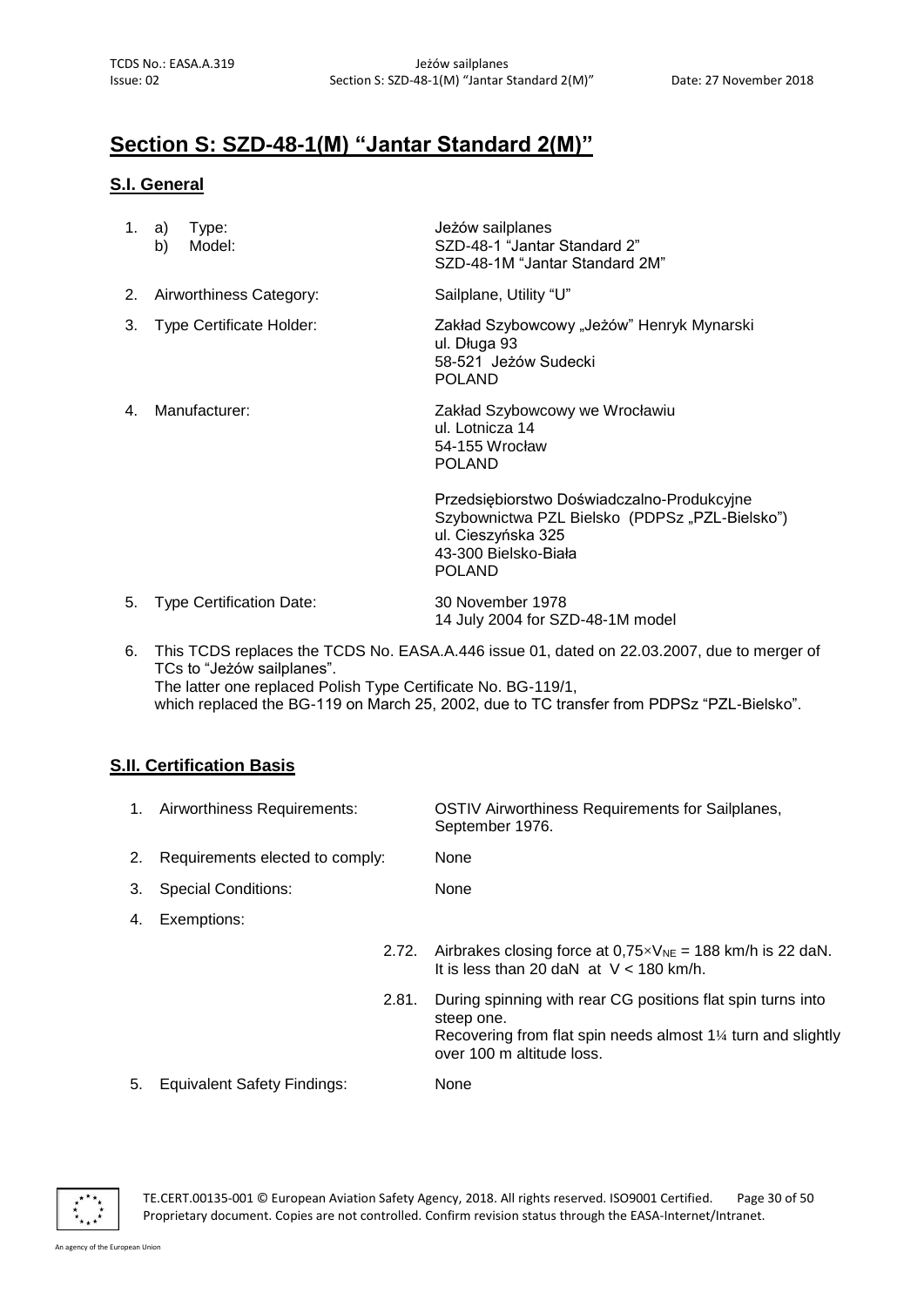#### <span id="page-30-0"></span>**S.III. Technical Characteristics and Operational Limitations**

|    | 1. Type Design Definition:    | Drawing No. SZD-481-00-10-00<br>+ ZSJ-48.100/A1 : A4 (for SZD-48-1M)                                                                                                                                                                                                                                                                                                                                                                                                                                                                                                                                                                                                                       |                                                                 |                                              |
|----|-------------------------------|--------------------------------------------------------------------------------------------------------------------------------------------------------------------------------------------------------------------------------------------------------------------------------------------------------------------------------------------------------------------------------------------------------------------------------------------------------------------------------------------------------------------------------------------------------------------------------------------------------------------------------------------------------------------------------------------|-----------------------------------------------------------------|----------------------------------------------|
| 2. | Description:                  | Single seat, standard class sailplane. Cantilever high-wing<br>monoplane with T-shaped tail unit (fixed stabilizer with elevator, fin<br>and rudder). All composite glass-epoxy structure. Bipartite tapered<br>wing may be equipped with winglets removable for transport.<br>Retractable main landing gear with disk brake and without shock<br>absorbers; fixed tail wheel. Plate airbrakes protruding from upper<br>and lower surface of wings. Integral water ballast tanks in wings.<br>SZD-48-1M is a modification which consists in installation of one<br>piece canopy from SZD-48-3. It has been confirmed with Certificate<br>of Approval No Z-BG-09/04, dated July 14th, 2004. |                                                                 |                                              |
| 3. | Equipment:                    | Standard equipment:<br>- airspeed indicator,<br>- altimeter,<br>- compass,<br>- bank-and-turn indicator,<br>- two rate-of-climb indicators,<br>- towing hook (or hooks),<br>- pilot safety belts.                                                                                                                                                                                                                                                                                                                                                                                                                                                                                          |                                                                 |                                              |
| 4. | Dimensions:                   | Span<br>Wing area<br>Aspect Ratio<br>Length<br>Height                                                                                                                                                                                                                                                                                                                                                                                                                                                                                                                                                                                                                                      | 15,00 m<br>$10,66 \text{ m}^2$<br>21,1<br>6,71 m<br>$1,51 \; m$ |                                              |
| 5. | Launching Hook:               | Nose towing hook<br>Bottom towing hook (optional TOST EUROPA G 72, G 73, G 88                                                                                                                                                                                                                                                                                                                                                                                                                                                                                                                                                                                                              | or SZD-III A-56;                                                | TOST E 72, E 75, E 85                        |
|    |                               |                                                                                                                                                                                                                                                                                                                                                                                                                                                                                                                                                                                                                                                                                            | or SZD-III A-56;                                                |                                              |
| 6. | Weak links:                   | Ultimate Strength:                                                                                                                                                                                                                                                                                                                                                                                                                                                                                                                                                                                                                                                                         | 6770 N $(\pm 10\%)$                                             |                                              |
| 7. | Air Speeds:                   | <b>Manoeuvring Speed</b><br>Never Exceed Speed<br>Maximum permitted speeds                                                                                                                                                                                                                                                                                                                                                                                                                                                                                                                                                                                                                 | $V_A$<br><b>V<sub>NE</sub></b>                                  | 170 km/h<br>285 km/h                         |
|    |                               | - in rough air<br>- in aero-tow<br>- in winch-launch<br>- landing gear operating                                                                                                                                                                                                                                                                                                                                                                                                                                                                                                                                                                                                           | <b>VRA</b><br>Vт<br>Vw<br>VLO                                   | 200 km/h<br>150 km/h<br>125 km/h<br>255 km/h |
| 8. | <b>Operational Capability</b> | VFR Day,<br>Cloud flying permitted.                                                                                                                                                                                                                                                                                                                                                                                                                                                                                                                                                                                                                                                        |                                                                 |                                              |
| 9. | Masses:                       | Max. Mass with water ballast                                                                                                                                                                                                                                                                                                                                                                                                                                                                                                                                                                                                                                                               |                                                                 | 535 kg                                       |
|    |                               | Max. Mass without water ballast                                                                                                                                                                                                                                                                                                                                                                                                                                                                                                                                                                                                                                                            |                                                                 | 385 kg                                       |
|    |                               | Max. Empty Mass                                                                                                                                                                                                                                                                                                                                                                                                                                                                                                                                                                                                                                                                            |                                                                 | 265 kg                                       |

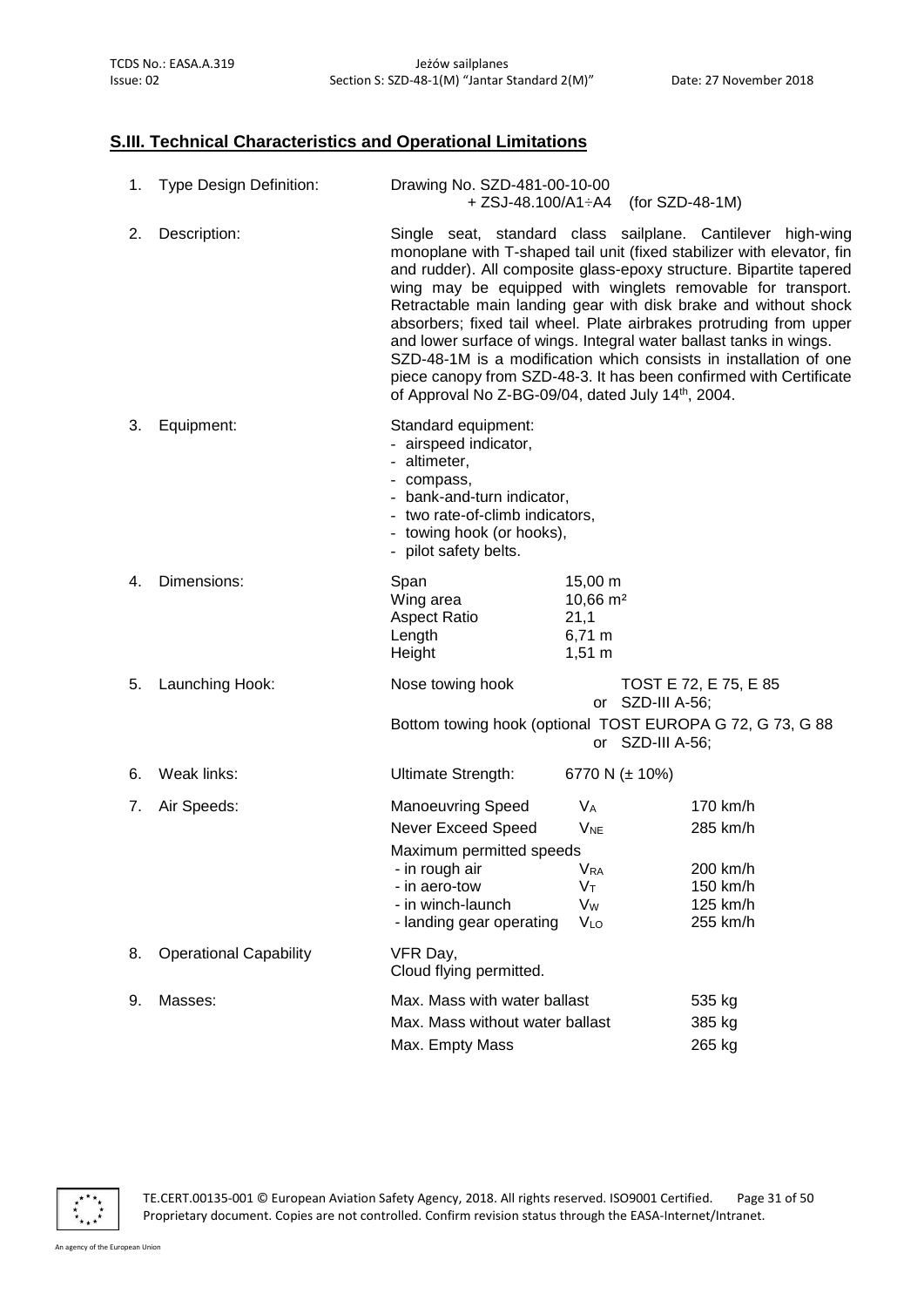| 10. | Centre of Gravity Range:        | Empty sailplane with standard equipment:<br>Forward Limit:<br><b>Rearward Limit:</b> |                                                                                           |                                                                |              | 510 mm aft of datum point (ADP)<br>550 mm aft of datum point (ADP)                       |  |
|-----|---------------------------------|--------------------------------------------------------------------------------------|-------------------------------------------------------------------------------------------|----------------------------------------------------------------|--------------|------------------------------------------------------------------------------------------|--|
|     |                                 | Centre of Gravity operational limits:                                                |                                                                                           |                                                                |              |                                                                                          |  |
|     |                                 | Forward Limit:<br>Rearward Limit:                                                    |                                                                                           |                                                                |              | 148 mm (ADP) (20,0% MAC)                                                                 |  |
|     |                                 | - without water ballast<br>- with water ballast (150 kg)                             |                                                                                           | 336 mm (ADP) (45,3% MAC)<br>282 mm (ADP) (38,0% MAC)           |              |                                                                                          |  |
|     |                                 |                                                                                      | MAC is 742 mm; 0% MAC is on the same coordinates along<br>longitudinal axis as the datum. |                                                                |              |                                                                                          |  |
|     |                                 | Datum:                                                                               |                                                                                           | Leading edge and wing-fuselage division<br>plane intersection. |              |                                                                                          |  |
|     |                                 | Levelling means:                                                                     |                                                                                           |                                                                |              | A trailing point of root chord - 22 mm under<br>its leading point. Root chord is 950 mm. |  |
| 11. | Seating Capacity:               | 1                                                                                    |                                                                                           |                                                                |              |                                                                                          |  |
| 12. | Lifetime limitations:           | Refer to Maintenance Manual                                                          |                                                                                           |                                                                |              |                                                                                          |  |
| 13. | Other limitations:              | Aerobatic is permissible only without water ballast.                                 |                                                                                           |                                                                |              |                                                                                          |  |
|     |                                 | Manoeuvring load factor limits:                                                      |                                                                                           |                                                                | $+5,3/-2,65$ |                                                                                          |  |
| 14. | Deflection of control surfaces: | Aileron:                                                                             | - up                                                                                      |                                                                | $27^\circ$   | $\pm 2^{\circ}$                                                                          |  |
|     |                                 |                                                                                      |                                                                                           | - down                                                         | $16^{\circ}$ | ± 2°                                                                                     |  |
|     |                                 | Elevator:                                                                            | - up                                                                                      |                                                                | $32^\circ$   | ± 1°                                                                                     |  |
|     |                                 |                                                                                      |                                                                                           | - down                                                         | $18^{\circ}$ | ± 1°                                                                                     |  |
|     |                                 | Rudder:                                                                              | - left                                                                                    |                                                                | $29^\circ$   | ± 1°                                                                                     |  |
|     |                                 |                                                                                      |                                                                                           | - right                                                        | $29^\circ$   | ± 1°                                                                                     |  |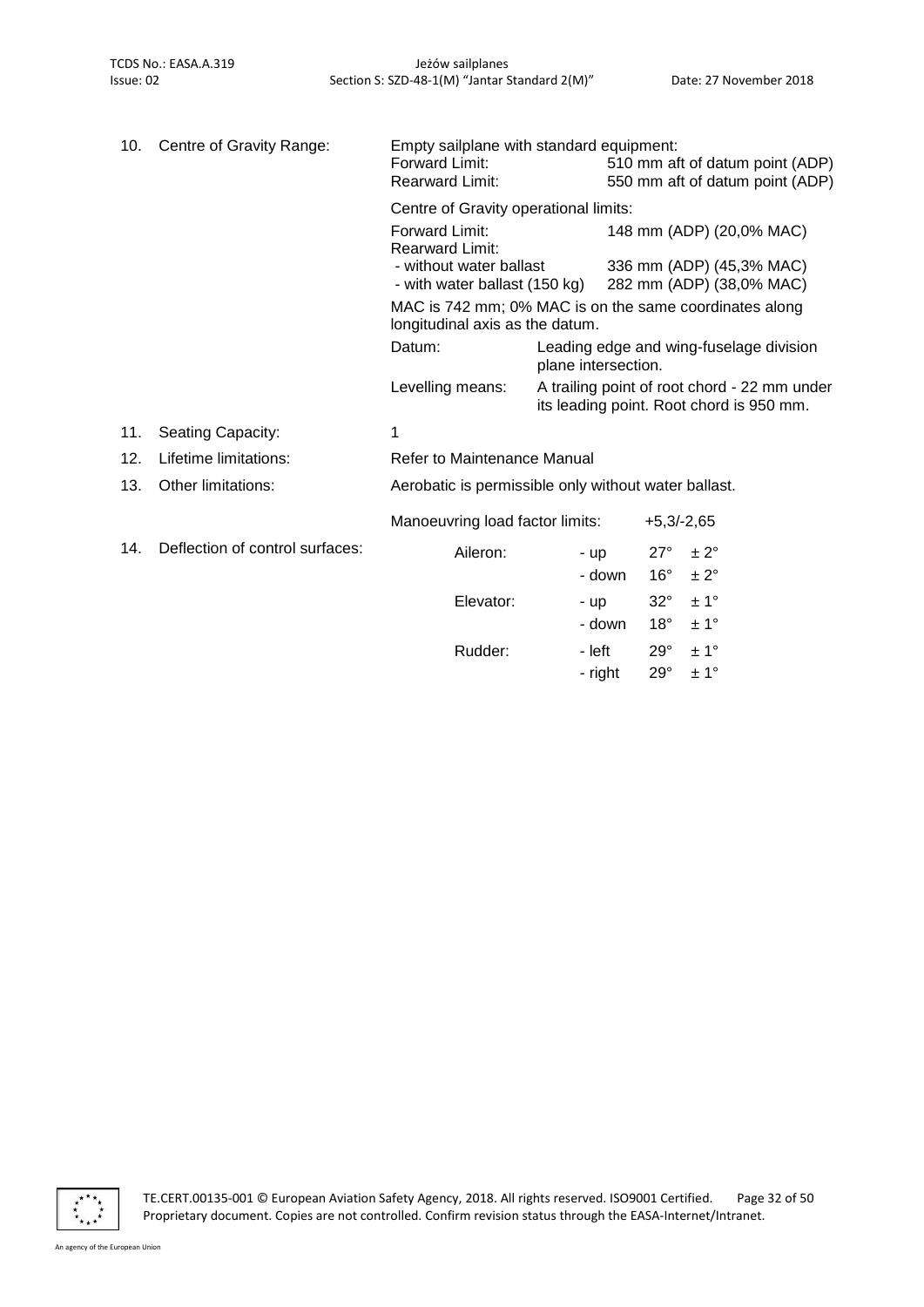#### <span id="page-32-0"></span>**S.IV. Operating and Service Instructions**

1. Flight Manual:

2. Maintenance

|         | Polish:  | Instrukcja Użytkowania w Locie,<br>Szybowiec SZD-48-1 "Jantar Standard 2",<br>wydanie I - listopad 1978 r.                                                             |
|---------|----------|------------------------------------------------------------------------------------------------------------------------------------------------------------------------|
|         | English: | SZD-48-1 "Jantar Standard 2" sailplane,<br>Flight Manual<br>issue I - November 1978                                                                                    |
|         | Polish:  | Instrukcja Użytkowania w Locie<br>Szybowca SZD-48-1M "Jantar Standard 2M",<br>wydanie I - czerwiec 2004 r.                                                             |
| Manual: |          |                                                                                                                                                                        |
|         | Polish:  | Szybowiec SZD-48-1 "Jantar Standard 2",<br>Opis Techniczny, Instrukcja Obsługi Technicznej<br>z terminarzem prac okresowych,<br>wydanie I - listopad 1978 r.           |
|         | English: | SZD-48-1 "Jantar Standard 2" sailplane,<br><b>Technical Description, Technical Service Manual</b><br>with the Schedule of Maintenance Works<br>issue I - November 1978 |
|         | Polish:  | Szybowiec SZD-48-1M "Jantar Standard 2M",<br>Opis Techniczny, Instrukcja Obsługi Technicznej<br>z terminarzem prac okresowych,<br>wydanie I - czerwiec 2004 r.         |

#### <span id="page-32-1"></span>**S.V. Notes**

- 1. Serial Numbers:
	- W-891 ÷ W-926,  $B-985 \div B-1064,$ B-1095 ÷ B-1124, B-1135 ÷ B-1274.
- 2. All sailplane outside surfaces exposed to sunlight must be white painted apart from registration number and anti-collision marks.



TE.CERT.00135-001 © European Aviation Safety Agency, 2018. All rights reserved. ISO9001 Certified. Page 33 of 50 Proprietary document. Copies are not controlled. Confirm revision status through the EASA-Internet/Intranet.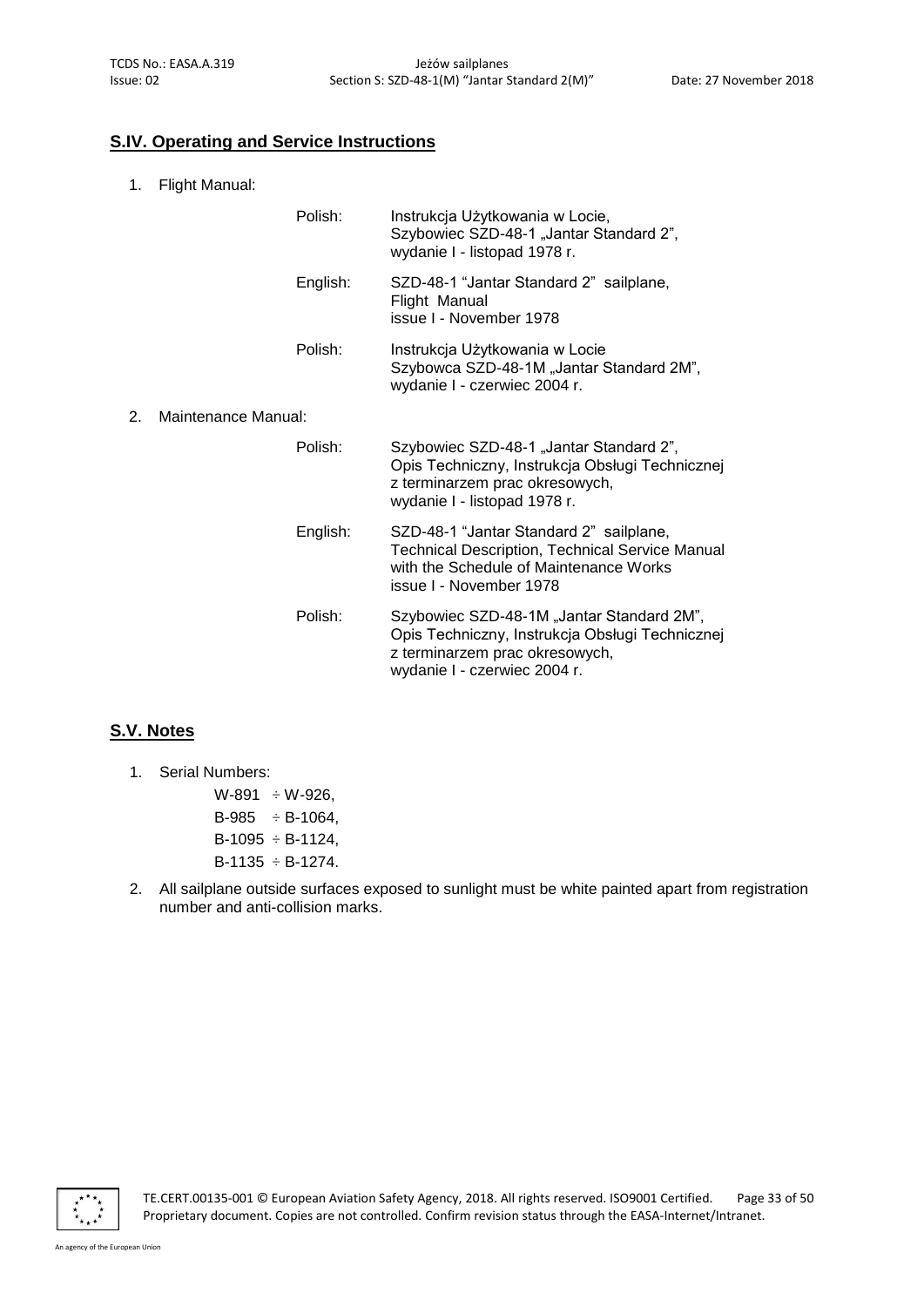## <span id="page-33-0"></span>**Section T: SZD-48-3M "Brawo"**

#### <span id="page-33-1"></span>**T.I. General**

|    | 1. a)<br>Type:<br>b)<br>Model:  | Jeżów sailplanes<br>SZD-48-3M "Brawo"                                                                                                                         |
|----|---------------------------------|---------------------------------------------------------------------------------------------------------------------------------------------------------------|
|    | 2. Airworthiness Category:      | Sailplane, Utility "U"                                                                                                                                        |
| 3. | <b>Type Certificate Holder:</b> | Zakład Szybowcowy "Jeżów" Henryk Mynarski<br>ul. Długa 93<br>58-521 Jeżów Sudecki<br><b>POLAND</b>                                                            |
| 4. | Manufacturer:                   | Przedsiębiorstwo Doświadczalno-Produkcyjne<br>Szybownictwa PZL Bielsko (PDPSz "PZL - Bielsko")<br>ul. Cieszyńska 325<br>43-300 Bielsko-Biała<br><b>POLAND</b> |
| 5. | <b>Type Certification Date:</b> | 21 May 1985                                                                                                                                                   |

6. This TCDS replaces the TCDS No. EASA.A.446 issue 01, dated on 22.03.2007, due to merger of TCs to "Jeżów sailplanes". The latter one replaced Polish Certificate of Approval No. BG-14/85.

#### <span id="page-33-2"></span>**T.II. Certification Basis**

| Airworthiness Requirements: | <b>OSTIV Airworthiness Requirements for Sailplanes,</b> |
|-----------------------------|---------------------------------------------------------|
|                             | September 1976, Amendment No 1, June 1983.              |

#### <span id="page-33-3"></span>**T.III. Technical Characteristics and Operational Limitations**

| Type Design Definition: | Drawing No. SZD-483M-00-10-00                                                                                                                                                                                                                                                                                                                                                                                                                                                                                                                                                                                                                |
|-------------------------|----------------------------------------------------------------------------------------------------------------------------------------------------------------------------------------------------------------------------------------------------------------------------------------------------------------------------------------------------------------------------------------------------------------------------------------------------------------------------------------------------------------------------------------------------------------------------------------------------------------------------------------------|
| Description:            | Single seat, standard class sailplane. Cantilever high-wing<br>monoplane with T-shaped tail unit (fixed stabilizer with elevator, fin<br>and rudder). All composite glass-epoxy structure. Bipartite tapered<br>wing equipped with plate airbrakes protruding only from upper<br>surface. Retractable main landing gear with disk brake and without<br>shock absorbers; fixed tail wheel. Integral water ballast tanks in<br>wings and fin.<br>SZD-48-3M is a modification of SZD-48-3 (TCDS EASA.A.041).<br>Main changes include: trailing edge elongation, fin ballast tank<br>installation, airbrakes protruding only from upper surface. |
|                         |                                                                                                                                                                                                                                                                                                                                                                                                                                                                                                                                                                                                                                              |

3. Equipment: Standard equipment:

- airspeed indicator,
- altimeter,
- compass,
- bank-and-turn indicator,
- rate-of-climb indicator,
- towing hook,
- pilot safety belts.



TE.CERT.00135-001 © European Aviation Safety Agency, 2018. All rights reserved. ISO9001 Certified. Page 34 of 50 Proprietary document. Copies are not controlled. Confirm revision status through the EASA-Internet/Intranet.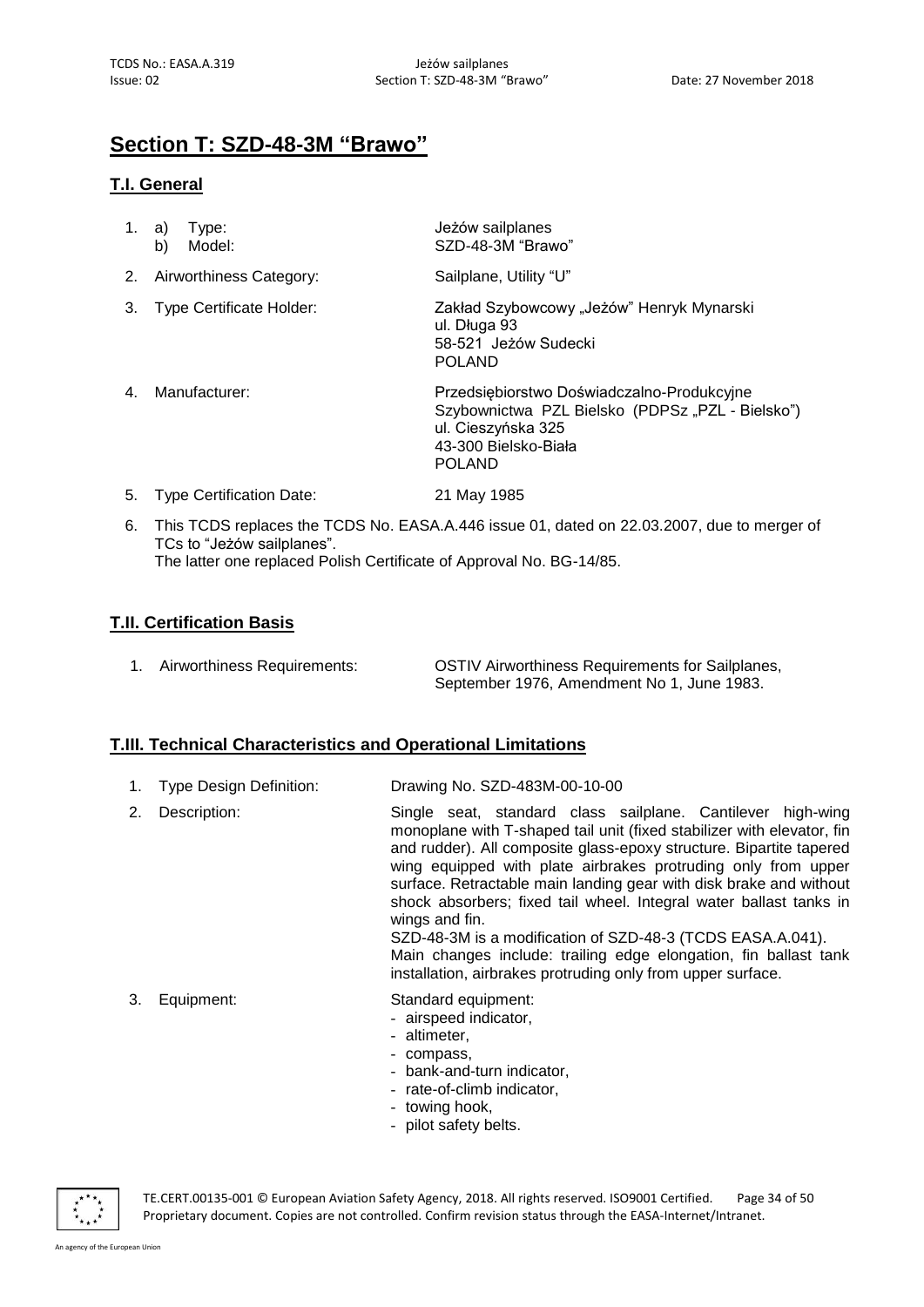| 4.  | Dimensions:                     | Span<br>Wing area<br><b>Aspect Ratio</b><br>Length<br>Height                                                                                                                                                 | 15,00 m<br>10,90 m <sup>2</sup><br>20,64<br>$6,71 \; m$<br>$1,51 \; m$ |                            |                                                                                                                                                 |
|-----|---------------------------------|--------------------------------------------------------------------------------------------------------------------------------------------------------------------------------------------------------------|------------------------------------------------------------------------|----------------------------|-------------------------------------------------------------------------------------------------------------------------------------------------|
| 5.  | Launching Hook:                 |                                                                                                                                                                                                              | SZD-III-56 c                                                           |                            |                                                                                                                                                 |
| 6.  | Weak links:                     | Ultimate Strength:                                                                                                                                                                                           | 6770 N $(\pm 10\%)$                                                    |                            |                                                                                                                                                 |
| 7.  | Air Speeds:                     | <b>Manoeuvring Speed</b><br><b>Never Exceed Speed</b><br>Maximum permitted speeds<br>- in rough air<br>- in aero-tow                                                                                         | <b>V<sub>A</sub></b><br><b>V<sub>NE</sub></b><br>V <sub>RA</sub><br>Vт |                            | $180$ km/h<br>285 km/h<br>180 km/h<br>150 km/h                                                                                                  |
| 8.  | <b>Operational Capability</b>   | VFR Day,<br>Cloud flying permitted.                                                                                                                                                                          |                                                                        |                            |                                                                                                                                                 |
| 9.  | Masses:                         | Max. Mass with water ballast<br>Max. Mass without water ballast<br>Max. Empty Mass                                                                                                                           |                                                                        |                            | 490 kg<br>360 kg<br>240 kg                                                                                                                      |
| 10. | Centre of Gravity Range:        | Empty sailplane with standard equipment:<br>Forward Limit:<br><b>Rearward Limit:</b>                                                                                                                         |                                                                        |                            | 520 mm aft of datum point (ADP)<br>540 mm aft of datum point (ADP)                                                                              |
|     |                                 | Centre of Gravity operational limits:<br>Forward Limit:<br><b>Rearward Limit:</b><br>MAC is 760 mm; 0% MAC is on the same coordinates along<br>longitudinal axis as the datum.<br>Datum:<br>Levelling means: | plane intersection.                                                    |                            | 145 mm (ADP) (19,0% MAC)<br>319 mm (ADP) (42,0% MAC)<br>Leading edge and wing-fuselage division<br>A trailing point of root chord - 22 mm under |
|     |                                 |                                                                                                                                                                                                              |                                                                        |                            | its leading point. Root chord is 970 mm.                                                                                                        |
| 11. | Seating Capacity:               | 1                                                                                                                                                                                                            |                                                                        |                            |                                                                                                                                                 |
| 12. | Lifetime limitations:           | Refer to Maintenance Manual                                                                                                                                                                                  |                                                                        |                            |                                                                                                                                                 |
| 13. | Other limitations:              | Winch launching is forbidden<br>Aerobatic with water ballast is forbidden<br>Cloud flying with water ballast is forbidden                                                                                    |                                                                        |                            |                                                                                                                                                 |
|     |                                 | Manoeuvring load factor limits:                                                                                                                                                                              |                                                                        |                            | $+5,3/-2,65$                                                                                                                                    |
| 14. | Deflection of control surfaces: | Aileron:                                                                                                                                                                                                     | - up<br>- down                                                         | $27^\circ$<br>$16^{\circ}$ | ± 2°<br>$\pm 2^{\circ}$                                                                                                                         |
|     |                                 | Elevator:                                                                                                                                                                                                    | - up<br>- down                                                         | $32^\circ$<br>$20^{\circ}$ | ± 1°<br>$-1^{\circ}$                                                                                                                            |
|     |                                 | Rudder:                                                                                                                                                                                                      | - left<br>- right                                                      | $29^\circ$<br>$29^\circ$   | ± 1°<br>± 1°                                                                                                                                    |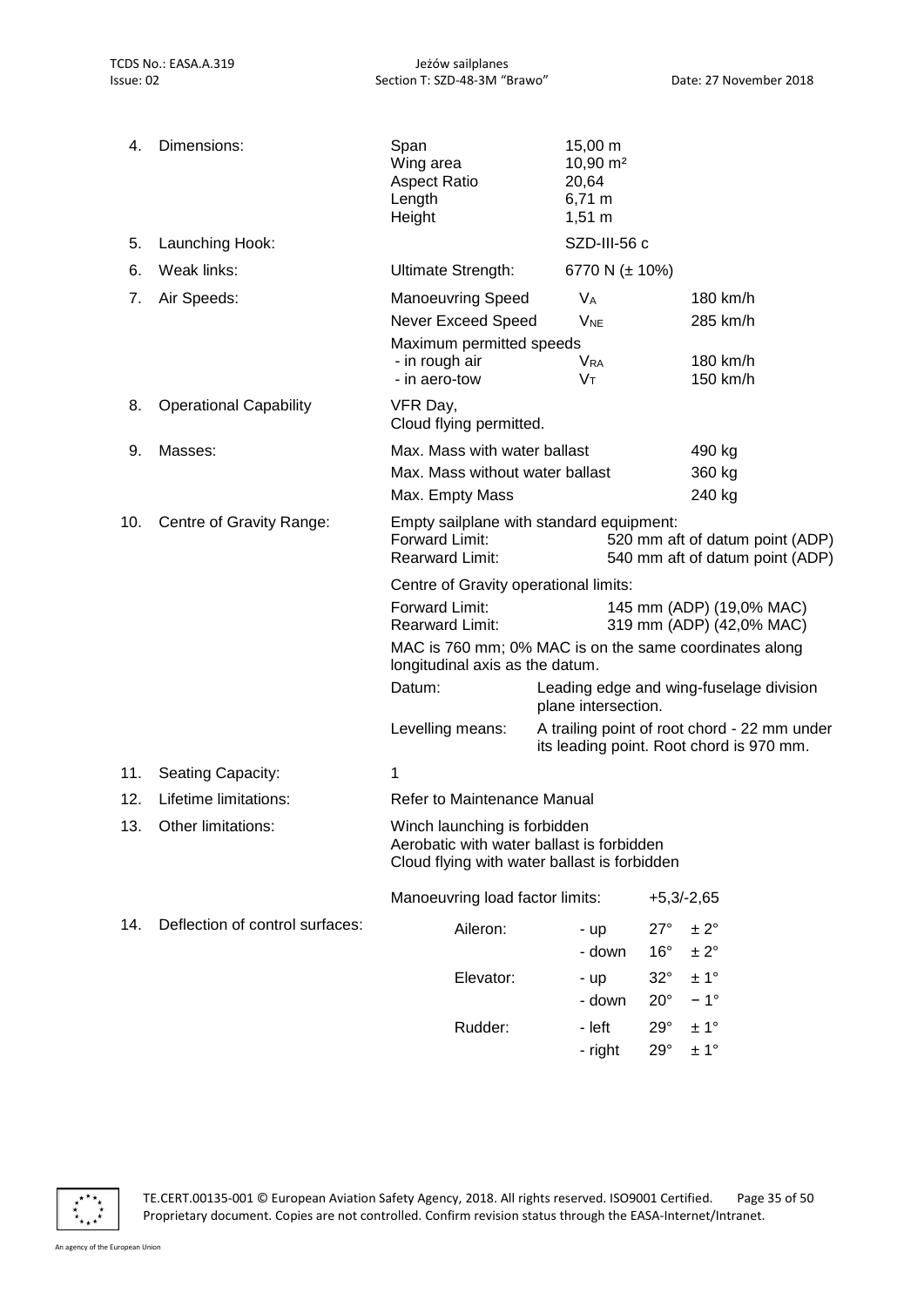#### <span id="page-35-0"></span>**T.IV. Operating and Service Instructions**

1. Flight Manual:

Polish: Szybowiec SZD-48-3M "Brawo" Instrukcja Użytkowania w Locie, wydanie I - maj 1985 r.

#### 2. Maintenance Manual:

Polish: Szybowiec SZD-48-3M "Brawo", Opis Techniczny, Instrukcja Obsługi Technicznej z terminarzem prac okresowych, wydanie I - maj 1985 r.

#### <span id="page-35-1"></span>**T.V. Notes**

1. Serial Numbers:

B-1510

2. All sailplane outside surfaces exposed to sunlight must be white painted apart from registration number and anti-collision marks.



TE.CERT.00135-001 © European Aviation Safety Agency, 2018. All rights reserved. ISO9001 Certified. Page 36 of 50 Proprietary document. Copies are not controlled. Confirm revision status through the EASA-Internet/Intranet.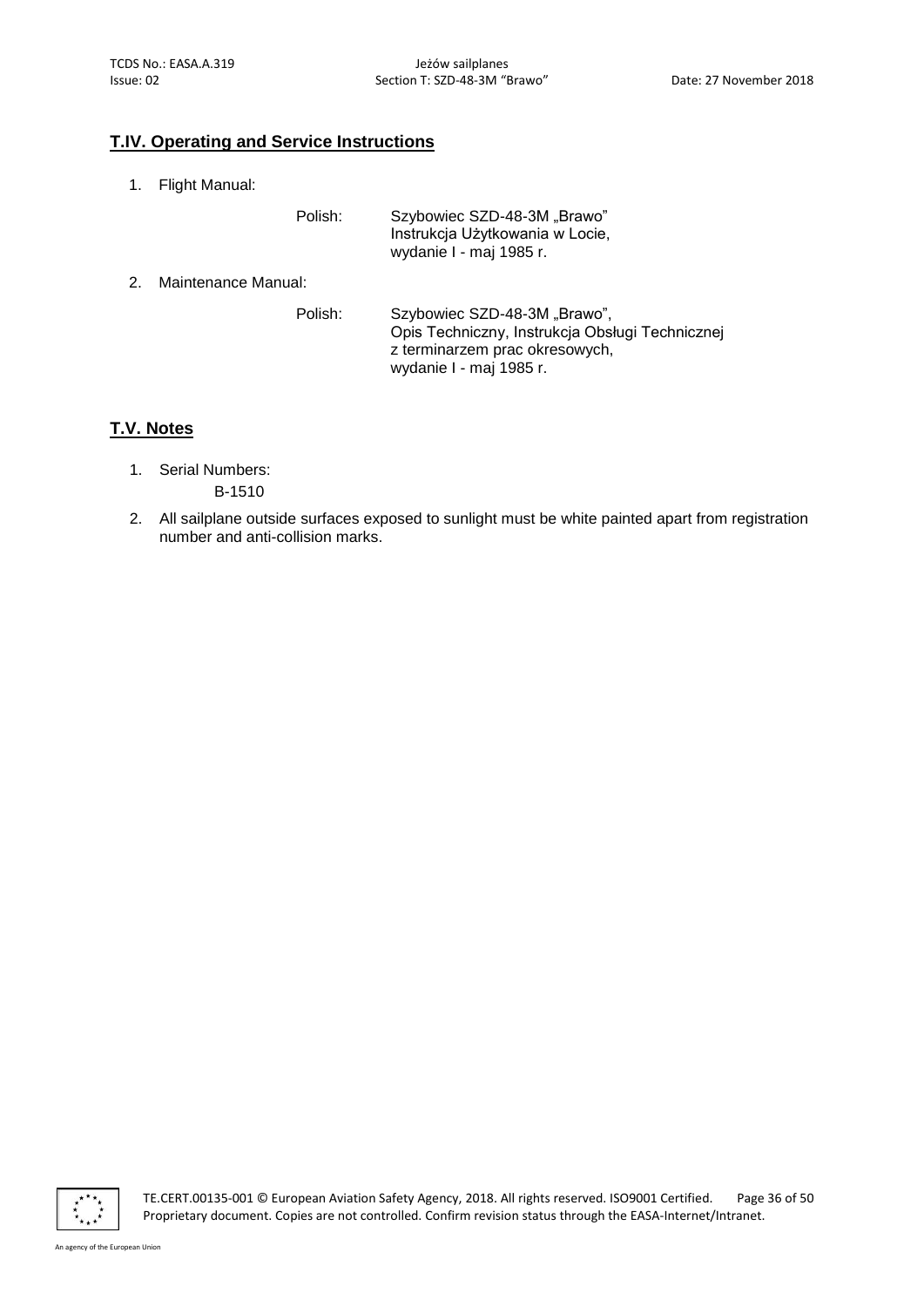### <span id="page-36-0"></span>**Section U: SZD-48-3M1 "Brawo"**

#### <span id="page-36-1"></span>**U.I. General**

|  | 1. a) Type:<br>b) Model:   | Jeżów sailplanes<br>SZD-48-3M1 "Brawo" |
|--|----------------------------|----------------------------------------|
|  | 2. Airworthiness Category: | Sailplane, Utility                     |

- 3. Type Certificate Holder: Zakład Szybowcowy "Jeżów" Henryk Mynarski ul. Długa 93 58-521 Jeżów Sudecki POLAND
- 4. Manufacturer: Przedsiębiorstwo Doświadczalno-Produkcyjne Szybownictwa PZL Bielsko (PDPSz "PZL-Bielsko") ul. Cieszyńska 325 43-300 Bielsko-Biała POLAND
- 5. Type Certification Date: 06 June 1988
- 6. This TCDS replaces the TCDS No. EASA.A.446 issue 01, dated on 22.03.2007, due to merger of TCs to "Jeżów sailplanes". The latter one replaced Polish Certificate of Approval No. BG-14/85.

#### <span id="page-36-2"></span>**U.II. Certification Basis**

| 1. Certification Basis:     | Defined 21 May 1985                          |
|-----------------------------|----------------------------------------------|
| Airworthingee Raquiramante: | OSTIV Airworthingss Requirements for Sailple |

2. Airworthiness Requirements: OSTIV Airworthiness Requirements for Sailplanes, September 1976, Amendment No 1, June 1983.

#### <span id="page-36-3"></span>**U.III. Technical Characteristics and Operational Limitations**

2. Description: Single seat, standard class sailplane. Cantilever high-wing monoplane with T-shaped tail unit (fixed stabilizer with elevator, fin and rudder). All composite glass-epoxy structure. Bipartite tapered wing equipped with plate airbrakes protruding only from upper surface. Retractable main landing gear with disk brake and without shock absorbers; fixed tail wheel. Integral water ballast tanks in wings and fin.

SZD-48-3M1 is a modification of SZD-48-3 (TCDS EASA.A.041).

Main changes include: fin ballast tank installation, airbrakes protruding only from upper surface. SZD-48-3M1 differs from SZD-48-3M that there is no trailing edge elongation.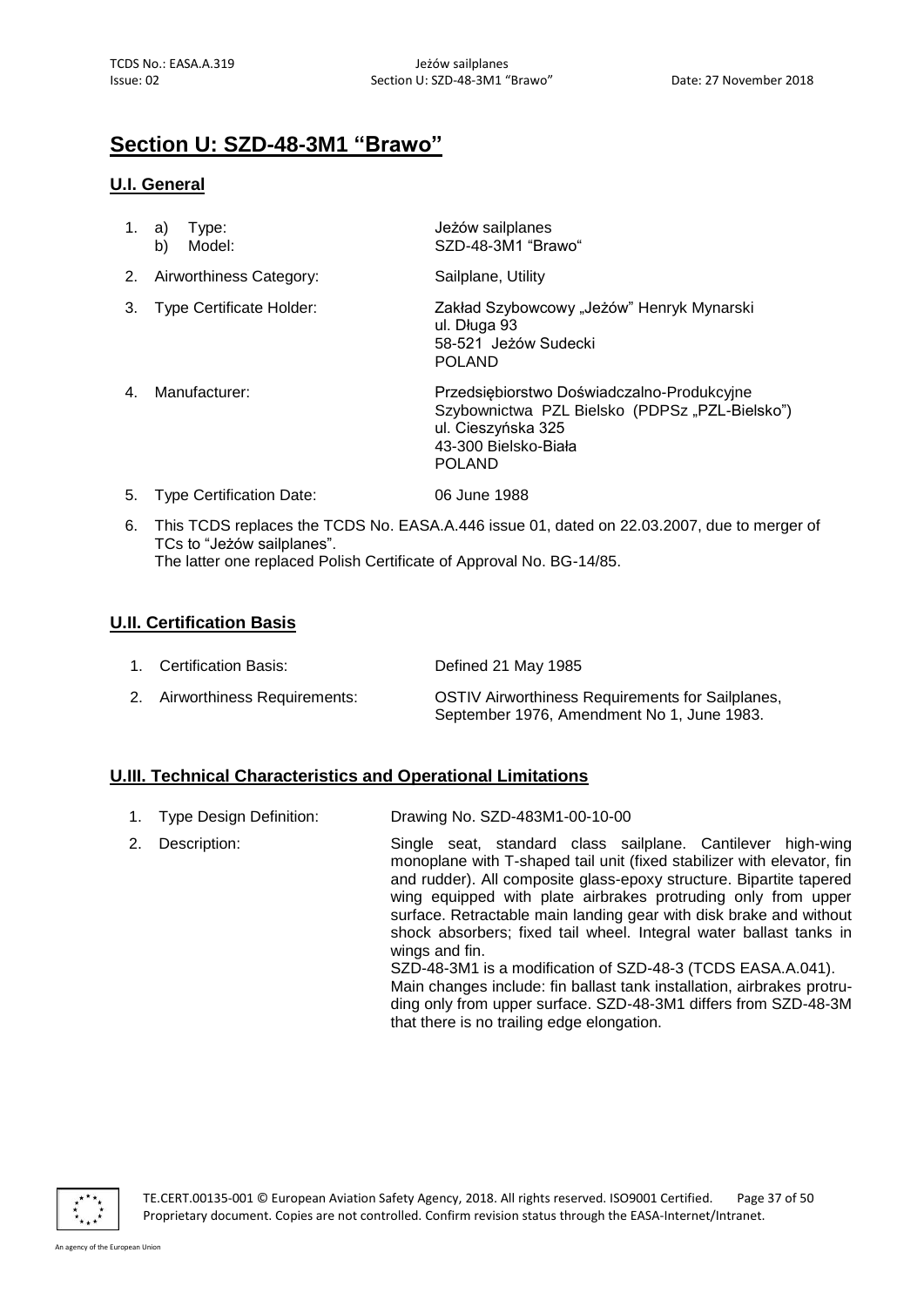| 3.  | Equipment:                                                                                                                                      | Standard equipment:<br>- airspeed indicator,<br>altimeter,<br>- compass,<br>- bank-and-turn indicator,<br>- rate-of-climb indicator,<br>- towing hook,<br>- pilot safety belts. |                                                                  |                     |                                                                                          |  |
|-----|-------------------------------------------------------------------------------------------------------------------------------------------------|---------------------------------------------------------------------------------------------------------------------------------------------------------------------------------|------------------------------------------------------------------|---------------------|------------------------------------------------------------------------------------------|--|
| 4.  | Dimensions:                                                                                                                                     | Span<br>Wing area<br><b>Aspect Ratio</b><br>Length<br>Height                                                                                                                    | 15,00 m<br>10,66 m <sup>2</sup><br>21,1<br>6,71 m<br>$1,51 \; m$ |                     |                                                                                          |  |
| 5.  | Launching Hook:                                                                                                                                 |                                                                                                                                                                                 |                                                                  | SZD-III-56 c        |                                                                                          |  |
| 6.  | Weak links:                                                                                                                                     | <b>Ultimate Strength:</b>                                                                                                                                                       |                                                                  | 6770 N $(\pm 10\%)$ |                                                                                          |  |
| 7.  | Air Speeds:                                                                                                                                     | <b>Manoeuvring Speed</b><br>Never Exceed Speed<br>Maximum permitted speeds<br>- in rough air                                                                                    | V <sub>A</sub><br>$V_{NE}$<br>V <sub>RA</sub>                    |                     | 180 km/h<br>285 km/h<br>180 km/h                                                         |  |
|     |                                                                                                                                                 | - in aero-tow                                                                                                                                                                   | Vт                                                               |                     | 150 km/h                                                                                 |  |
| 8.  | <b>Operational Capability</b>                                                                                                                   | VFR Day; Cloud flying permitted.                                                                                                                                                |                                                                  |                     |                                                                                          |  |
| 9.  | Masses:                                                                                                                                         | Max. Mass with water ballast                                                                                                                                                    |                                                                  |                     | 490 kg                                                                                   |  |
|     |                                                                                                                                                 | Max. Mass without water ballast<br>Max. Empty Mass                                                                                                                              |                                                                  |                     | 365 kg<br>240 kg                                                                         |  |
| 10. | Centre of Gravity Range:                                                                                                                        | Empty sailplane with standard equipment:<br>Forward Limit:<br><b>Rearward Limit:</b>                                                                                            |                                                                  |                     | 520 mm aft of datum point (ADP)<br>540 mm aft of datum point (ADP)                       |  |
|     |                                                                                                                                                 | Centre of Gravity operational limits:                                                                                                                                           |                                                                  |                     |                                                                                          |  |
|     |                                                                                                                                                 | Forward Limit:<br><b>Rearward Limit:</b>                                                                                                                                        |                                                                  |                     | 141 mm (ADP) (19,0% MAC)<br>311 mm (ADP) (42,0% MAC)                                     |  |
|     |                                                                                                                                                 | MAC is 742 mm; 0% MAC is on the same coordinates along<br>longitudinal axis as the datum.                                                                                       |                                                                  |                     |                                                                                          |  |
|     |                                                                                                                                                 | Datum:                                                                                                                                                                          |                                                                  | plane intersection. | Leading edge and wing"-fuselage division                                                 |  |
|     |                                                                                                                                                 | Levelling means:                                                                                                                                                                |                                                                  |                     | A trailing point of root chord - 22 mm under<br>its leading point. Root chord is 950 mm. |  |
| 11. | Seating Capacity:                                                                                                                               | 1                                                                                                                                                                               |                                                                  |                     |                                                                                          |  |
| 12. | Lifetime limitations:                                                                                                                           | Refer to Maintenance Manual                                                                                                                                                     |                                                                  |                     |                                                                                          |  |
| 13. | Other limitations:<br>Winch launching is forbidden<br>Aerobatic with water ballast is forbidden<br>Cloud flying with water ballast is forbidden |                                                                                                                                                                                 |                                                                  |                     |                                                                                          |  |
|     |                                                                                                                                                 | Manoeuvring load factor limits:                                                                                                                                                 |                                                                  |                     | $+5,3/-2,65$                                                                             |  |



TE.CERT.00135-001 © European Aviation Safety Agency, 2018. All rights reserved. ISO9001 Certified. Page 38 of 50 Proprietary document. Copies are not controlled. Confirm revision status through the EASA-Internet/Intranet.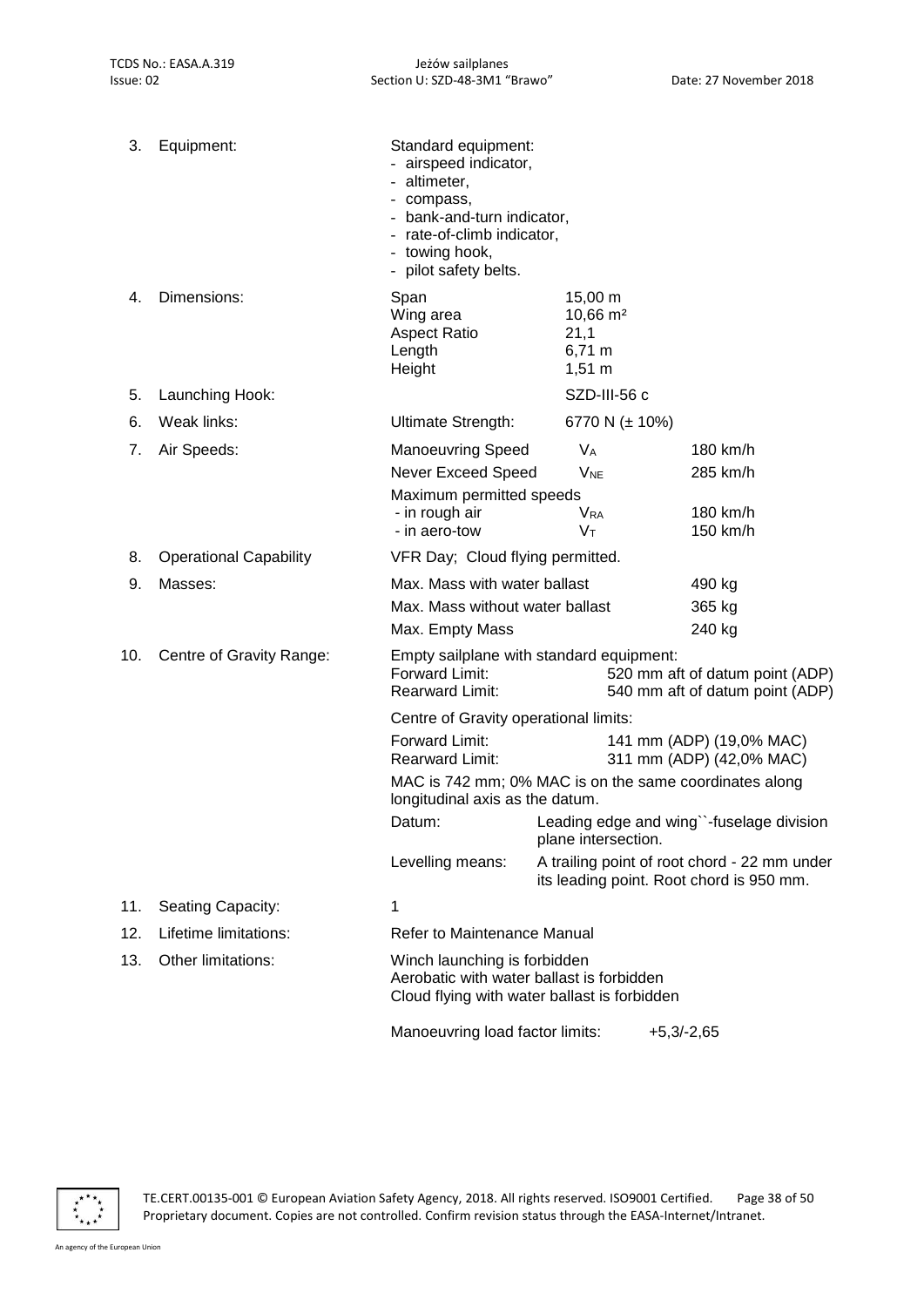| 14. Deflection of control surfaces: | Aileron:  | - up<br>- down                   | $27^\circ \pm 2^\circ$<br>$16^{\circ}$ $\pm 2^{\circ}$ |  |
|-------------------------------------|-----------|----------------------------------|--------------------------------------------------------|--|
|                                     | Elevator: | - up<br>- down $20^{\circ}$ - 1° | $32^\circ$ $\pm 1^\circ$                               |  |
|                                     | Rudder:   | - left<br>- right                | $29^\circ + 1^\circ$<br>$29^{\circ}$ $\pm 1^{\circ}$   |  |



TE.CERT.00135-001 © European Aviation Safety Agency, 2018. All rights reserved. ISO9001 Certified. Page 39 of 50 Proprietary document. Copies are not controlled. Confirm revision status through the EASA-Internet/Intranet.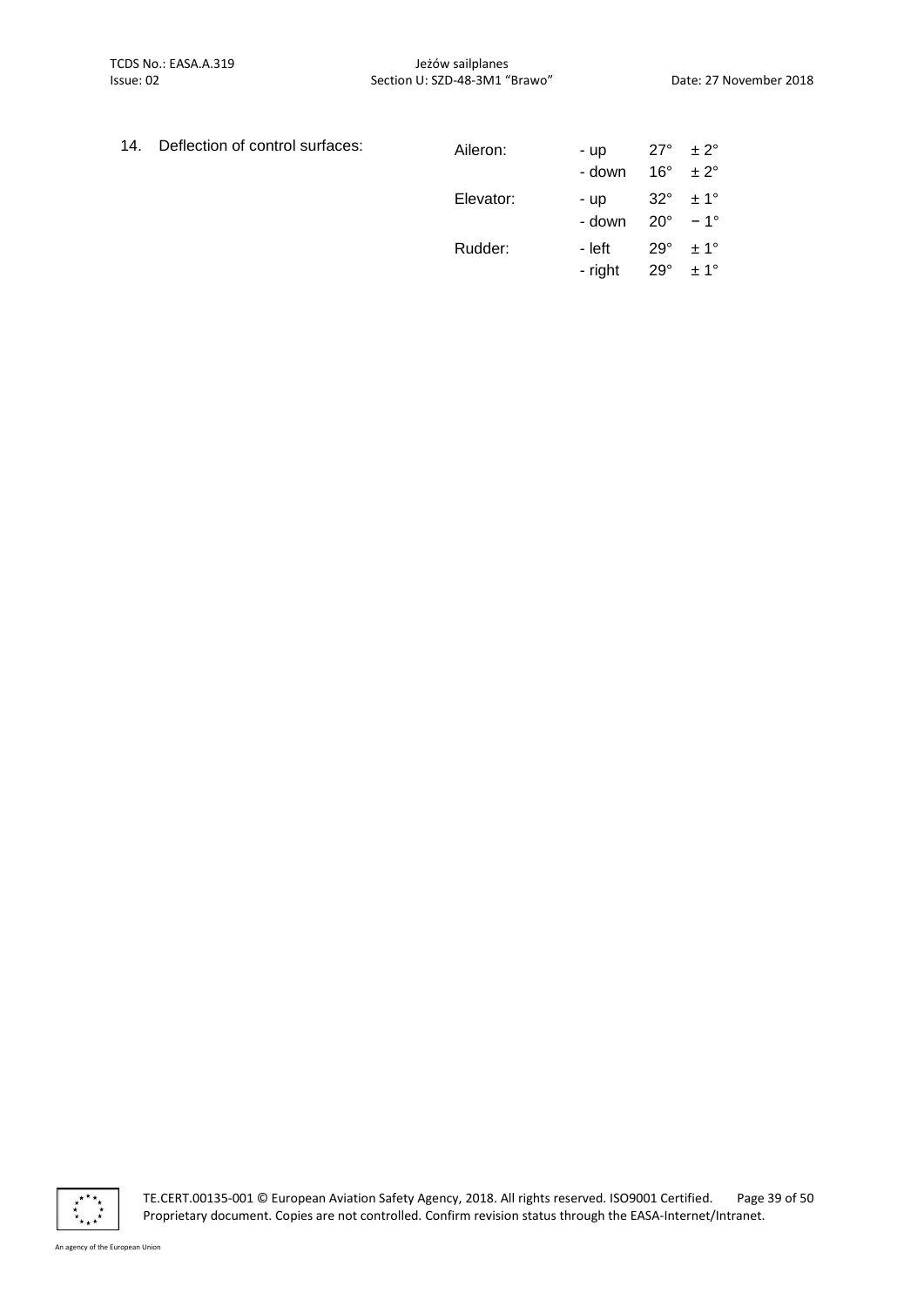#### <span id="page-39-0"></span>**U.IV. Operating and Service Instructions**

1. Flight Manual:

Polish: Szybowiec SZD-48-3M1 "Brawo" Instrukcja Użytkowania w Locie, wydanie I - maj 1988 r.

#### 2. Maintenance Manual:

Polish: Szybowiec SZD-48-3M1 "Brawo", Opis Techniczny, Instrukcja Obsługi Technicznej z terminarzem prac okresowych, wydanie I - maj 1988 r.

#### <span id="page-39-1"></span>**U.V. Notes**

1. Serial Numbers:

B-1508

2. All sailplane outside surfaces exposed to sunlight must be white painted apart from registration number and anti-collision marks.



TE.CERT.00135-001 © European Aviation Safety Agency, 2018. All rights reserved. ISO9001 Certified. Page 40 of 50 Proprietary document. Copies are not controlled. Confirm revision status through the EASA-Internet/Intranet.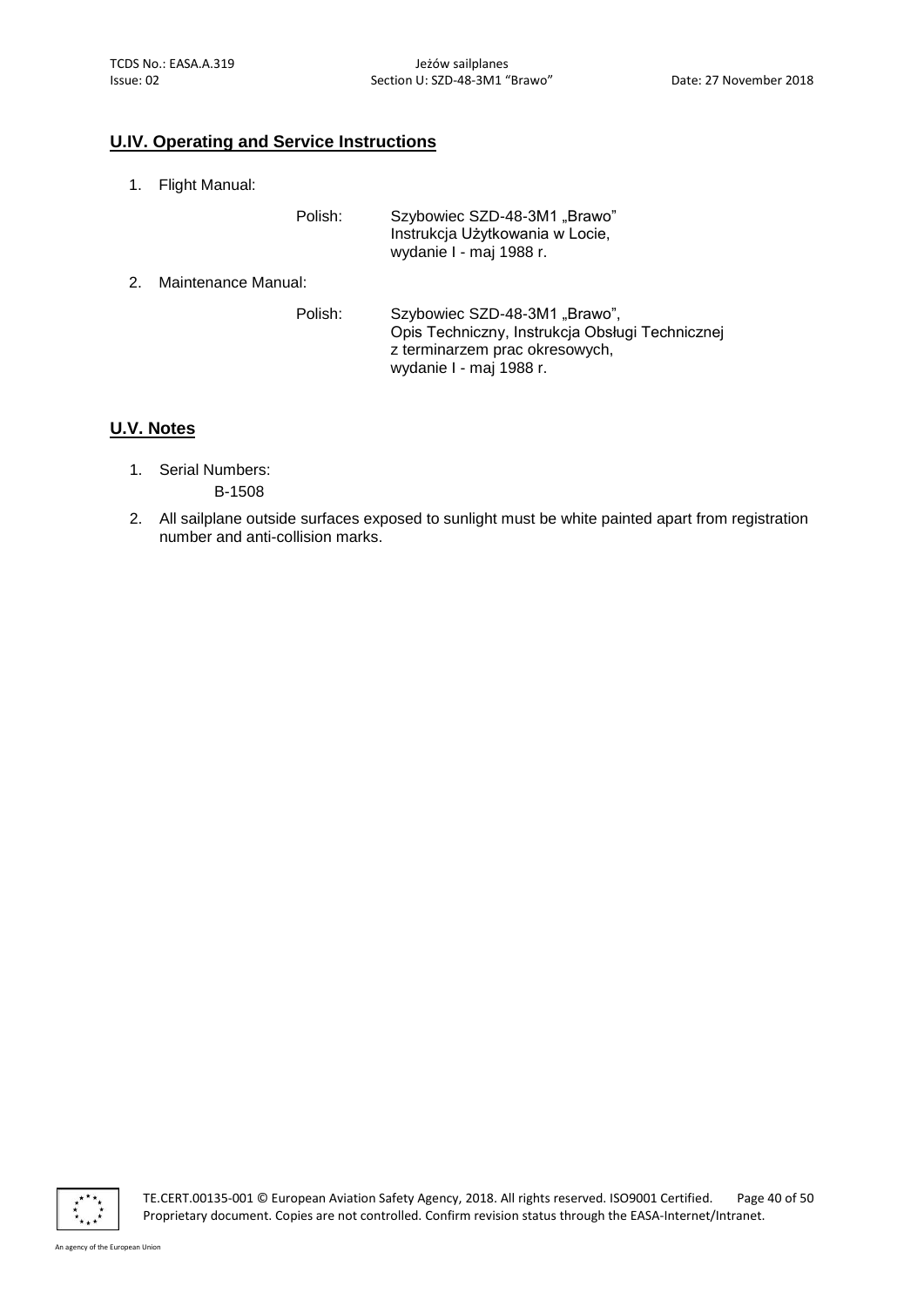## <span id="page-40-0"></span>**Section V: SZD-52-3 "Krokus S"**

#### <span id="page-40-1"></span>**V.I. General**

| 1. a) | Type:<br>Model:<br>b)           | Jeżów sailplanes<br>SZD-52-3 "Krokus S"                                                                                                                     |
|-------|---------------------------------|-------------------------------------------------------------------------------------------------------------------------------------------------------------|
| 2.    | Airworthiness Category:         | Sailplane, Utility "U"                                                                                                                                      |
| 3.    | Type Certificate Holder:        | Zakład Szybowcowy "Jeżów" Henryk Mynarski<br>ul. Długa 93<br>58-521 Jeżów Sudecki<br><b>POLAND</b>                                                          |
| 4.    | Manufacturer:                   | Przedsiębiorstwo Doświadczalno-Produkcyjne<br>Szybownictwa PZL Bielsko (PDPSz "PZL-Bielsko")<br>ul. Cieszyńska 325<br>43-300 Bielsko-Biała<br><b>POLAND</b> |
| 5.    | <b>Type Certification Date:</b> | 13 February 1985                                                                                                                                            |
|       |                                 |                                                                                                                                                             |

6. This TCDS replaces the TCDS No. EASA.A.441 issue 01, dated on 14.02.2007, due to merger of TCs to "Jeżów sailplanes". The latter one replaced Polish Type Certificate No. BG-144/1, which replaced the BG-144 on March 25, 2002, due to TC transfer from PDPSz "PZL-Bielsko".

#### <span id="page-40-3"></span><span id="page-40-2"></span>**V.II. Certification Basis**

| $1_{\cdot}$ | <b>Certification Basis:</b>     | Defined 13 February 1985                                                                                                                                                                                                                                                                                 |  |  |  |
|-------------|---------------------------------|----------------------------------------------------------------------------------------------------------------------------------------------------------------------------------------------------------------------------------------------------------------------------------------------------------|--|--|--|
| 2.          | Airworthiness Requirements:     | JAR-22, Amendment 2, issued September 13, 1982                                                                                                                                                                                                                                                           |  |  |  |
| 3.          | Requirements elected to comply: | None                                                                                                                                                                                                                                                                                                     |  |  |  |
| 4.          | <b>Special Conditions:</b>      | None                                                                                                                                                                                                                                                                                                     |  |  |  |
| 5.          | Exemptions:                     |                                                                                                                                                                                                                                                                                                          |  |  |  |
|             | JAR-22.25(b)                    | Minimum weight of occupant with parachute is 65 kg instead<br>of required 55 kg.                                                                                                                                                                                                                         |  |  |  |
|             | JAR-22.73(a)                    | A dive angle is about $37^{\circ}$ with MTOW, $V_{NE}$ and airbrakes<br>extended. If weight is 370 kg (without water ballast) the dive<br>angle is 45 <sup>o</sup> . Aerobatics and cloud flying with water ballast<br>are forbidden.                                                                    |  |  |  |
|             | JAR-22.207                      | There is no stall warning with rear C.G. position, when<br>airbrakes are extended or in turning. The sailplane doesn't<br>meet also JAR-22.207(d) requirements in such cases.<br>The exemption was permitted because of good flying<br>qualities during stall and recovery, and little loss of altitude. |  |  |  |
|             | JAR-22.221                      | Behaviour of sailplane in spinning is not clear. In most CG<br>positions it's impossible to make a five turns spin.<br>Recovering from spin and spiral comply with requirements.<br>In Flight Manual the intentional spinning was forbidden.                                                             |  |  |  |

 $\overline{\cdots}$ 

TE.CERT.00135-001 © European Aviation Safety Agency, 2018. All rights reserved. ISO9001 Certified. Page 41 of 50 Proprietary document. Copies are not controlled. Confirm revision status through the EASA-Internet/Intranet.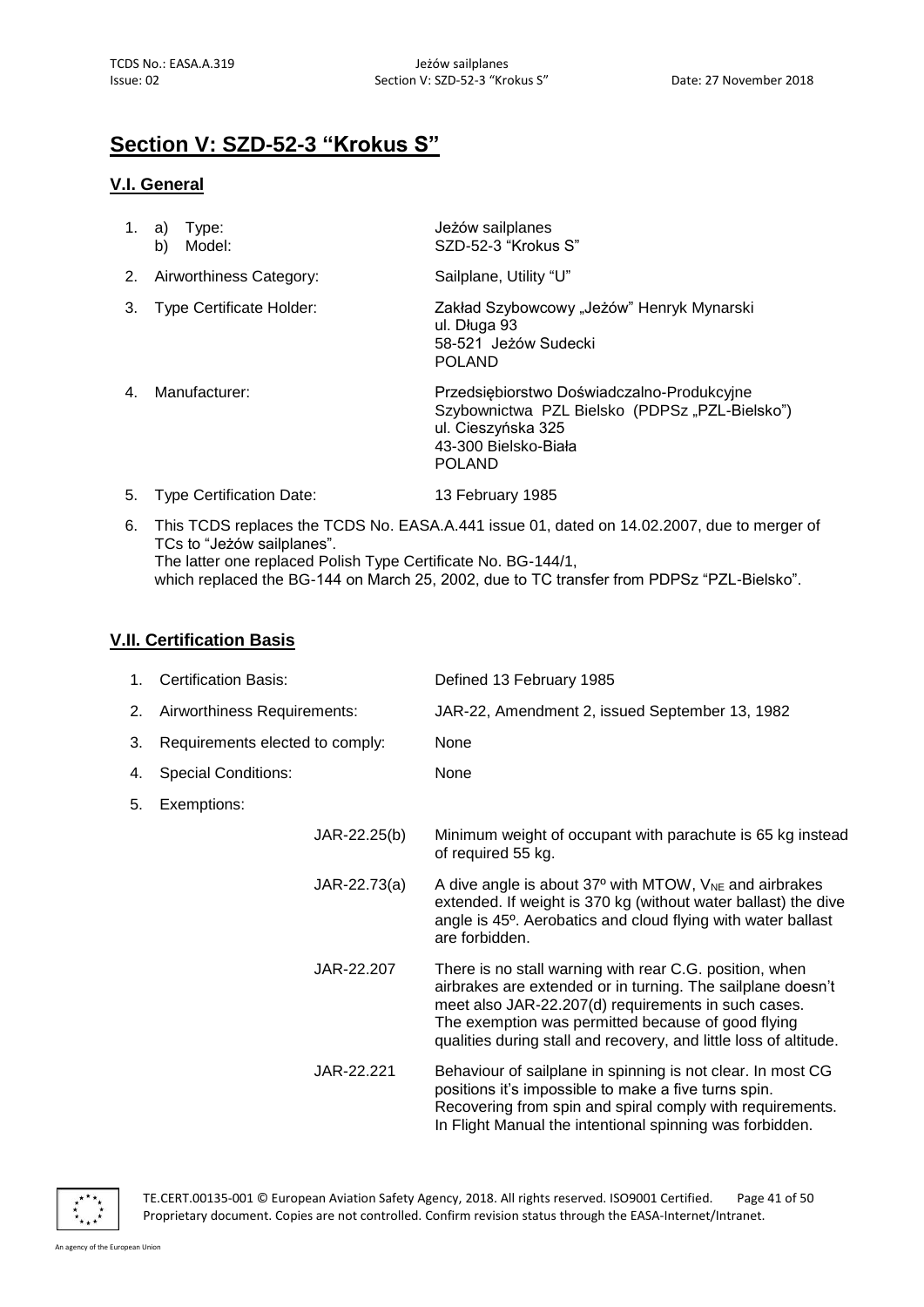|    | $JAR-22.411(a)$             | Control system stretch is 37-38 % for elevator and 26-28 %<br>for rudder instead of required 25 %. Lower control system<br>stiffness has no disadvantageous effect on controllability<br>and aero-elasticity. |
|----|-----------------------------|---------------------------------------------------------------------------------------------------------------------------------------------------------------------------------------------------------------|
|    | JAR-22.595                  | There is no attachment point for the parachute ripcord.                                                                                                                                                       |
|    | JAR-22.655<br>JAR-22.683    | Tests were made only during flight tests according to Polish<br>regulations PZTCSL, point 2-18.                                                                                                               |
|    | JAR-22.697(c)               | Airbrakes retracting at $V_A$ =176 km/h needs a hand force<br>slightly exceeding required 20 daN. 20 daN appears at 160<br>km/h. Increased forces don't make airbrakes using difficult.                       |
|    | JAR-22.1529                 | Not all information required in this point is described in<br>Maintenance Manual. Information relating to repairs is<br>included to separate Repairs Manual.                                                  |
| 6. | Equivalent Safety Findings: | None                                                                                                                                                                                                          |

#### <span id="page-41-0"></span>**V.III. Technical Characteristics and Operational Limitations**

| 1. | <b>Type Design Definition:</b> | Drawing No. SZD-523-00-10-00.                                                                                                                                                                                                                                                                                                                                                                                              |                                                                                  |                                                        |                                              |
|----|--------------------------------|----------------------------------------------------------------------------------------------------------------------------------------------------------------------------------------------------------------------------------------------------------------------------------------------------------------------------------------------------------------------------------------------------------------------------|----------------------------------------------------------------------------------|--------------------------------------------------------|----------------------------------------------|
| 2. | Description:                   | Single seat, standard class sailplane. Cantilever high-wing<br>monoplane with T-shaped tail unit (fixed stabilizer with elevator, fin<br>and rudder). All composite glass-epoxy structure. Bipartite double-<br>tapered wing with plate airbrakes protruding from upper surface.<br>Retractable main landing gear with disk brake and without shock<br>absorbers; fixed tail wheel. Integral water ballast tanks in wings. |                                                                                  |                                                        |                                              |
| 3. | Equipment:                     | Standard equipment:<br>- airspeed indicator,<br>- altimeter,<br>- compass,<br>- bank-and-turn indicator,<br>rate-of-climb indicator,<br>- towing hook,<br>- pilot safety belts.                                                                                                                                                                                                                                            |                                                                                  |                                                        |                                              |
| 4. | Dimensions:                    | Span<br>Wing area<br>Aspect Ratio<br>Length<br>Height                                                                                                                                                                                                                                                                                                                                                                      | $15,00 \; \text{m}$<br>$10,30 \text{ m}^2$<br>21,8<br>$7,00 \; m$<br>$1,55 \; m$ |                                                        |                                              |
| 5. | Launching Hook:                | SZD III A 56 P                                                                                                                                                                                                                                                                                                                                                                                                             |                                                                                  |                                                        |                                              |
| 6. | Weak links:                    | Ultimate Strength:                                                                                                                                                                                                                                                                                                                                                                                                         | 677 daN $(\pm 10\%)$                                                             |                                                        |                                              |
| 7. | Air Speeds:                    | <b>Manoeuvring Speed</b>                                                                                                                                                                                                                                                                                                                                                                                                   |                                                                                  | <b>V</b> <sub>A</sub>                                  | 176 km/h                                     |
|    |                                | <b>Never Exceed Speed</b><br>Maximum permitted speeds<br>- in rough air<br>- in aero-tow<br>- landing gear operating                                                                                                                                                                                                                                                                                                       |                                                                                  | <b>V</b> <sub>NF</sub><br>V <sub>RA</sub><br>Vт<br>VLO | 255 km/h<br>200 km/h<br>140 km/h<br>240 km/h |



TE.CERT.00135-001 © European Aviation Safety Agency, 2018. All rights reserved. ISO9001 Certified. Page 42 of 50 Proprietary document. Copies are not controlled. Confirm revision status through the EASA-Internet/Intranet.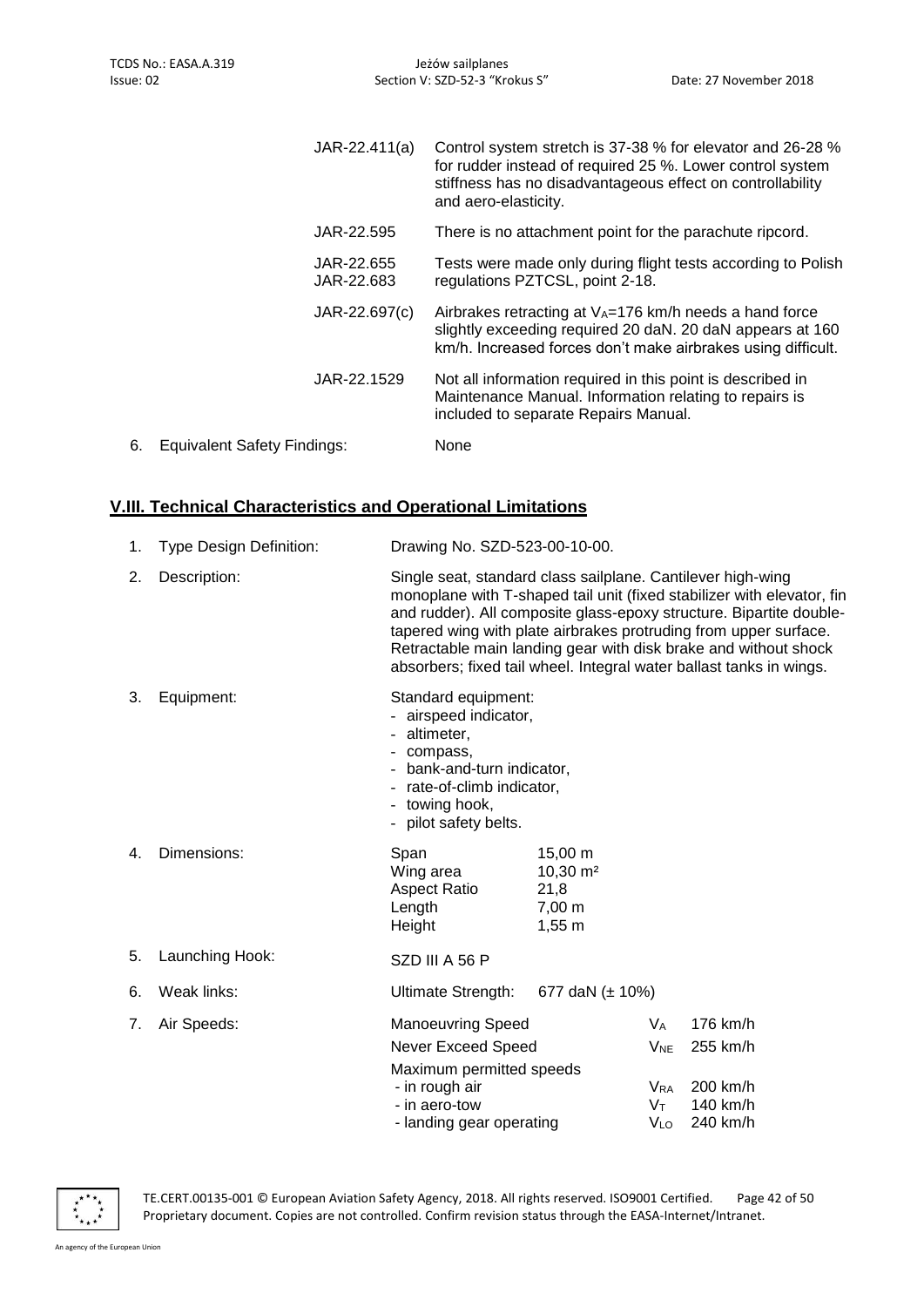| 8. | <b>Operational Capability:</b> | VFR Dav.<br>Cloud flying permitted. |        |
|----|--------------------------------|-------------------------------------|--------|
| 9. | Masses:                        | Max. Mass with water ballast        | 480 kg |
|    |                                | Max. Mass without water ballast     | 370 kg |
|    |                                | <b>Empty Mass</b>                   | 248 kg |



TE.CERT.00135-001 © European Aviation Safety Agency, 2018. All rights reserved. ISO9001 Certified. Page 43 of 50 Proprietary document. Copies are not controlled. Confirm revision status through the EASA-Internet/Intranet.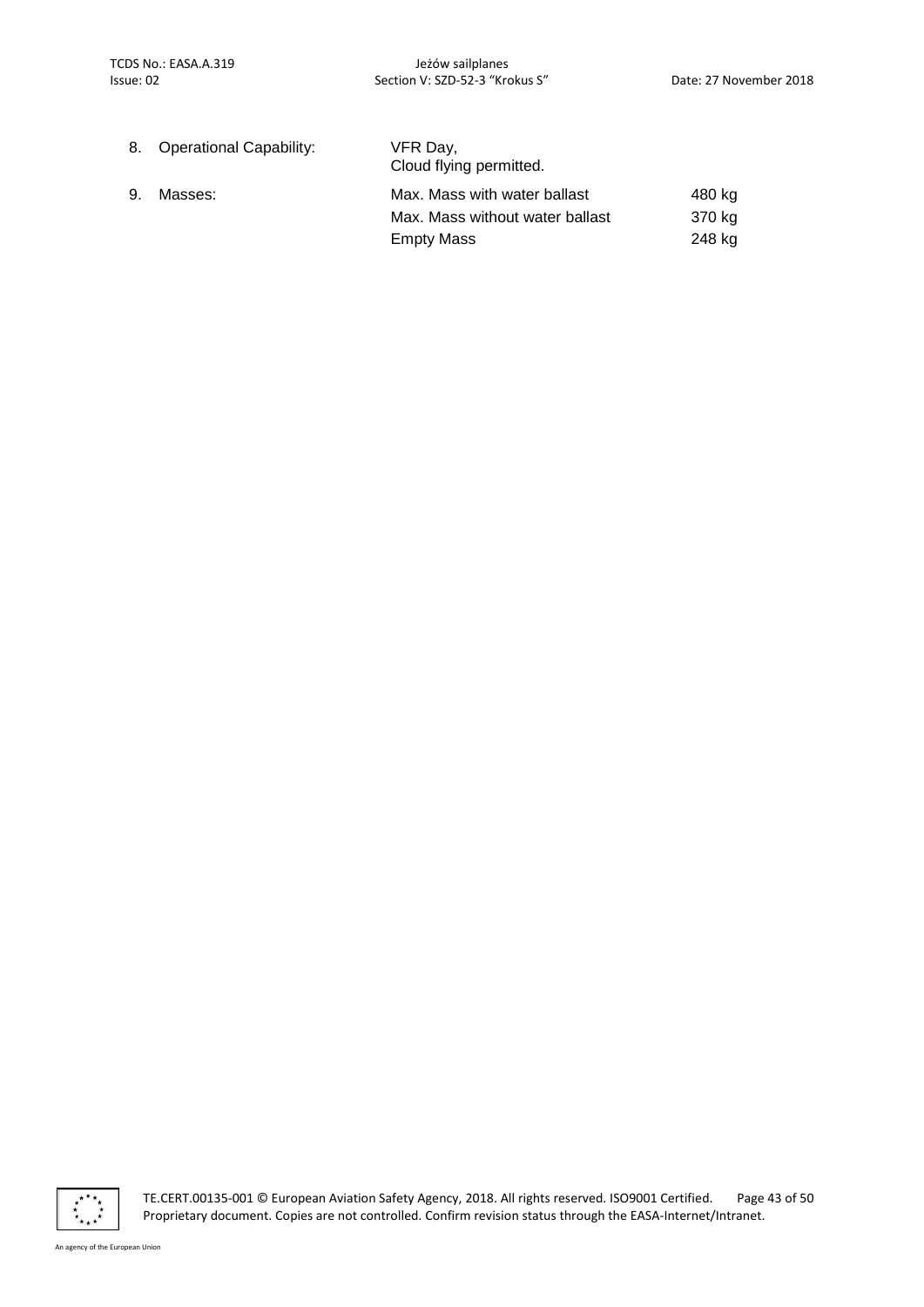$\pm$  1°  $\pm 2^{\circ}$  $\pm 2^{\circ}$ 

| 10. | Centre of Gravity Range:        | Empty sailplane with standard equipment:<br>Forward Limit<br><b>Rearward Limit</b> | 620 mm aft of datum point<br>640 mm aft of datum point         |              |                                                                                |  |
|-----|---------------------------------|------------------------------------------------------------------------------------|----------------------------------------------------------------|--------------|--------------------------------------------------------------------------------|--|
|     |                                 | Centre of Gravity operational limits:                                              |                                                                |              |                                                                                |  |
|     |                                 | Forward Limit<br>Rearward Limit                                                    |                                                                |              | 217 mm aft of datum point (20,0% MAC)<br>374 mm aft of datum point (42,0% MAC) |  |
|     |                                 | MAC is 715 mm; 0% MAC is 74 mm behind the datum.                                   |                                                                |              |                                                                                |  |
|     |                                 | Datum:                                                                             | Leading edge and wing-fuselage division<br>plane intersection. |              |                                                                                |  |
|     |                                 | Levelling means:                                                                   | (900 mm) at the same level.                                    |              | Leading and trailing points of root chord                                      |  |
| 11. | Seating Capacity:               | 1                                                                                  |                                                                |              |                                                                                |  |
| 12. | Lifetime limitations:           | Refer to Maintenance Manual                                                        |                                                                |              |                                                                                |  |
| 13. | Other limitations:              | Aerobatic and cloud flying are permissible only without water<br>ballast.          |                                                                |              |                                                                                |  |
|     |                                 | Intentional spinning is forbidden.                                                 |                                                                |              |                                                                                |  |
| 14. | Deflection of control surfaces: | Aileron:                                                                           | - up                                                           | $20^{\circ}$ | $\pm 1^{\circ}$                                                                |  |
|     |                                 |                                                                                    | - down                                                         | $14^{\circ}$ | ± 1°                                                                           |  |
|     |                                 | Elevator:                                                                          | - up                                                           | $30^\circ$   | $± 1^{\circ}$                                                                  |  |

| ------- | ∽ | $\check{ }$                            |
|---------|---|----------------------------------------|
|         |   |                                        |
| Rudder: |   | $30^{\circ}$                           |
|         |   | $30^\circ$                             |
|         |   | - down $20^\circ$<br>- left<br>- right |

#### <span id="page-43-0"></span>**V.IV. Operating and Service Instructions**

#### 1. Flight Manual:

|    |                     | Polish: | Instrukcja Użytkowania w Locie,<br>Szybowiec SZD-52-3 "Krokus S",<br>wydanie II z dnia 20.12.1984 r.                                                   |
|----|---------------------|---------|--------------------------------------------------------------------------------------------------------------------------------------------------------|
| 2. | Maintenance Manual: |         |                                                                                                                                                        |
|    |                     | Polish: | Szybowiec SZD-52-3 "Krokus S",<br>Opis Techniczny,<br>Instrukcja Obsługi Technicznej z Terminarzem<br>Prac Okresowych,<br>wydanie z dnia 26.11.1984 r. |
| 3. | Repairs Manual:     |         |                                                                                                                                                        |
|    |                     | Polish: | Instrukcja napraw szybowców laminatowych<br>SZD-52-3 "Krokus S" i SZD-52-4 "Krokus",<br>wydanie I, 1984 r.                                             |

#### <span id="page-43-1"></span>**V.V. Notes**

1. Serial Numbers: X-138,  $X-139.$ 



TE.CERT.00135-001 © European Aviation Safety Agency, 2018. All rights reserved. ISO9001 Certified. Page 44 of 50 Proprietary document. Copies are not controlled. Confirm revision status through the EASA-Internet/Intranet.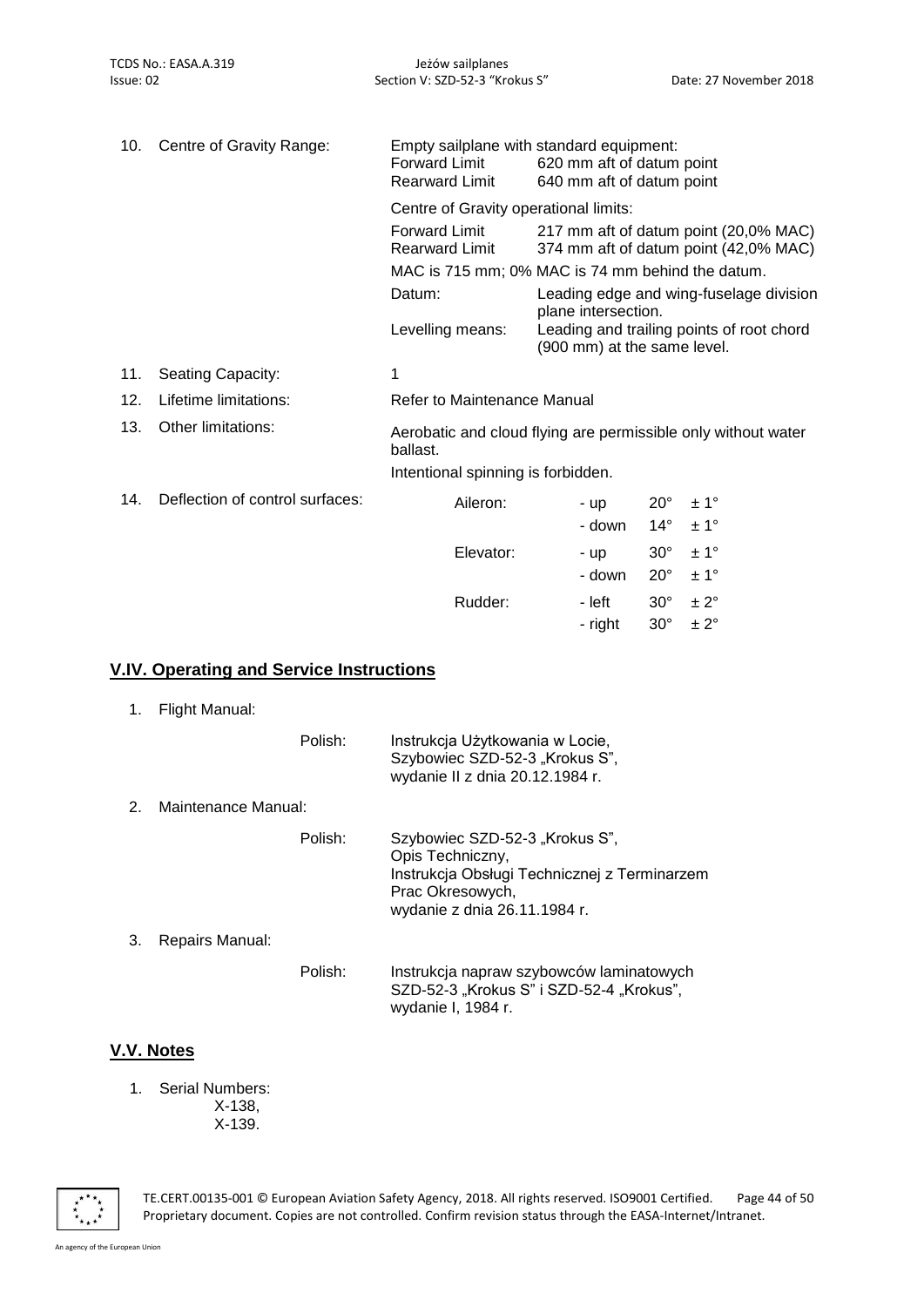2. All sailplane outside surfaces exposed to sunlight must be white painted apart from registration number and anti-collision marks.



TE.CERT.00135-001 © European Aviation Safety Agency, 2018. All rights reserved. ISO9001 Certified. Page 45 of 50 Proprietary document. Copies are not controlled. Confirm revision status through the EASA-Internet/Intranet.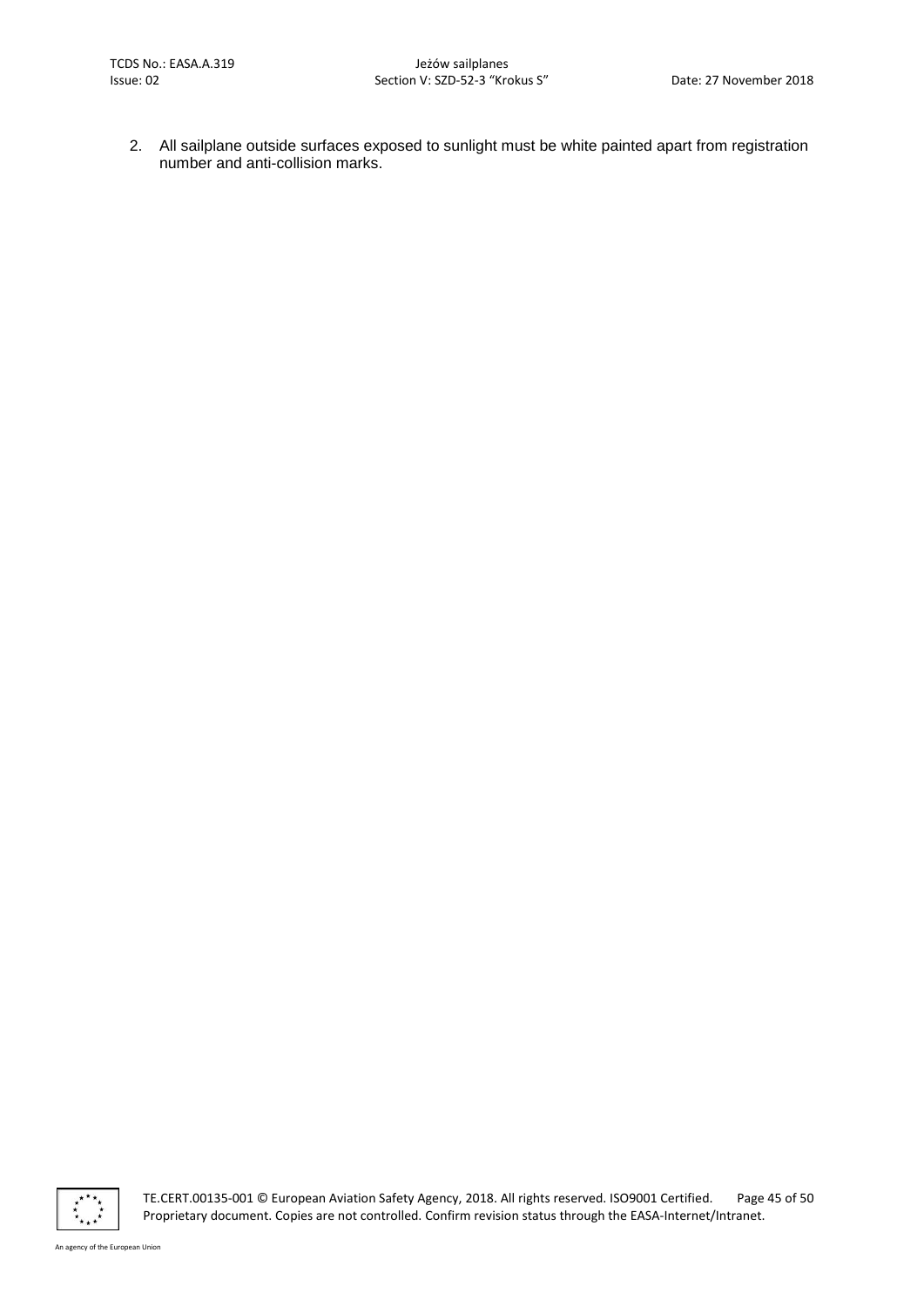## <span id="page-45-0"></span>**Section W: SZD-52-4 "Krokus"**

#### <span id="page-45-1"></span>**W.I. General**

| 1. a) | Type:<br>Model:<br>b)           | Jeżów sailplanes<br>SZD-52-4 "Krokus"                                                                                                                       |
|-------|---------------------------------|-------------------------------------------------------------------------------------------------------------------------------------------------------------|
|       | 2. Airworthiness Category:      | Sailplane, Utility "U"                                                                                                                                      |
| 3.    | Type Certificate Holder:        | Zakład Szybowcowy "Jeżów" Henryk Mynarski<br>ul. Długa 93<br>58-521 Jeżów Sudecki<br><b>POLAND</b>                                                          |
| 4.    | Manufacturer:                   | Przedsiębiorstwo Doświadczalno-Produkcyjne<br>Szybownictwa PZL Bielsko (PDPSz "PZL-Bielsko")<br>ul. Cieszyńska 325<br>43-300 Bielsko-Biała<br><b>POLAND</b> |
| 5.    | <b>Type Certification Date:</b> | 13 February 1985                                                                                                                                            |

6. This TCDS replaces the TCDS No. EASA.A.441 issue 01, dated on 14.02.2007, due to merger of TCs to "Jeżów sailplanes". The latter one replaced Polish Type Certificate No. BG-144/1, which replaced the BG-144 on March 25, 2002, due to TC transfer from PDPSz "PZL-Bielsko".

#### <span id="page-45-2"></span>**W.II. Certification Basis**

| $1_{\cdot}$ | <b>Certification Basis:</b>     | Defined 13 February 1985                                 |
|-------------|---------------------------------|----------------------------------------------------------|
|             | 2. Airworthiness Requirements:  | JAR-22, Amendment 2, issued September 13, 1982           |
| 3.          | Requirements elected to comply: | None                                                     |
| 4.          | <b>Special Conditions:</b>      | None                                                     |
| 5.          | Exemptions:                     | The same as SZD-52-3 (look at V.II. Certification Basis) |
| 6.          | Equivalent Safety Findings:     | None                                                     |

#### <span id="page-45-3"></span>**W.III. Technical Characteristics and Operational Limitations**

|    | 1. Type Design Definition: | Drawing No. SZD-524-00-10-00.                                                                                                                                                                                                                                                                                                                                                                                                   |
|----|----------------------------|---------------------------------------------------------------------------------------------------------------------------------------------------------------------------------------------------------------------------------------------------------------------------------------------------------------------------------------------------------------------------------------------------------------------------------|
| 2. | Description:               | Single seat, 15 m class sailplane. Cantilever high-wing monoplane<br>with T-shaped tail unit (fixed stabilizer with elevator, fin and rudder).<br>All composite glass-epoxy structure. Bipartite double-tapered wing<br>with flaps and plate airbrakes protruding from upper surface.<br>Retractable main landing gear with disk brake and without shock<br>absorbers; fixed tail wheel. Integral water ballast tanks in wings. |



TE.CERT.00135-001 © European Aviation Safety Agency, 2018. All rights reserved. ISO9001 Certified. Page 46 of 50 Proprietary document. Copies are not controlled. Confirm revision status through the EASA-Internet/Intranet.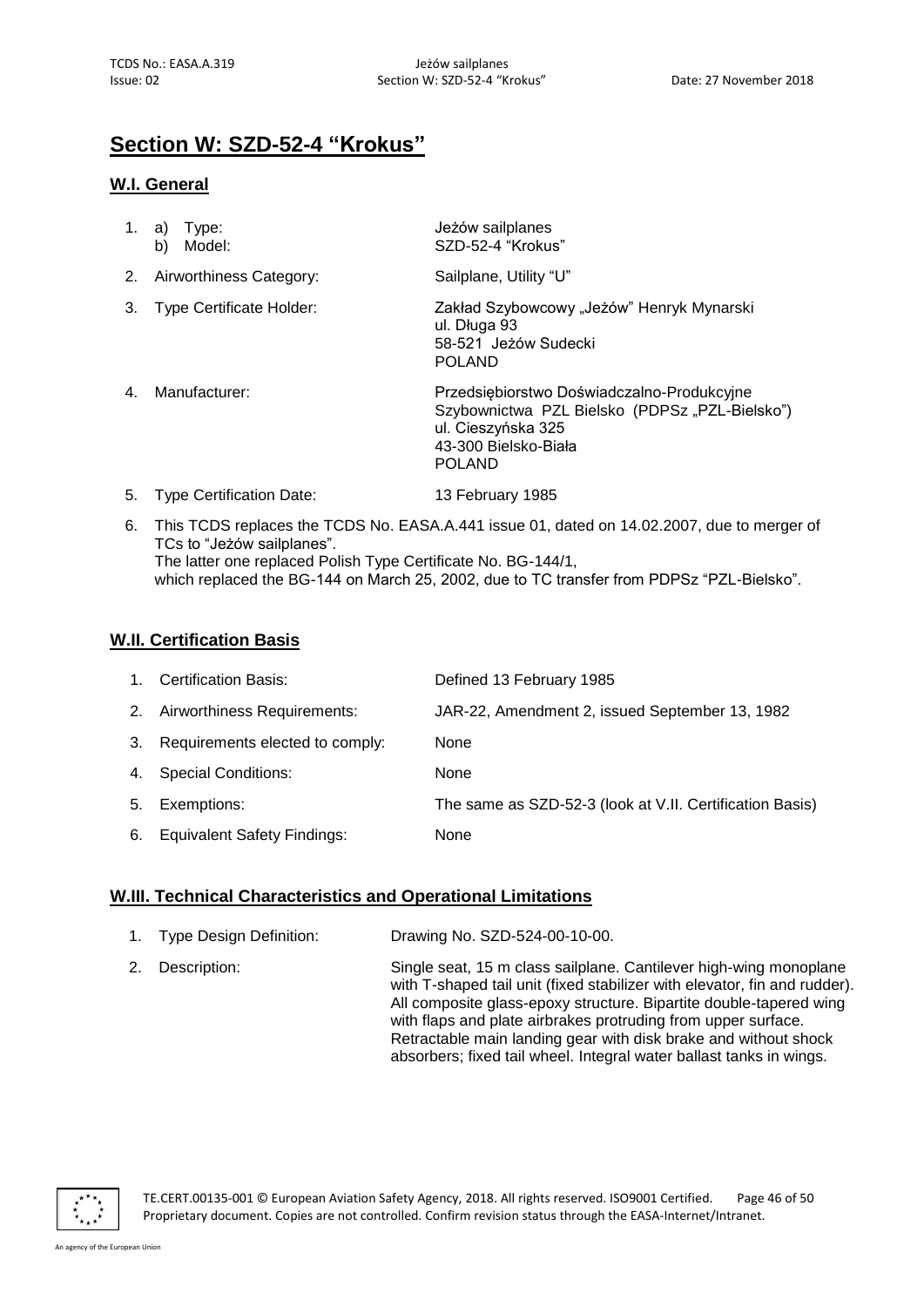| 3.  | Equipment:                     | Standard equipment:<br>airspeed indicator,<br>altimeter,<br>compass,<br>bank-and-turn indicator,<br>rate-of-climb indicator,<br>towing hook,<br>pilot safety belts.          |                                                                                        |                                                          |                                                                                                                           |                |
|-----|--------------------------------|------------------------------------------------------------------------------------------------------------------------------------------------------------------------------|----------------------------------------------------------------------------------------|----------------------------------------------------------|---------------------------------------------------------------------------------------------------------------------------|----------------|
| 4.  | Dimensions:                    | Span<br>Wing area<br><b>Aspect Ratio</b><br>Length<br>Height                                                                                                                 | $15,00 \; \text{m}$<br>$10,30 \text{ m}^2$<br>21,8<br>$7,00 \; m$<br>$1,55 \; m$       |                                                          |                                                                                                                           |                |
| 5.  | Launching Hook:                | SZD III A 56 P                                                                                                                                                               |                                                                                        |                                                          |                                                                                                                           |                |
| 6.  | Weak links:                    | Ultimate Strength:                                                                                                                                                           |                                                                                        | 677 daN $(\pm 10\%)$                                     |                                                                                                                           |                |
| 7.  | Air Speeds:                    | <b>Manoeuvring Speed</b><br>Never Exceed Speed<br>Maximum permitted speeds<br>- with flaps extended<br>- in rough air<br>- in aero-tow                                       | <b>V<sub>A</sub></b><br>V <sub>NE</sub><br><b>VFE</b><br>V <sub>RA</sub><br>$V_{\tau}$ | 176 km/h<br>255 km/h<br>236 km/h<br>200 km/h<br>140 km/h | flaps at $-12^{\circ} \div 0^{\circ}$<br>flaps at                                                                         | $2^0 \div 7^0$ |
| 8.  | <b>Operational Capability:</b> | - landing gear operating<br>VFR Day,<br>Cloud flying permitted.                                                                                                              | VLO                                                                                    | 240 km/h                                                 |                                                                                                                           |                |
| 9.  | Masses:                        | Max. Mass with water ballast<br>Max. Mass without water ballast<br><b>Empty Mass</b>                                                                                         |                                                                                        |                                                          | 480 kg<br>370 kg<br>256 kg                                                                                                |                |
| 10. | Centre of Gravity Range:       | Empty sailplane with standard equipment:<br><b>Forward Limit</b><br><b>Rearward Limit</b>                                                                                    |                                                                                        | 620 mm aft of datum point<br>640 mm aft of datum point   |                                                                                                                           |                |
|     |                                | Centre of Gravity operational limits:<br><b>Forward Limit</b><br><b>Rearward Limit</b><br>MAC is 715 mm; 0% MAC is 74 mm behind the datum.<br>Datum:                         | plane intersection.                                                                    |                                                          | 217 mm aft of datum point (20,0% MAC)<br>374 mm aft of datum point (42,0% MAC)<br>Leading edge and wing-fuselage division |                |
|     |                                | Levelling means:                                                                                                                                                             |                                                                                        | (900 mm) at the same level.                              | Leading and trailing points of root chord                                                                                 |                |
| 11. | Seating Capacity:              | 1                                                                                                                                                                            |                                                                                        |                                                          |                                                                                                                           |                |
| 12. | Lifetime limitations:          | Refer to Maintenance Manual                                                                                                                                                  |                                                                                        |                                                          |                                                                                                                           |                |
| 13. | Other limitations:             | Aerobatic and cloud flying are permissible only without water<br>ballast.<br>Aerobatic is permissible only with flaps at "0" position.<br>Intentional spinning is forbidden. |                                                                                        |                                                          |                                                                                                                           |                |



TE.CERT.00135-001 © European Aviation Safety Agency, 2018. All rights reserved. ISO9001 Certified. Page 47 of 50 Proprietary document. Copies are not controlled. Confirm revision status through the EASA-Internet/Intranet.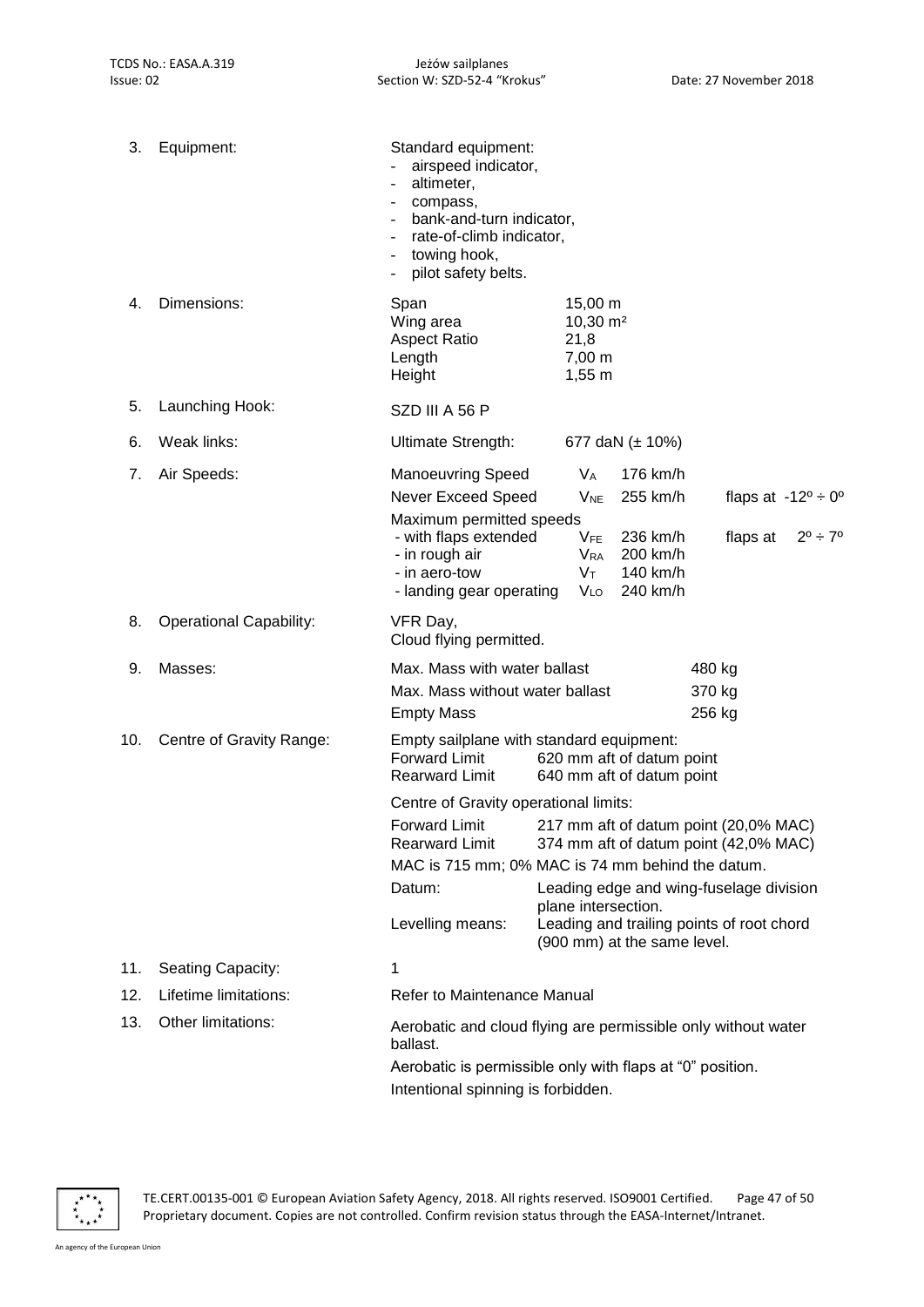14. Deflection of control surfaces:

| Aileron:  | - up    | $20^{\circ}$ | $± 1^{\circ}$   |
|-----------|---------|--------------|-----------------|
|           | - down  | $14^\circ$   | ± 1°            |
| Elevator: | - up    | $30^{\circ}$ | $± 1^{\circ}$   |
|           | - down  | $20^{\circ}$ | $\pm 1^{\circ}$ |
| Rudder:   | - left  | $30^\circ$   | $± 2^{\circ}$   |
|           | - right | $30^\circ$   | $± 2^{\circ}$   |
| Flaps:    | - up    | $12^{\circ}$ | $± 1^{\circ}$   |
|           | - down  | 7°           | $\pm 1^{\circ}$ |



TE.CERT.00135-001 © European Aviation Safety Agency, 2018. All rights reserved. ISO9001 Certified. Page 48 of 50 Proprietary document. Copies are not controlled. Confirm revision status through the EASA-Internet/Intranet.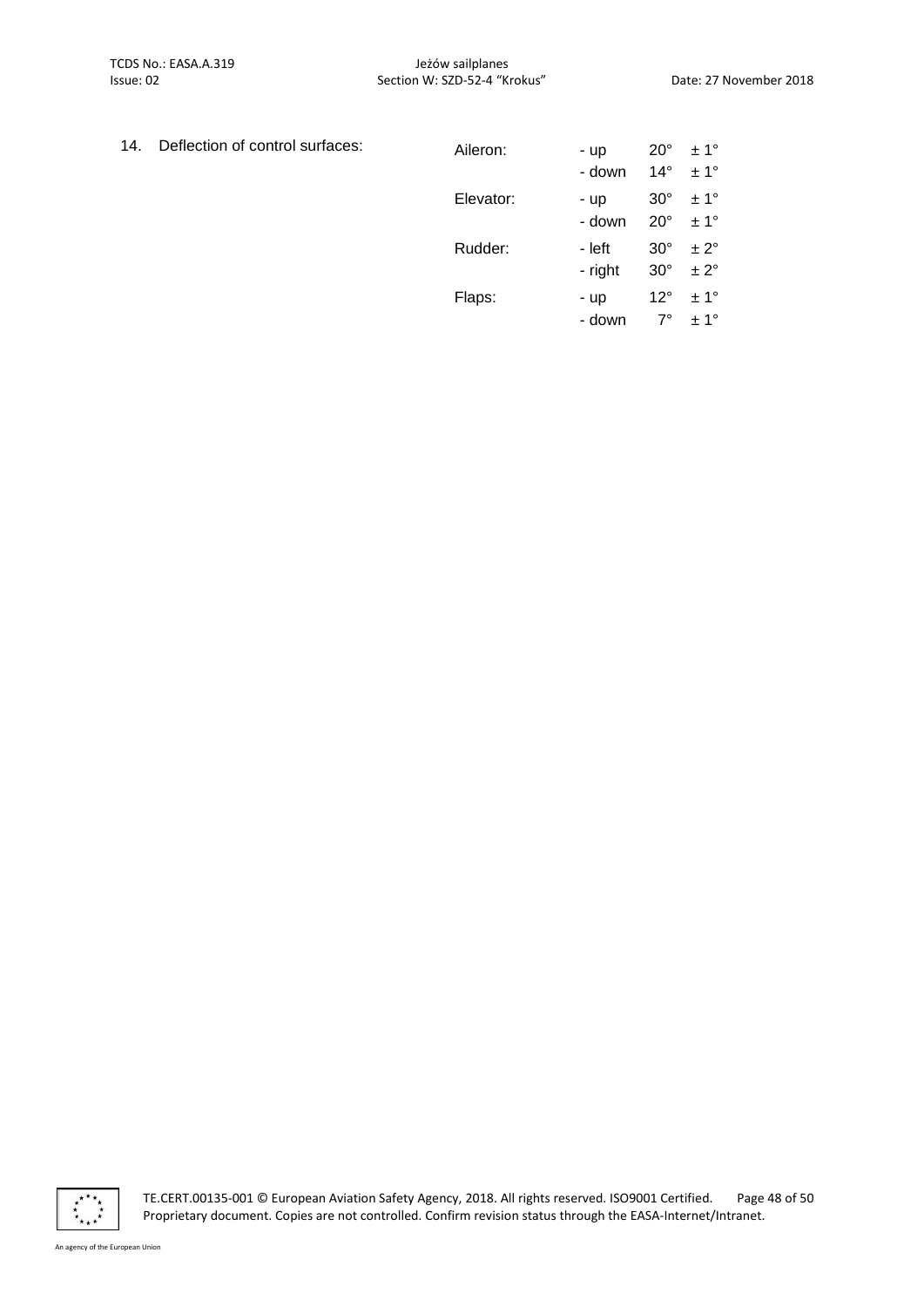#### <span id="page-48-0"></span>**W.IV. Operating and Service Instructions**

1. Flight Manual:

| Polish: | Instrukcja Użytkowania w Locie, |
|---------|---------------------------------|
|         | Szybowiec SZD-52-4 "Krokus",    |
|         | wydanie II z dnia 20.12.1984 r. |

2. Maintenance Manual:

| Polish: | Szybowiec SZD-52-4 "Krokus",                 |
|---------|----------------------------------------------|
|         | Opis Techniczny,                             |
|         | Instrukcja Obsługi Technicznej z Terminarzem |
|         | Prac Okresowych,                             |
|         | wydanie z dnia 26.11.1984 r.                 |
|         |                                              |

- 3. Repairs Manual:
- Polish: Instrukcja napraw szybowców laminatowych SZD-52-3 "Krokus S" i SZD-52-4 "Krokus", wydanie I, 1984 r.

#### <span id="page-48-1"></span>**W.V. Notes**

- 1. Serial Numbers:
	- X-140,
		- X-142.
- 2. All sailplane outside surfaces exposed to sunlight must be white painted apart from registration number and anti-collision marks.



TE.CERT.00135-001 © European Aviation Safety Agency, 2018. All rights reserved. ISO9001 Certified. Page 49 of 50 Proprietary document. Copies are not controlled. Confirm revision status through the EASA-Internet/Intranet.